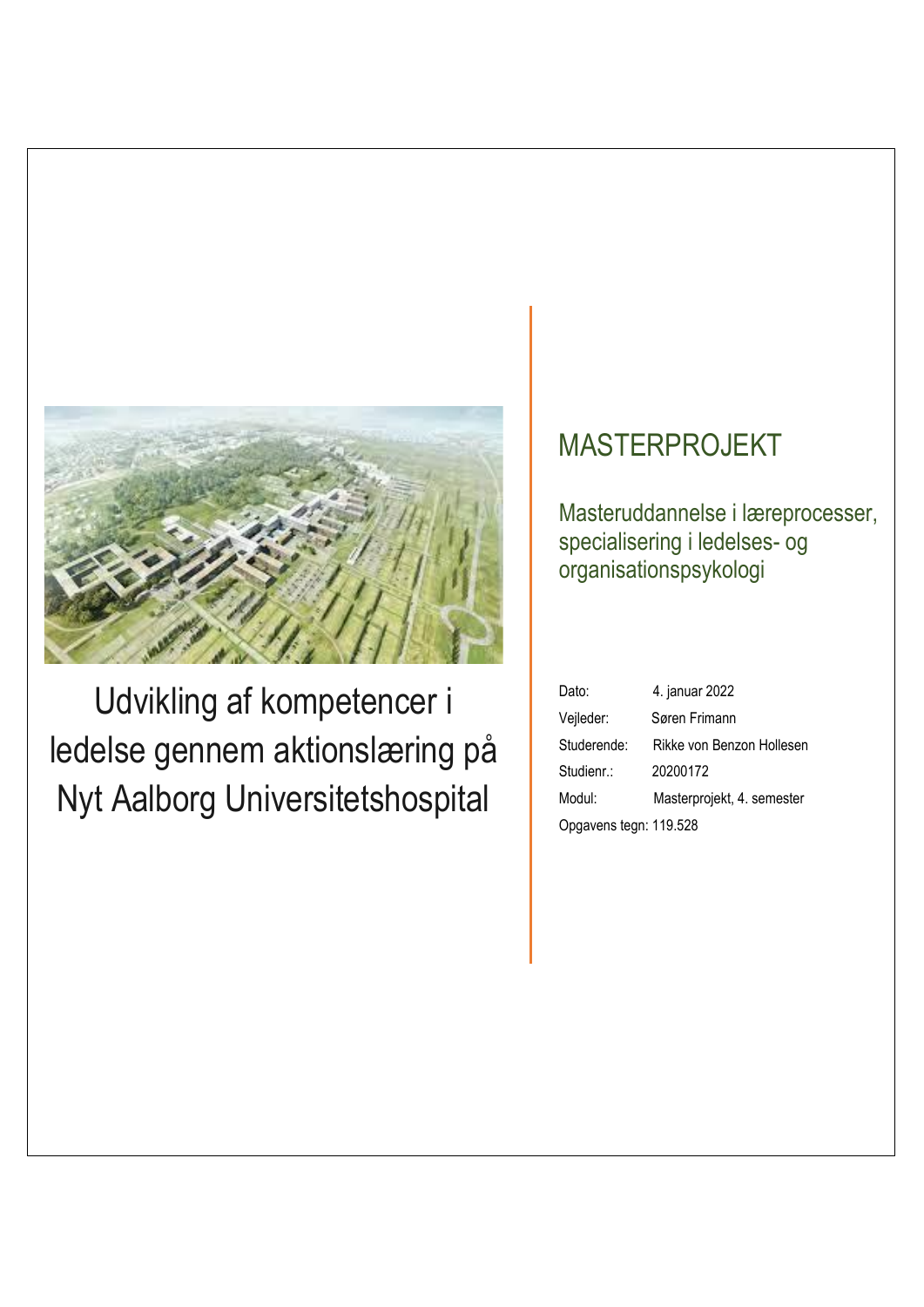# Abstract

Keywords: learning, leadership, action learning, critical reflection, dialogue, team, case study.

### Introduction:

This abstract presents a project on how action learning works as an approach to develop leadership skills in quality improvement (QI) related to a brand-new university hospital (Cho & Egan, 2010; Volz-Peacock et al., 2016). A new university hospital is an opportunity to rethinking the current leadership in QI in a complex healthcare system.

The healthcare systems approach to develop leadership skills in QI are often decontextualized from practice at formal educational institutions or expensive consulting houses. Furthermore, quality projects mainly focus on learning at the organizational level.

The project draws on the school of action learning in organizations by the american researcher in Business-Driven Action Learning Yury Boshyk (2011) based on the ground rules in action learning by Reg. Revans (2011). The project also draws on a collective approach to leadership based on Leadership-as-practice (L-A-P) through social interactions and critical reflective dialogue (Raelin 2016, 2017).

# Organizational context:

The project was carried out in close collaboration with University Hospital Aalborg in Northern Region of Denmark and Danish Society of Patient Safety. New Aalborg University Hospital "NAU" is a brand-new hospital construction in Denmark and located in Northern Denmark. NAU is planned to open for the public in the end of 2023.

# Aims of the project:

The overall aim of the project is to examine and discus, how action learning works as an approach to develop leadership skills in QI related to NAU. In addition, what are the strength and weaknesses of action learning as an approach to develop leadership skills in QI. The project is also a part of the preparations for creating an effective NAU with continuous learning and development of quality in practice in the entire organization.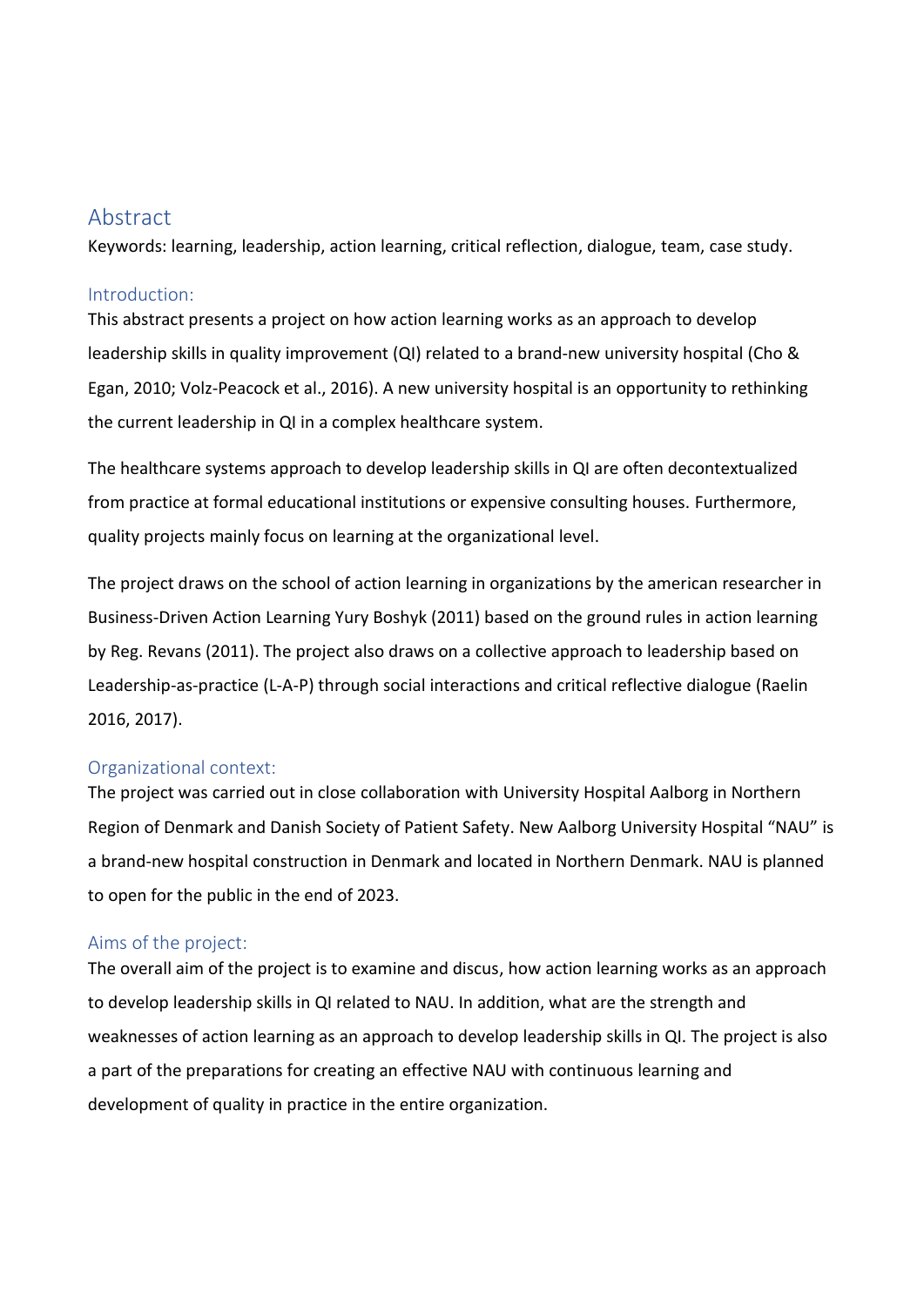#### Research question:

This project seeks to answer the following questions: How does action learning works as an approach to develop leadership skills in quality improvement in relation to the New Aalborg University Hospital? In addition: What are the strengths and weaknesses of action learning as an approach to develop leadership skills in QI?

#### Research methods:

The research methods are based on a case study (Flyvbjerg 2015) about action learning in NAU with a "set" or team of five young physicians and two nurses. The case study is limited to two learning sessions in a period of four weeks. Each learning session had a duration of a day facilitated by a coach. Data are collected from ethnographic observations in the two action learning sessions. The social interactions and critical reflective dialogue in the team was sound recorded. In addition, the participants wrote their reflections on their learning in a personal learning report.

### Findings and conclusion:

The preliminary findings show that there is a great potential in action learning as an approach to develop leadership skills in a team based on social interactions, critical reflective dialogue, and action in relation to solving organizational quality problems. Action learning creates learning on the individual- and team level with potential to learning at the organizational level.

The developed leadership skills are all about: creating trustful social relations in a team, practice critical reflective dialogue, listen carefully to multiple perspectives and use open questions in reflective dialogue, self-reflection on own development of leadership skills, a meta perspective on routines and taken-for-granted assumptions in the organization and own leadership in practice.

Furthermore, the findings show that action learning creates a safe learning environment with realtime feedback on newly developed leadership skills supported by a facilitator or coach. Further studies are needed to examine how the leadership skills are embodied in practice in their own organizations.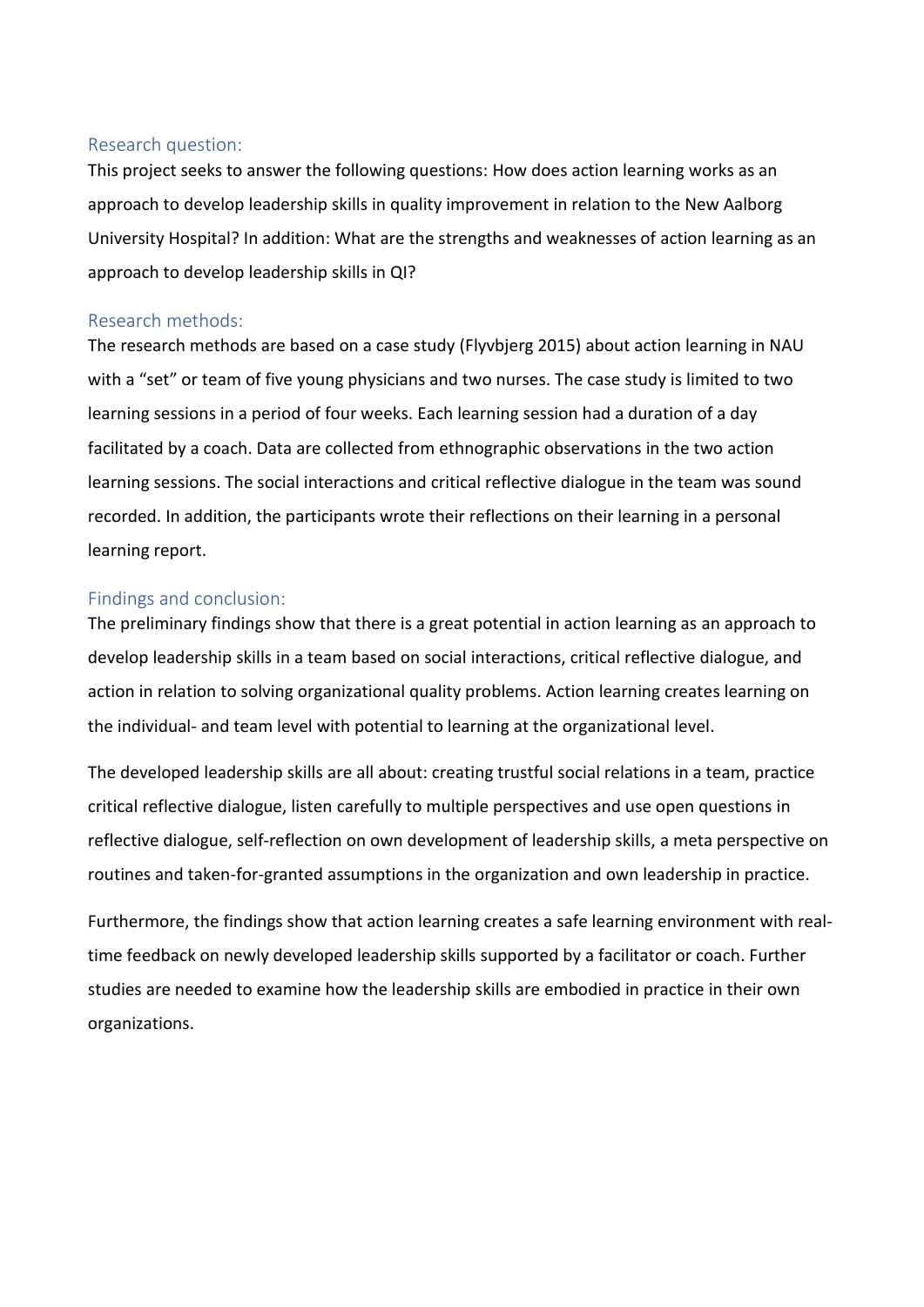# Indholdsfortegnelse

| Metodedesign af hovedundersøgelse om aktionslæring som tilgang til ledelsesudvikling 27 |
|-----------------------------------------------------------------------------------------|
| Casestudie om udvikling af kompetencer i ledelse gennem aktionslæring 27                |
|                                                                                         |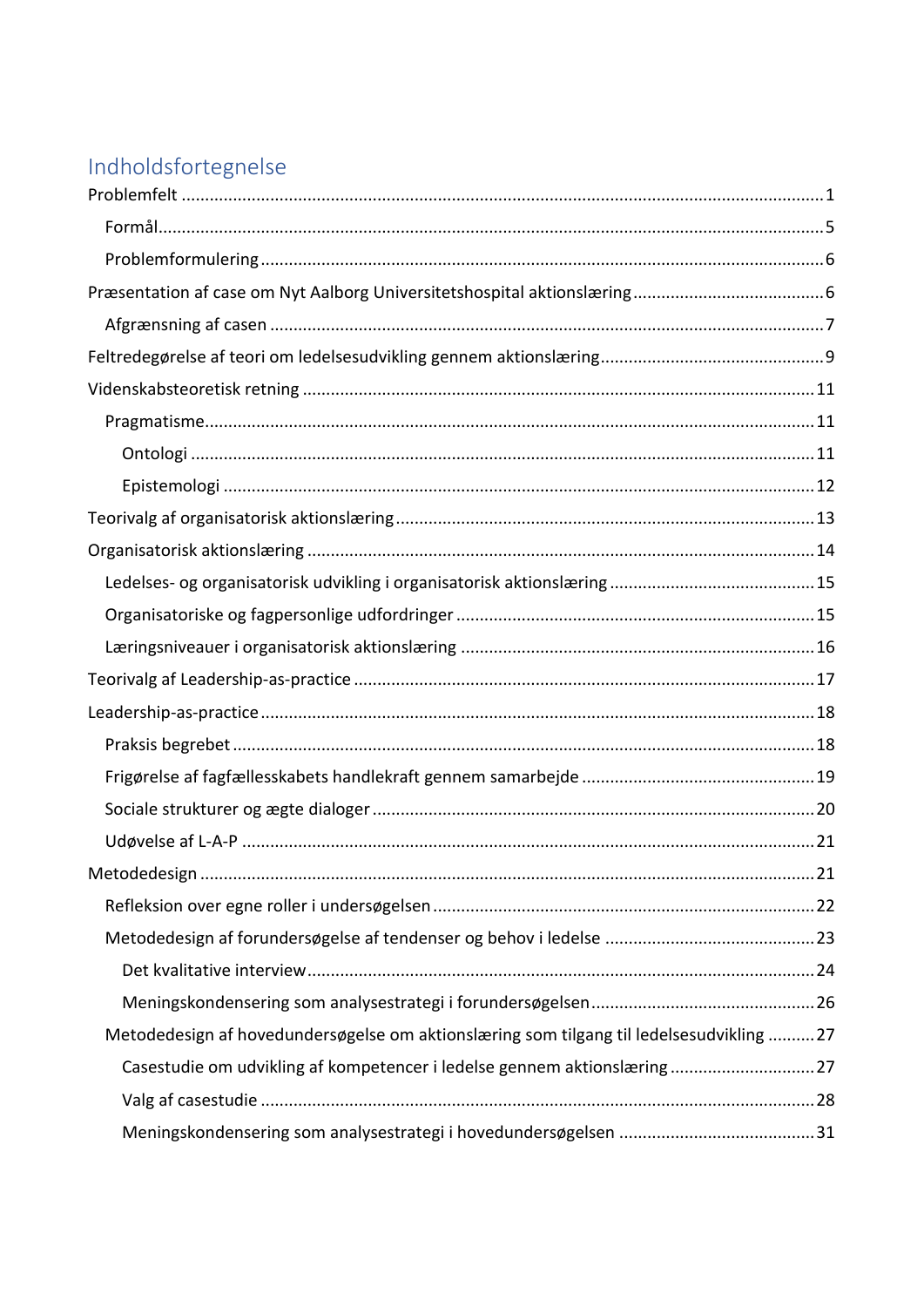| Fælles ledelse i et samarbejde mellem formel og uformel leder i et tværfagligt team 34 |  |
|----------------------------------------------------------------------------------------|--|
|                                                                                        |  |
|                                                                                        |  |
|                                                                                        |  |
|                                                                                        |  |
|                                                                                        |  |
|                                                                                        |  |
|                                                                                        |  |
|                                                                                        |  |
| Styrker og svagheder ved aktionslæring som tilgang til kompetenceudvikling50           |  |
|                                                                                        |  |
|                                                                                        |  |
| Bilag 1: Semistruktureret interviewguide om ledelse af udvikling af kvalitet56         |  |
|                                                                                        |  |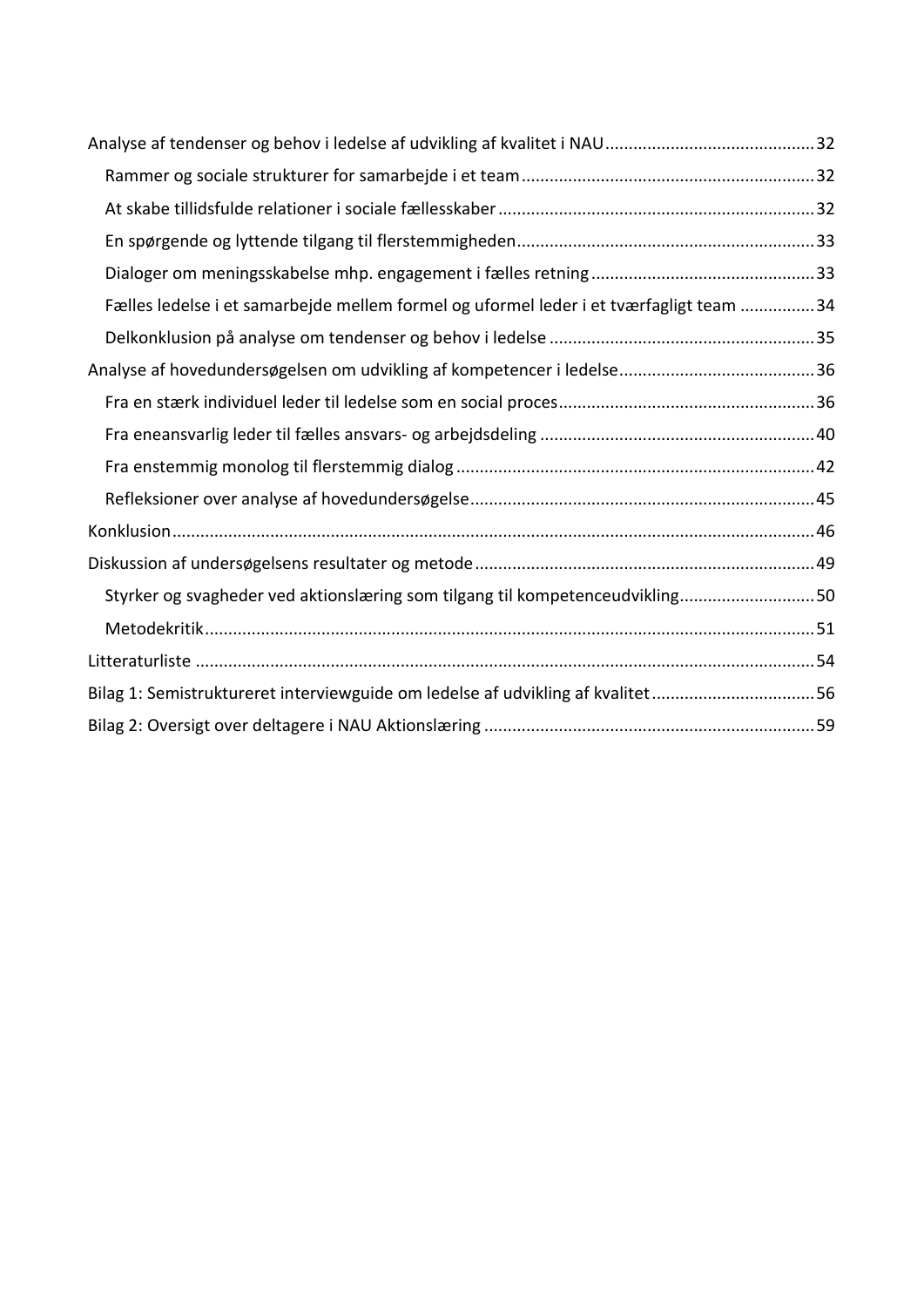# <span id="page-5-0"></span>Problemfelt

Den samfundsmæssige og historiske udvikling i et postmoderende samfund indebærer nye præmisser og vilkår for ledelse i offentlige velfærdsorganisationer. Mennesker og organisationer lever i en "VUCA-world" præget af omskiftelighed, uforudsigelighed, kompleksitet og flertydighed (Bennis, W. G., & Nanus, 1985). Det indebærer kontinuerlige forandringer med stigende kompleksitet og brud med forestillingen om stabilitet og kausalitet. Et eksempel er Kvalitetsfondens og Danske Regioners klare forventninger om effektivisering ved ibrugtagningen af et nyt supersygehus i en fremtid, som ingen kender endnu. Ibrugtagningen af et helt nyt universitetshospital er ikke kun en historisk chance for at gentænke organisering og design af arbejdet i sammenhængende forløb med "patienten i centrum" (Godt Sygehusbyggeri, 2021). Det er også en historisk chance for at gentænke ledelse fra moderne forestillinger om stabilitet til ledelse af kompleksitet i en postmoderne verden.

Et effektivt hospital med høj faglig og patientoplevet kvalitet kommer ikke alene af nye arkitektoniske bygninger med automatiserede logistiksystemer, velfærdsteknologi og it-systemer. En kontinuerlig udvikling af kvalitet kræver ledelse af lære- og udviklingsprocesser i praksis, hvor kvaliteten leveres hver dag blandt sundhedsprofessionelle og ledere i samarbejde med patienter og pårørende. Ibrugtagningen af et nyt universitetshospital rummer både potentiale for gentænkning af patientforløb og ledelse af udviklingen af kvalitet i det daglige arbejde.

Spørgsmålet er, hvordan kompetencer i ledelse af udvikling af kvalitet kan udvikles i relation til presserende organisatoriske problemstillinger indenfor kvalitet i et samarbejde mellem ledere og medarbejdere i forberedelserne til ibrugtagningen af supersygehuset. Gennem en årrække har jeg samarbejdet med engagerede læger, øvrige sundhedsprofessionelle og deres ledere om udvikling af kvalitet med udgangspunkt i presserende organisatoriske problemstillinger indenfor kvalitet i relation til ibrugtagningen af supersygehuset Nyt Aalborg Universitetshospital (NAU). I syv år har hospitalet udviklet lægers og øvrige sundhedsprofessionelles kompetencer i udvikling af kvalitet i tværfaglige teams i relation til organisatoriske problemstillinger i det daglige arbejde gennem NAU aktionslæring (AL) (*Håndbog Nyt Aalborg Universitetshospital Fellowship program*, n.d.). Over tid har cirka hver tredje deltager fra NAU AL taget et formelt ledelsesansvar lige fra områder indenfor uddannelse, speciale, kvalitet til personale- og drift. Denne tendens peger i retning af, at NAU AL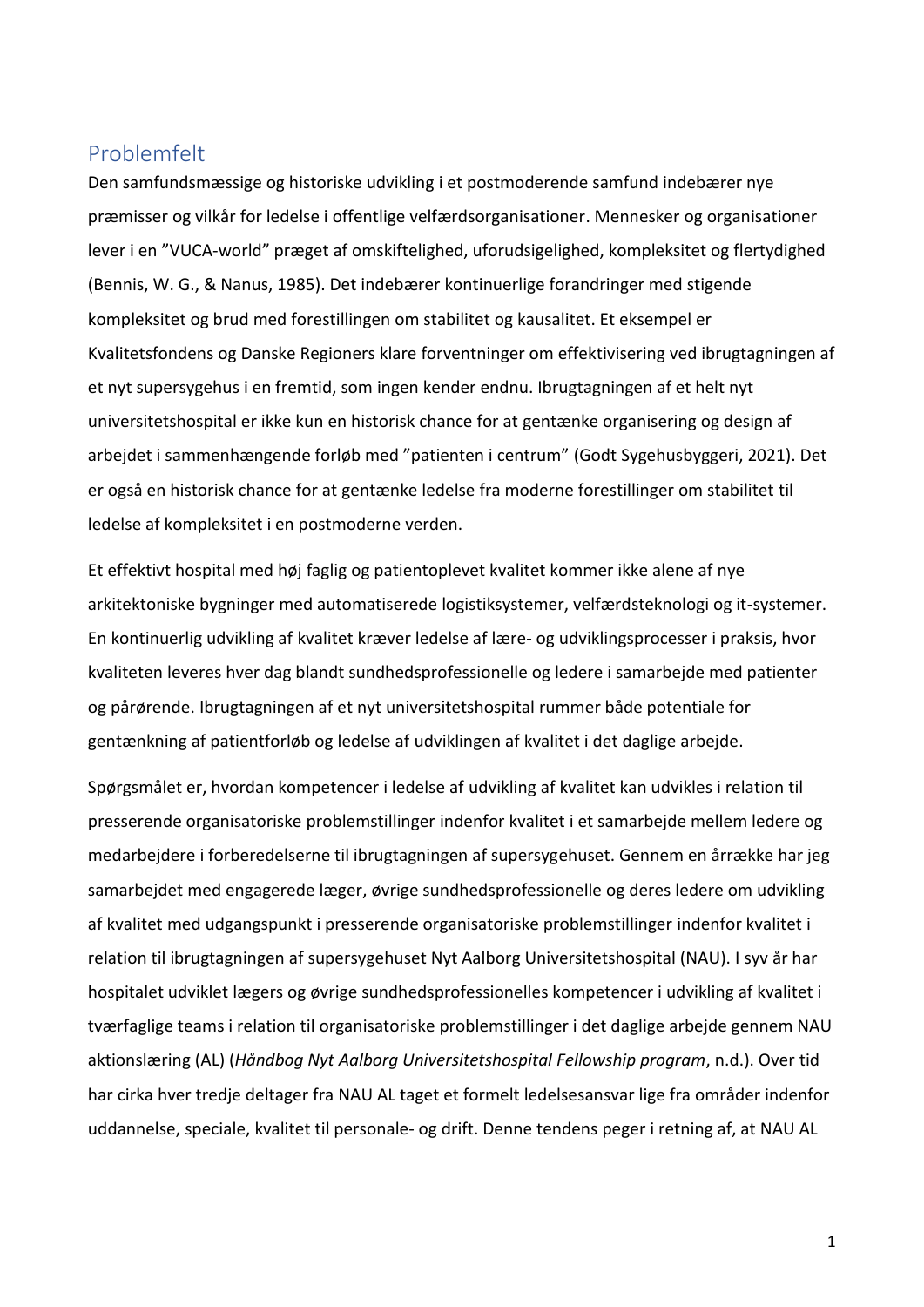også rummer muligheder for udvikling af kompetencer i ledelse i et socialt fællesskab, hvilket jeg vil undersøge nærmere i dette projekt.

Ledelse af udvikling af kvalitet i sundhedsvæsenet bør ses i lyset af det dominerende paradigme New Public Management (NPM) baseret på Scientific Management. Siden 90érne har NPM bølgen skyllet ind over offentlige velfærdsorganisationer med detaljerede "key performance indicators" dikteret oppefra i et hierarkisk bureaukrati mhp. effektivitet og rationalitet. Ofte på bekostning af medarbejdernes trivsel og udvikling, og dermed organisationens samlede præstation og effektivitet (Hersted & Frimann, 2020). De nye vilkår og præmisser for ledelse i en "VUCA-world" kalder på et paradigmeskifte i tilgangen til ledelse i velfærdsorganisationer til New Public Governance (NPG). NPG stræber mod at skabe en balance mellem de "bløde" sociale og psykologiske processer og den "hårde" effektivisering. I NPG betragtes mennesker som sociale aktører med potentialer til samskabelse af værdi i et indefra og nedefra perspektiv (Frimann et al., 2020).

Set i lyset af de forskellige historiske diskurser om ledelse har den klassiske ontologi med triaden: leder-følger-opgave hersket i såvel private som offentlige organisationer (Drath et al., 2008). Sat på spidsen har ledelsesudvikling handlet om udvikling af den heroiske leders kapaciteter til at udfylde lederrollen med hård magt over følgere i en hierarkisk organisationsstruktur. Logikken er, at lederen sætter målene og udstikker procedurerne fra toppen, hvilket kan have en mørk slagside på den økonomiske bundlinje. Den klassiske individuelle tilgang til ledelse indebærer en risiko for en række organisatoriske uhensigtsmæssigheder som demokratisk underskud, mistrivsel og stress (Frimann et al., 2020), tab af kreativitet, organisatorisk læring, fleksibilitet samt tab af overblik over helheden med reduceret organisatorisk præstation og effektivitet som følger (Elmholdt et al., 2019).

En alternativ tilgang til ledelse er Direction-Alignment-Comittment (DAC)-ontologien, som handler om et fællesskabs evne til at skabe ledelse og resultater gennem fælles produktion af kurs (direction), koordinering (alignment) og engagement (commitment) (Drath et al., 2008). DAContologien er et brud med den individorienterede triadeontologi, idet ledelse og resultater kan produceres med og uden formelle ledere i en kollektiv enhed: "It may or may not involve leaders and followers" (Drath et al., 2008, s. 642). I DAC-ontologien er ledelse en social situeret praksis,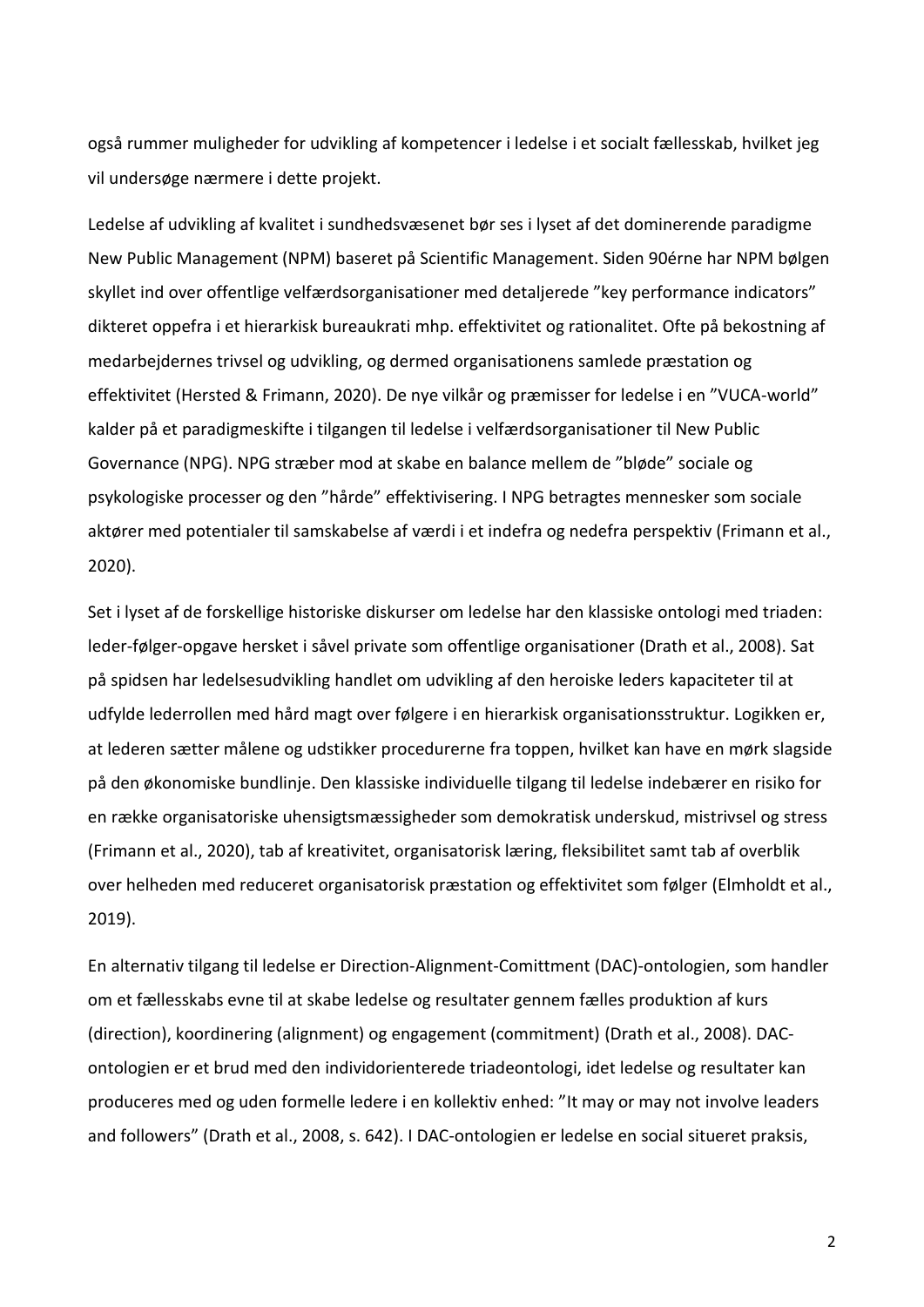hvor organisationens samlede kapacitet til ledelse udvikles gennem fællesskabets evne til at skabe ledelse og resultater ved integration af DAC i arbejdet: " It is the presence of direction, alignment, and commitment (DAC) that marks the occurrence of leadership. Leadership is how people who share work in collectives produce direction, alignment, and commitment" (Drath et al., 2008, s. 636). DAC-ontologien er således en kollektiv tilgang til ledelse og har fokus på effekten af ledelse.

En kollektiv tilgang til ledelse med sociale og kontekstuelle rammer for deltagelse, dialog, refleksion og handling i sociale fagfællesskaber indebærer en række organisatoriske styrker, som motivation, trivsel, læring og udvikling, der samlet set bidrager til organisationens effektivitet og præstationer af høj kvalitet (Deci et al., 2017). Derudover skaber en kollektiv tilgang til ledelse et grundlag for, at organisationen lærer kontinuerligt på flere niveauer og reagerer hurtigt på forandringer, hvilket er en konkurrencefordel i et hastigt udviklende senmoderne samfund (Watkins, K. E. & Marsick, 2019). Derudover kan udviklingen af mennesker i organisationer ses som en etisk og moralsk forpligtelse i et demokratisk samfund med mulighedsrum for at påvirke eget og organisationens liv mod bedre forhold.

Spørgsmålet er, hvordan ledelse kan forstås indenfor rammen af en kollektiv ledelsesontologi i junglen af definitioner på ledelse. Den danske ledelsesforsker Steen Hildebrandt definerer ledelse som socialt og situeret i et processuelt perspektiv rettet mod fælles mål:

> Ledelse er en dynamisk, interaktiv indflydelsesproces med et mål om at lede hinanden til at opnå en gruppes eller organisations mål eller begge dele. Ledelse konstrueres konstant og løbende i en proces mellem ledere, medarbejdere og situationen (Hildebrandt, 2015, s. 383).

Hildebrandt forstår ledelse som et fælles anliggende i en gruppe, der løbende skabes i situationer over tid rettet mod opnåelsen af fælles mål. Styrken ved denne definition er fokus på det sociale, situerede og processuelle perspektiv på ledelse. Spørgsmålet er dog, hvilke betydninger de individuelle processer har for, at ledelse opstår i et socialt fællesskab. I et dialektisk perspektiv er den enkelte deltager og det sociale fællesskab i omverdenen gensidigt betinget af hinanden, hvorfor begge perspektiver bør være repræsenteret i min optik.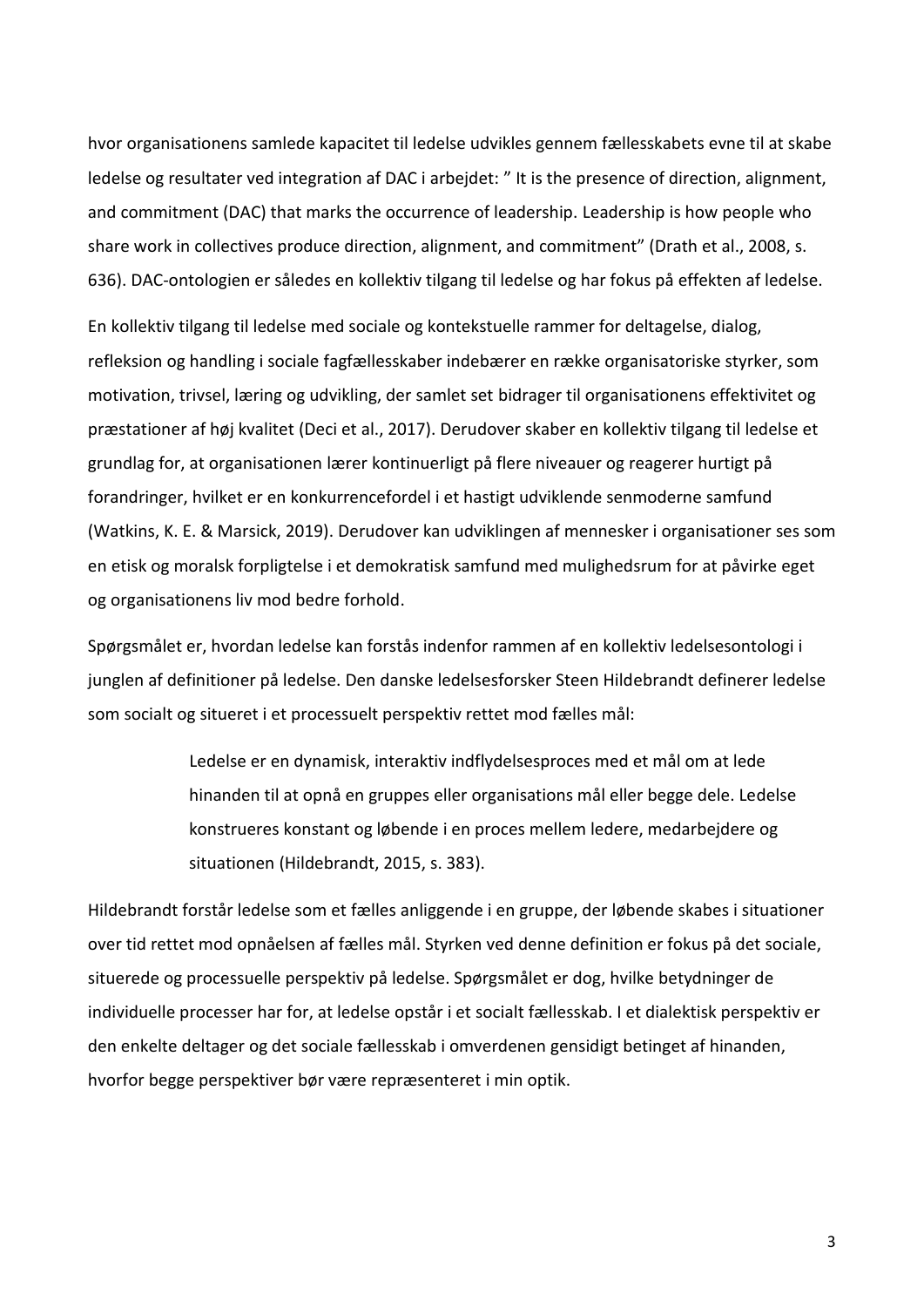Den amerikanske ledelsesforsker Gary Yukl har også en social og situeret tilgang til ledelse, forstået som en proces rettet mod et fælles mål med blik for både de individuelle og kollektive processers betydning for opnåelse af fælles mål:

> Ledelse er en proces af at påvirke andre til at forstå og være enig i, hvad der bør gøres og hvordan dette bør gøres, derudover er det processen af at muliggøre individuelle og kollektive indsatser for at opnå et fælles mål (Yukl, 2013, s. 23 i Hildebrandt, 2015, s. 20)

Dog er Yukl´s definition ikke tydelig omkring, hvordan *forståelsen og enigheden om hvad der bør gøres og hvordan* det opnås, hvilket er en svaghed. Denne uklarhed skaber rum til fortolkning og mulighed for en klassiske individuel tilgang ud fra devisen, at lederen ved bedst.

Joseph A. Raelin (1943-) er en amerikansk forsker i ledelse og læring i relation til arbejdet i organisationer med en situeret, social og processuel tilgang til ledelse (Raelin, 1994, 2016, 2017). Raelins ledelsesteori "Ledership-as-practice" (L-A-P) er en kollektiv tilgang til ledelse baseret på sociale interaktioner og kritiske refleksive dialoger i det daglige arbejdet i et fagfællesskab (Raelin, 2016, 2017). Raelin har blik for, at ledelse opstår i interaktionen med omverdenen samt de individuelle og kollektive processers betydning for, at ledelse opstår i sociale interaktioner: *"*Rather, leadership occurs from an interaction with the environment through both individual and collective sensorimotor processing*"* (Raelin, 2017, s. 218). Raelins tilgang til ledelse som en social praksis er i overensstemmelse med de nye krav til ledelse af kompleksitet i organisationer.

Hverken DAC-ontologien eller L-A-P rummer bestemte opskrifter på, hvordan ledelse opstår og skabes over tid i et socialt fællesskab (Drath et al., 2008, Raelin, 2016). Raelin har dog i relation til hans forskning om læring i arbejdet skrevet om aktionslæring som tilgang til ledelsesudvikling (Raelin, 1994) blandt mange andre tilgange (Raelin, 2016b). Det giver et mulighedsrum for kreativitet indenfor kompetenceudvikling i ledelse som en social praksis, hvilket dette projekt handler om i relation til ibrugtagningen af supersygehuset NAU.

Den engelske professor og ledelseskonsulent Reginald Revans (1907-2003) grundlagde i 1940érne aktionslæring (AL) i private og offentlige organisationer i England f.eks. på hospitaler. AL er en tilgang til ledelses- og organisationsudvikling i fællesskaber med afsæt i presserende problemstillinger i organisationen, hvor handlinger og læring integreres i arbejdet i iterative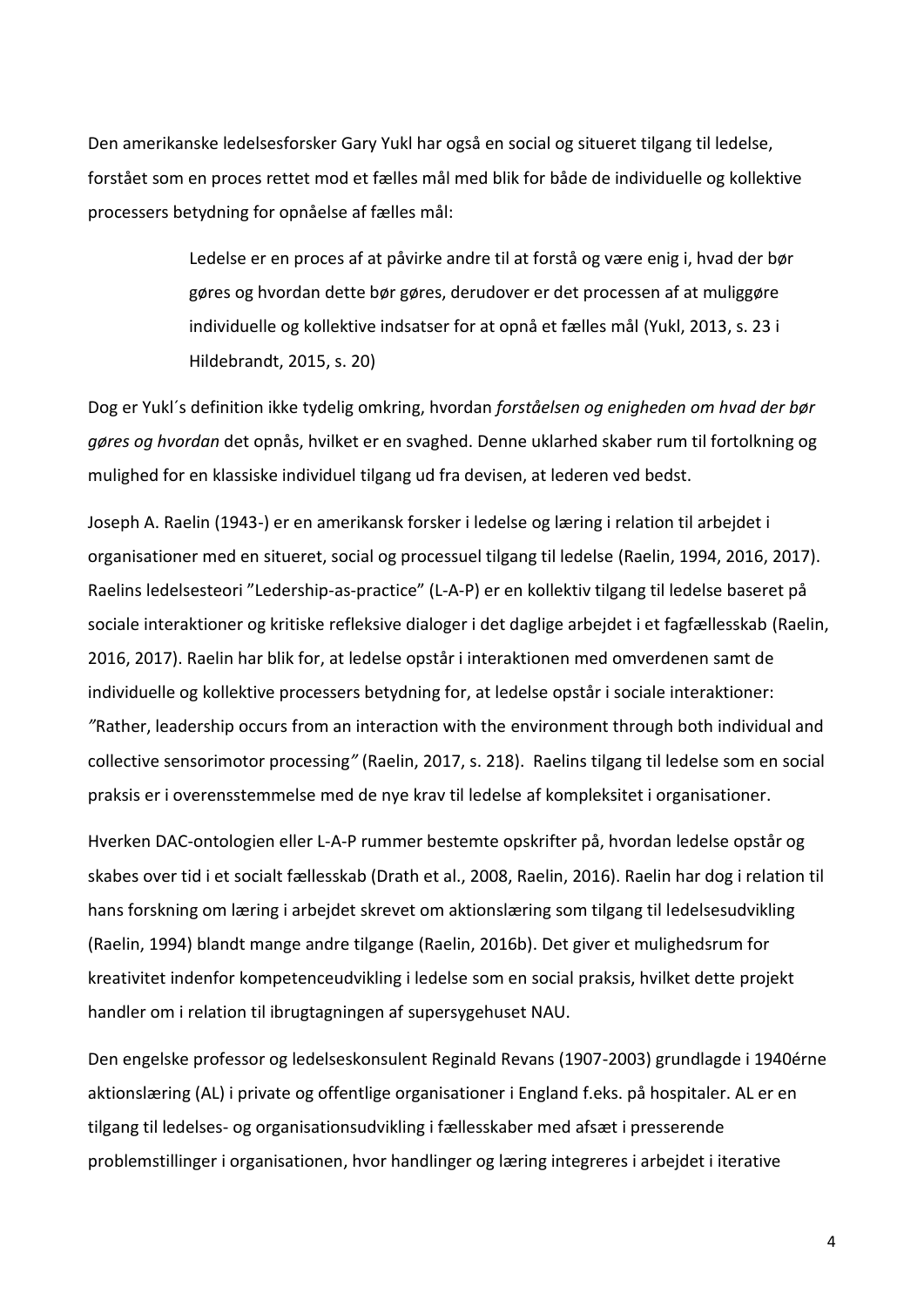processer:" It follows from this prime idea that there can be no learning without action, and no (sober and deliberate) action without learning" (Revans, 2011, s. 57). En grundlæggende antagelse i AL er, at læringen bør være hurtigere end forandringerne i organisationen og omverdenen (Revans, 2011, Boshyk, 2011). AL har vist sig at være en effektiv tilgang til både udvikling af ledelse og organisationer i relation til det daglige arbejde i en senmoderne verden med et stigende behov for ledelse i organisationer med mindre tid og færre økonomiske ressourcer til ledelsesudvikling (Cho & Egan, 2010, Volz-Peacock et al., 2016).

#### <span id="page-9-0"></span>Formål

Formålet med projektet er at undersøge, hvordan AL fungerer som tilgang til udvikling af kompetencer i ledelse af udvikling af kvalitet i relation til ibrugtagningen af NAU gennem et casestudie. Formålet er også at undersøge styrker og svagheder med AL som tilgang til kompetenceudvikling i ledelse af udvikling af kvalitet i en specifik organisatorisk kontekst i relation til NAU. I et casestudie har jeg mulighed for at gå i dybden og få nuancer frem over tid i en kontekst med henblik på at lære af det specifikke til det almene (Flyvbjerg, 2020. Derudover vil jeg undersøge, hvilke tendenser og behov ledere og medarbejdere med erfaring fra NAU AL beskriver for fremtidens kompetencer i ledelse af udvikling af kvalitet i relation til NAU. Denne behovsanalyse danner ramme for udviklingen af kompetencer i ledelse i udvikling af kvalitet i relation til ibrugtagningen af NAU i casestudiet.

Hidtil har aktionslærings-lignende programmer indenfor kvalitet i det danske sundhedsvæsen mest haft fokus på organisatorisk læring. Denne tendens er i overensstemmelse med den engelske professor i aktionslæring Mike Pedlers pointe om, at AL om kvalitet i organisationer mest har handlet om det organisatoriske niveau, mens læring på person- og teamniveau ikke har været så udbredt (Pedler et al., 2005, s. 149). Derudover er programmer i ledelse af kvalitetsudvikling i sundhedsvæsenet ofte dekoblet eller dekontekstualiseret fra praksis på formaliserede uddannelsesinstitutioner eller i dyre konsulenthuse indenfor rammen af en klassisk triadeontologi: leder-følger-opgave.

Mit håb er, at undersøgelsen i projektet kan være en kilde til inspiration til udvikling af kompetencer i ledelse af udvikling af kvalitet i relation til presserende organisatoriske problemstillinger indenfor kvalitet med henblik på at udvikle et kontinuerligt lærende, effektivt og menneskeligt sundhedsvæsen i fremtiden.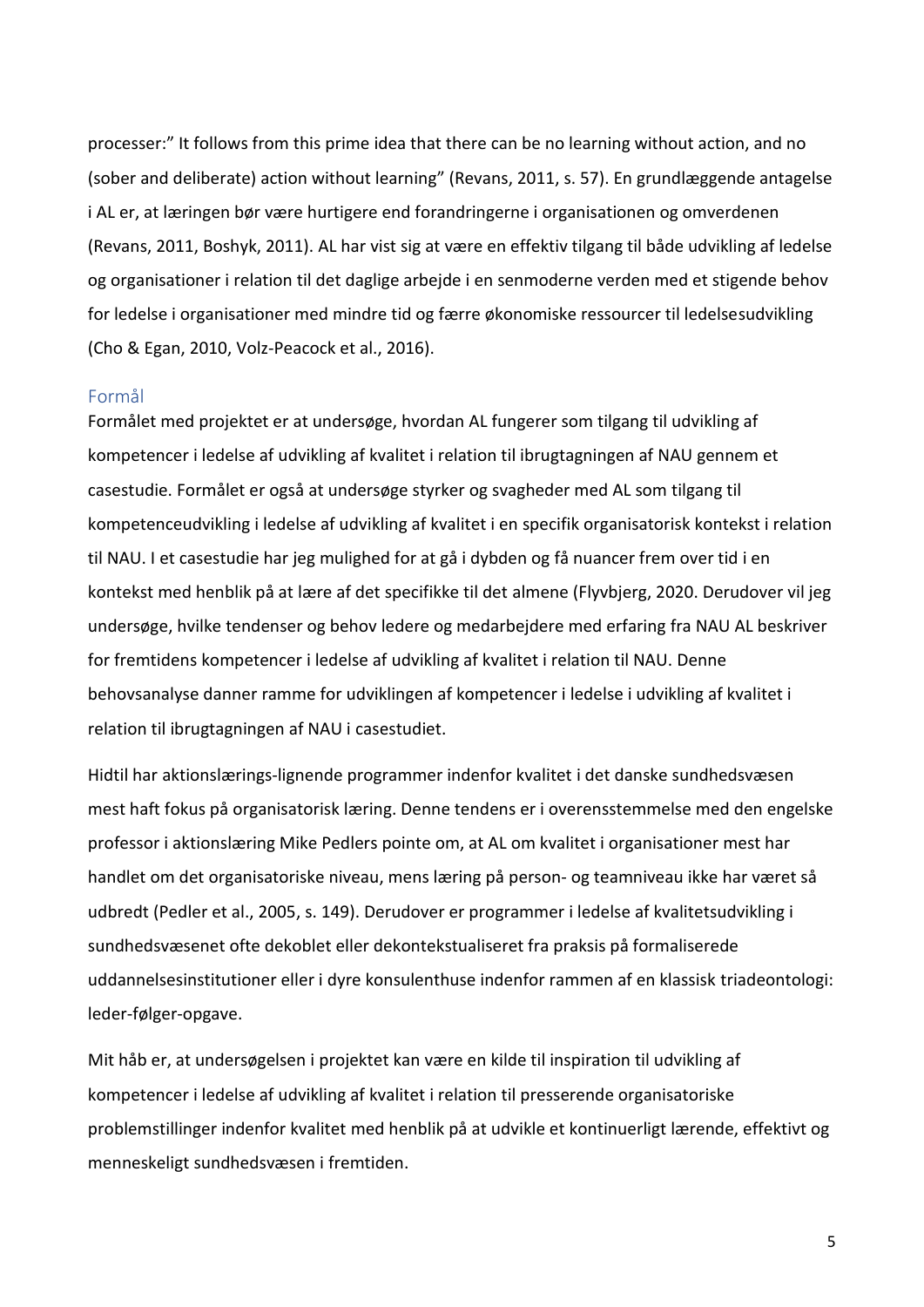# <span id="page-10-0"></span>Problemformulering

Beskrivelsen af problemfeltet leder frem til følgende problemformulering:

Hvordan fungerer aktionslæring som tilgang til udvikling af kompetencer i ledelse af udvikling af kvalitet i relation til ibrugtagningen af supersygehuset Nyt Aalborg Universitetshospital?

For at kunne svare adækvat på problemformuleringen vil jeg besvare følgende arbejdsspørgsmål:

- A. Hvilke behov og tendenser opleves som væsentlige i ledelse af udvikling af kvalitet i relation til ibrugtagningen af NAU?
- B. Hvilke styrker og svagheder rummer aktionslæring som tilgang til udvikling af kompetencer i ledelse af udvikling af kvalitet i relation til ibrugtagningen af NAU?

I næste kapitel vil jeg introducere til casen NAU AL.

# <span id="page-10-1"></span>Præsentation af case om Nyt Aalborg Universitetshospital aktionslæring

NAU AL blev etableret i 2013 i forbindelse med opstarten af byggeriet af supersygehuset og er finansieret Statens Kvalitetsfond. Målgruppen er hovedsageligt yngre læger sammen med øvrige sundhedsprofessionelle for at sikre de tværfaglige perspektiver. Hver deltager frikøbes én dag om ugen for at sikre rammer til læring i en driftsorganisation. Potentielle deltagere til NAU AL rekrutteres gennem en forventningsafstemning med afdelingsledelsen og projektlederen på hospitalet. Deltagerne kan være opfordret direkte af egen ledelse eller en kombination af deltagernes eget initiativ og dialog med nærmeste ledelse.

NAU AL 2021 er rettet mod organisatorisk læring og ledelsesudvikling indenfor kvalitetsudvikling. Programmet består af to spor:

- 1. Et spor om organisatorisk læring gennem løsning af et problem indenfor kvalitet med seks læringscirkler á en dags varighed over otte måneder baseret på undervisning, dialog, øvelser, refleksion, sparring og planlægning af prøvehandlinger i aktionsperioderne mellem læringscirklerne.
- 2. Det andet spor i NAU AL er rettet mod kompetenceudvikling i ledelse af udvikling af kvalitet i relation til den organisatoriske problemstilling i fem læringscirkler baseret på refleksiv kritisk dialog over ledelsesudfordring og prøvehandling i gruppen.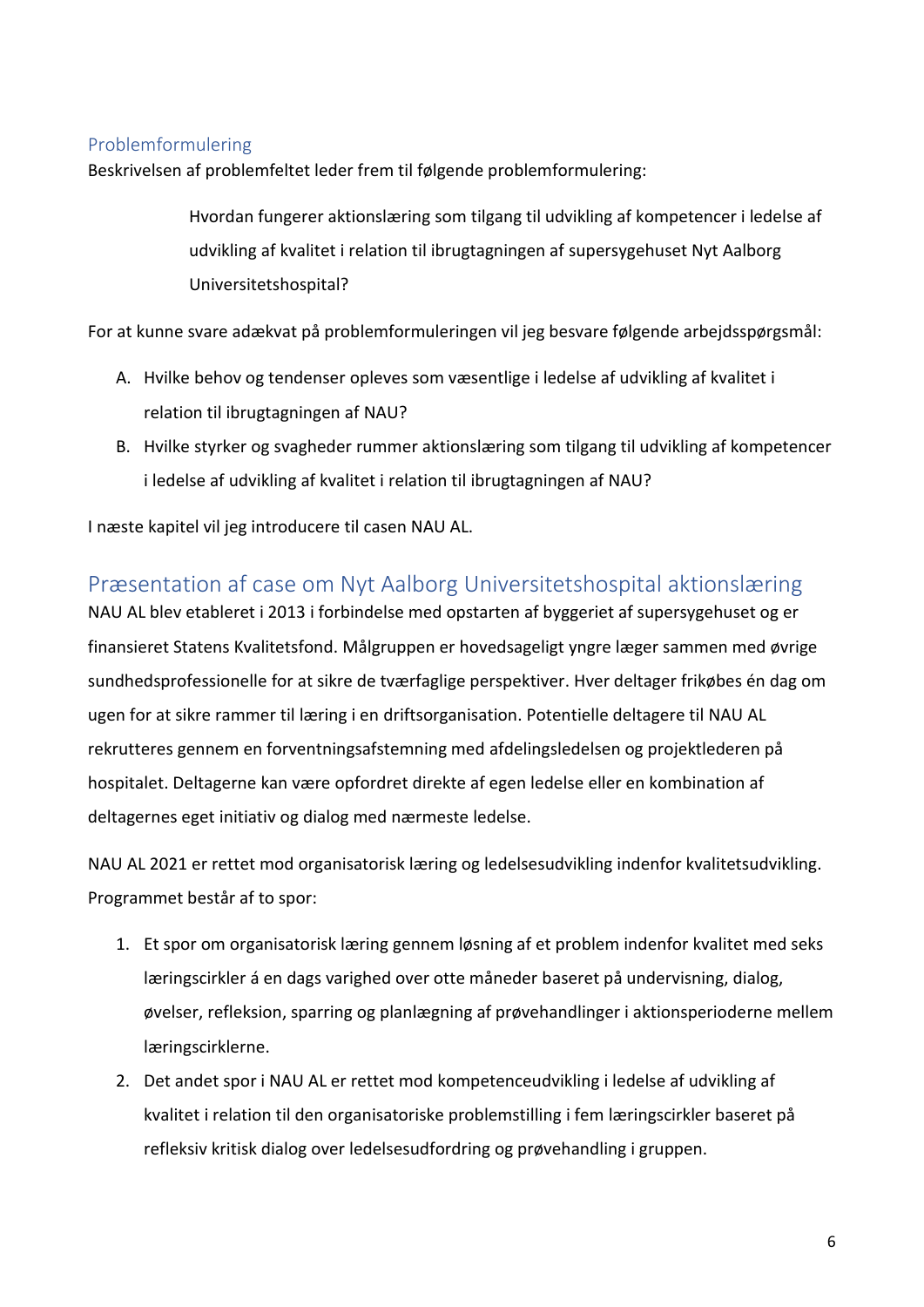I aktionsperioderne mellem læringscirklerne samarbejder deltagerne med formel leder og et lokalt tværfagligt team om problemløsningen i praksis. NAU AL afsluttes med en konference for alle interesserede medarbejdere og ledere på hospitalet mhp. organisatoriske læring, hvor deltagerne deler viden og læring om problemløsningen på de forskellige niveauer i organisationen (*Håndbog Nyt Aalborg Universitetshospital Fellowship program*, n.d.).

#### <span id="page-11-0"></span>Afgrænsning af casen

Casen handler om udvikling af kompetencer i ledelse af udvikling af kvalitet i relation til løsning af organisatorisk problemstilling indenfor kvalitet i NAU AL i 2021. Universitetshospitalet har rekrutteret fem læger og to sygeplejersker fra syv forskellige afdelinger på hospitalet med syv forskellige organisatoriske problemstillinger indenfor kvalitet i relation til NAU. Lægerne er yngre speciallæger sidst i trediverne og ansat som afdelingslæger på Aalborg universitetshospital. Sygeplejerskerne har mange års erfaringer i forskellige funktioner på universitetshospitalet. Tilsammen har gruppen 80 års erfaring i sundhedsvæsenet (Bilag 2: Deltagere i NAU AL).

De organisatoriske problemstillinger har deltagerne enten haft direkte indflydelse på eller lederen har valgt problemområdet og deltageren har mulighed for at tilpasse problemet til egen faglige interesse og efter NAU AL´s varighed på otte måneder.

Undersøgelsen i casen er afgrænset til to sessioner på to læringscirkler á en dags varighed fra kl. 9.00 – 15.00 om udvikling af kompetencer i ledelse baseret på refleksive kritiske dialoger med åbne spørgsmål og lytning i gruppen. Den første session var planlagt til den 15. november og den anden session i anden læringscirkel var planlagt til den 13. december 2021 på Ålborg Universitetshospital. Mellem læringscirklerne lå en aktionsperiode på fire uger til at eksperimentere med prøvehandlinger i ledelse i relation til problemløsning i et lokalt team. Deltagerne førte en skriftlig logbog med refleksioner over prøvehandlinger i en fagpersonlig udviklingsplan i ledelse med udgangspunkt i egne udviklingsønsker i ledelse i relation til den organisatoriske problemstilling.

Undersøgelsen er dermed en delmængde på to læringscirkler over to måneder med en mellemliggende aktionsperiode ud af et samlet NAU AL-forløb på otte måneder med fem læringscirkler. Set i lyset af semesteret og projektets varighed har denne afgrænsning i

7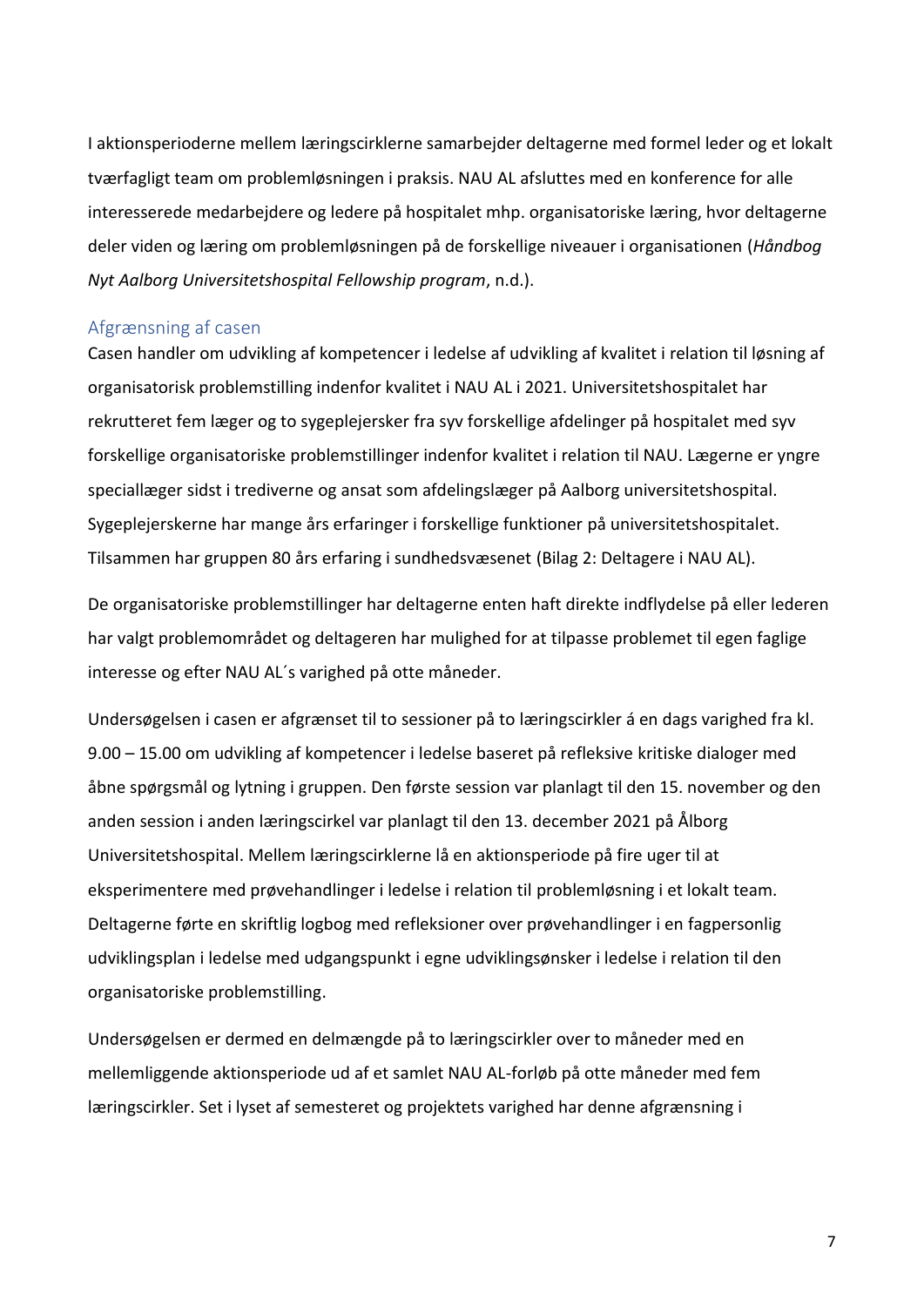undersøgelsen været en nødvendig praktisk løsning. Derudover har undersøgelser vist, at det er muligt at undersøge læring og udvikling i kortere tidsintervaller i AL (Volz-Peacock et al., 2016).

Deltagerne er introduceret til sessionerne om coaching i egne ledelsesudfordringer gennem kritiske refleksive dialoger i gruppen baseret på åbne spørgsmål og lytning i en varighed á 30 min. De er introduceret til Karl Tomms spørgsmålstyper samt spilleregler for et anerkendende og trygt læringsmiljø i gruppen. Derudover er gruppen introduceret til strukturen for coachingen med præsentation af ledelsesudfordring, en dybere undersøgelse af udfordringen og frembringelse af handlingsalternativer med fastlæggelse af prøvehandlinger til næste læringscirkel.

Følgende figur er en illustration af NAU AL i sin helhed og den røde cirkel illustrerer afgrænsningen af undersøgelsen:



Figur 1: NAU AL 2021-2022

Min rolle er at designe NAU AL i samarbejde med NAU og deltage som ekstern facilitator på sessionerne i læringscirklerne for at understøtte refleksive kritiske dialoger, sparring og planlægning af eksperimenterende prøvehandlinger i et trygt læringsmiljø i gruppen. I denne sammenhæng deltager jeg også i rollen som forsker i NAU AL, hvilket jeg kommer nærmere ind på i Kapitlet om "Metodedesign".

I følgende afsnit vil jeg argumentere for valget af AL som tilgang til kompetenceudvikling i ledelse i relation til organisationsudvikling baseret på et forskningsmæssigt grundlag.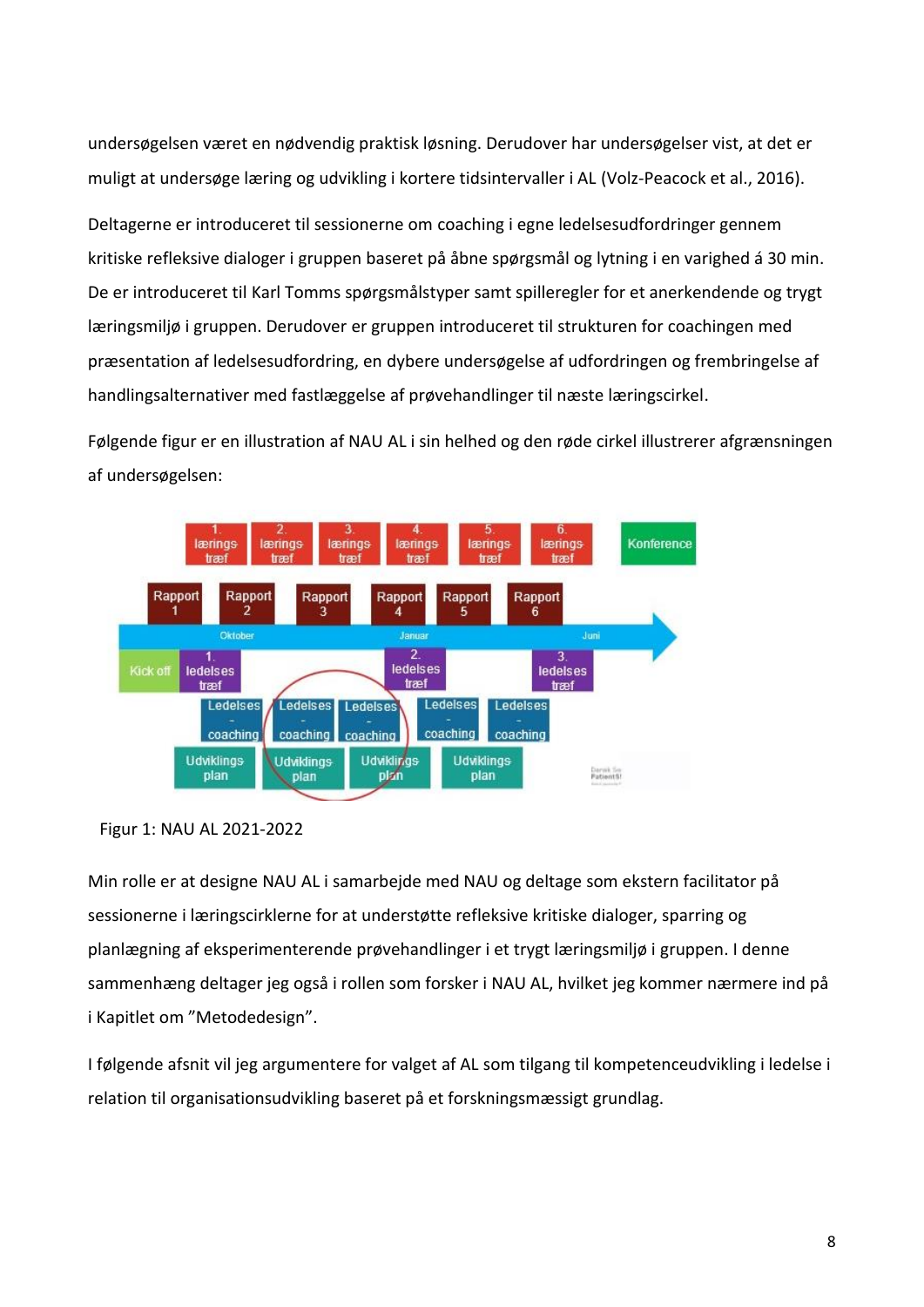# <span id="page-13-0"></span>Feltredegørelse af teori om ledelsesudvikling gennem aktionslæring

I følgende afsnit vil jeg præsentere to forskningsundersøgelser om effekten af ledelsesudvikling gennem AL. Jeg vil argumentere for, at AL er en brugbar og effektiv tilgang til ledelsesudvikling i organisationer under de rette sociale og kontekstuelle forhold.

Siden Revans grundlagde AL i 1940érne, har AL udviklet sig med mange forskellige skoler lige fra business-driven action learning, self-managed action learning, work-based action learning osv. Den grundlæggende pædagogiske idé er dog stadig, at aktører lærer mest effektivt, når de arbejder med presserende problemstillinger i relation til det daglige arbejde i organisationen.

Et systematisk review af 50 empiriske studier om effekten af AL i perioden fra 2000 til 2007, fra hovedsageligt England og det øvrige Europa, viste at 40% af studierne opnåede signifikante resultater både indenfor personlig og organisatorisk udvikling. De vellykkede studier havde nogle fælles karakteristika i designet af AL:

- ❖ En balance mellem handlinger og læring.
- ❖ Et læringsteam med støtte til refleksiv praksis fra ekstern coach.
- ❖ Støtte fra ledelsen til rammer med tid til refleksion dvs. læring (Cho & Egan, 2010).

Studiet indikerer, at refleksion er bindeleddet mellem handling og læring, hvor tavs viden bliver eksplicit gennem erfaringsdannelsen (Cho & Egan, 2010) og udgør et grundlag for prøvehandlinger.

Et andet systematisk review fra 2016 er baseret på et kvalitativt studie af rapporter fra 139 coaches i AL med i alt 200 læringscirkler. Rapporteringen af læringscirkler varierer fra få til mange i såvel private som offentlige organisationer fra forskellige brancher i 33 lande fordelt på seks kontinenter i verden inklusive Europa. Fire typer af triangulering blev anvendt til at validere dataanalyse og resultater, hvorfor der er tale om et solidt studie af kompetenceudvikling i ledelse gennem AL.

Fælles for de forskellige skoler indenfor AL i reviewet var, at der blev taget udgangspunkt i presserende problemstillinger og nedsat et team til problemløsning, hvor spørgsmål og refleksion var i fokus med læring på individuelt-, team- og organisationsniveau. Der var tilknyttet en trænet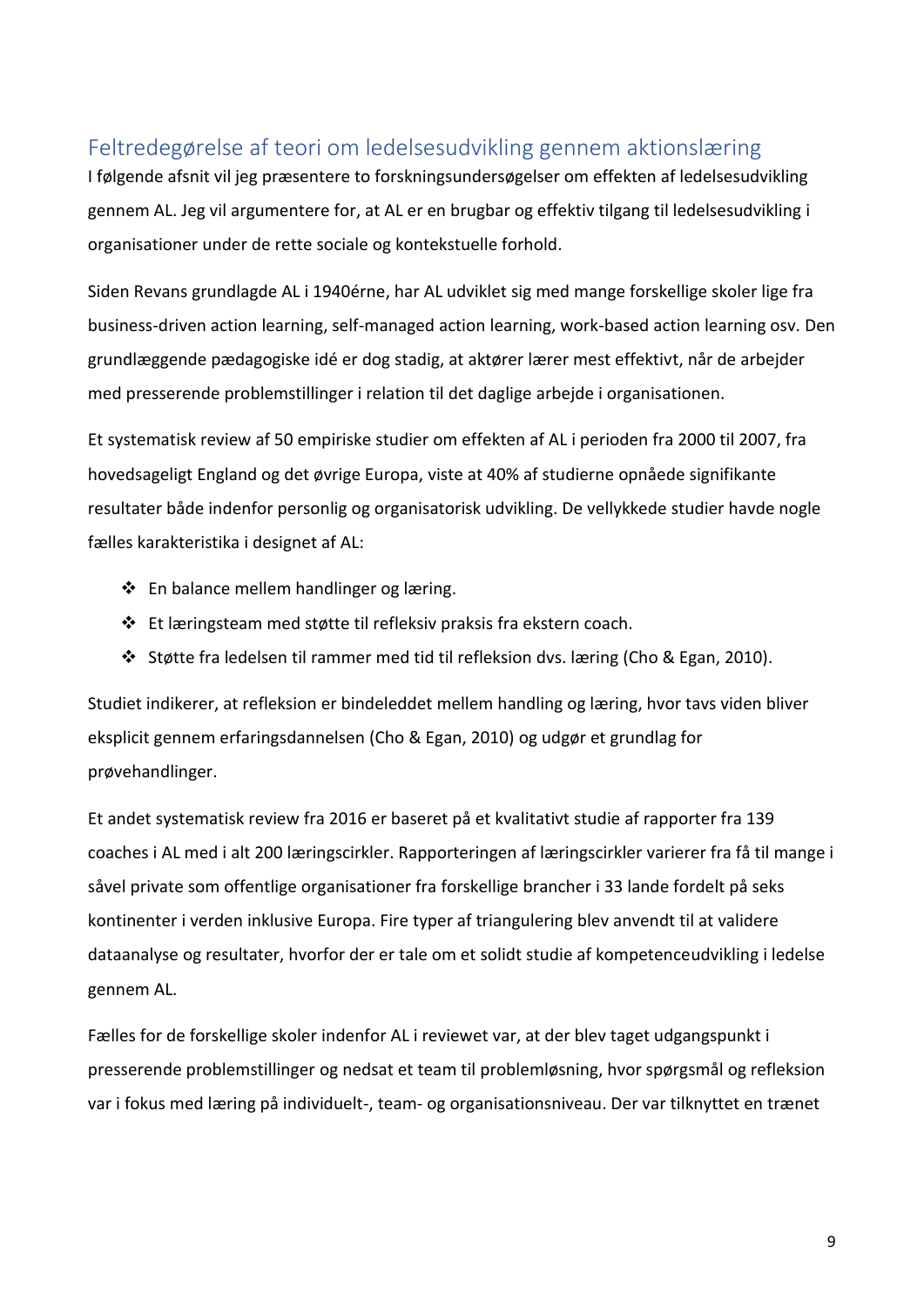coach til at skabe et trygt læringsmiljø, fokusere på gruppe-processer og facilitere refleksion og læring i en gruppe (Volz-Peacock et al., 2016).

Forskningsresultaterne viser, at AL er en udbredt og omkostningseffektiv tilgang til udviklingen af kompetencer i ledelse i private og offentlige organisationer i verden indenfor forskellige brancher, herunder sundhedsvæsenet. Forudsætningen for vellykket AL er, at der er tilknyttet en trænet coach og følgende sociale og kontekstuelle forhold ifølge Volz-Peacock et al. (2016):

- ❖ Et trygt læringsmiljø til at afprøve kompetencer i ledelse.
- ❖ Øvebane i ledelse med tidstro feedback.
- ❖ Mulighed for at anvende ledelseskompetence i arbejdet i organisationen.
- ❖ Udviklet kompetence i ledelse er et naturligt læringsudbytte i aktionslæring.
- ❖ Metalæring om at gennembrudsstrategier i organisatoriske problemløsninger kan opnås samtidig med ledelsesudvikling.

Opsummerende viser resultaterne fra forskningen, at vellykket ledelsesudvikling i AL tager udgangspunkt i presserende organisatoriske problemstillinger i et team baseret på sociale interaktioner, refleksive dialoger og handlinger med støtte fra en trænet coach. Der er en balance mellem læring og handling med rammer til såvel refleksioner og handlinger i iterative processer understøttet af formel ledelse og coach (Cho & Egan, 2010, Volz-Peacock et al., 2016). Deltagerne kan afprøve og udvikle kompetencer i ledelse gennem tidstro feedback og anvende de nye kompetencer direkte i eget arbejde. AL bidrager til at skabe et trygt læringsmiljø og samarbejde i et socialt fællesskab for ledelsesudvikling i såvel private som offentlige organisationer, herunder hospitaler (Volz-Peacock et al., 2016).

På dette forskningsbaserede vidensgrundlag har jeg en begrundet tiltro til, at AL kan anvendes som en effektiv tilgang til ledelsesudvikling i relation til ibrugtagningen af NAU.

I næste kapitel vil jeg redegøre og argumentere for undersøgelsens videnskabsteoretiske udgangspunkt baseret på problemstillingen og problemformuleringen i undersøgelsen.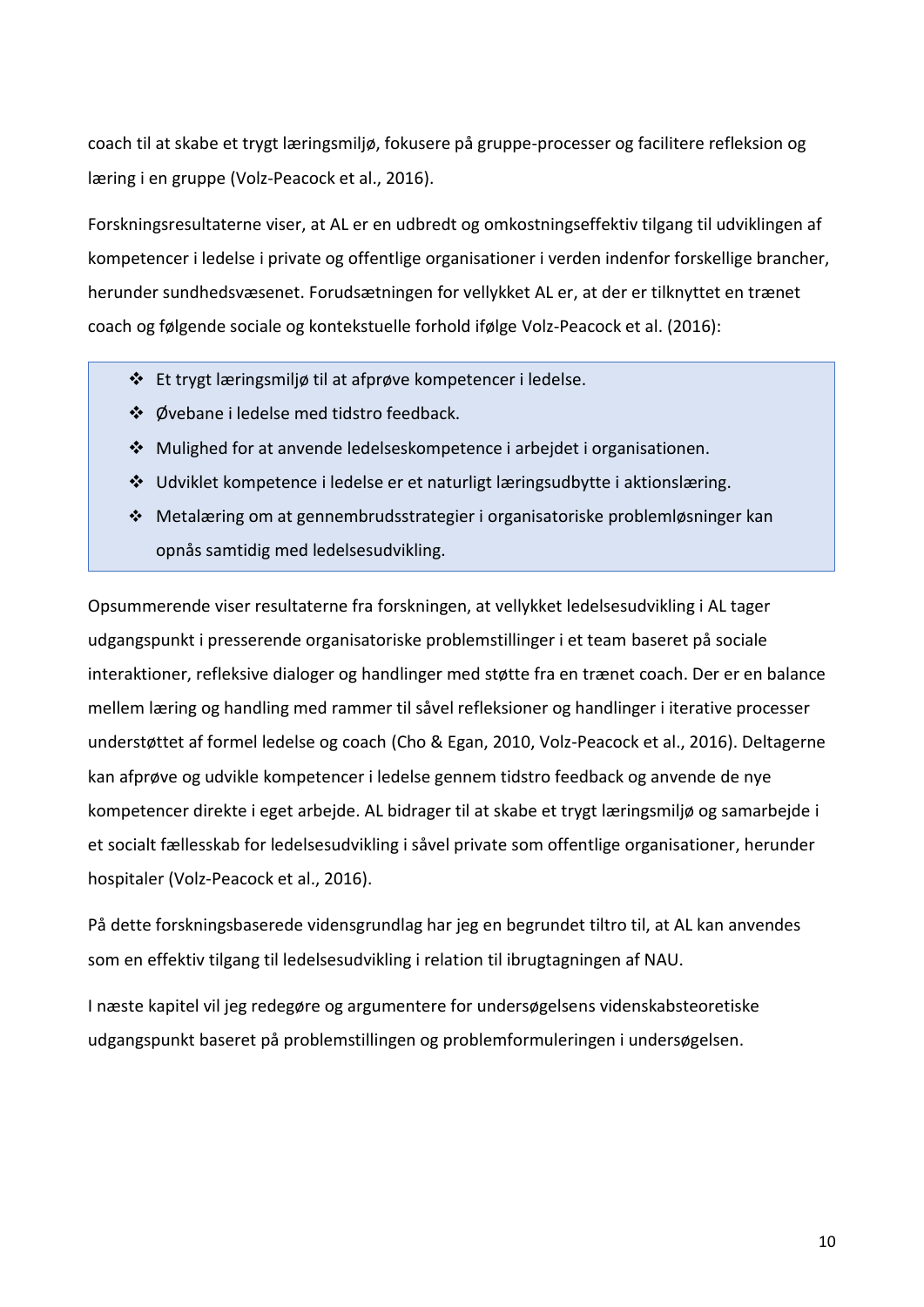# <span id="page-15-0"></span>Videnskabsteoretisk retning

På de følgende sider vil jeg argumentere for valg af pragmatismen som videnskabsteoretisk retning til at undersøge og svare på problemformuleringen.

Genstandsfeltet er AL som tilgang til ledelsesudvikling i et socialt, situeret og processuelt perspektiv i forbindelse med problemløsning i organisationer over tid i praksis. AL er baseret på deltagernes dialog, refleksion og handling i iterative processer i et fagfællesskab. Dette udgangspunkt indebærer, at mennesket betragtes som deltagende og handlende i konkrete situationer, der lærer retrospektivt gennem refleksion over konsekvenserne af handlingen i sociale interaktioner. I AL handler det om at undersøge og overskride eksisterende rutiner og grundlæggende antagelser i arbejdet og om at løse problemet på dette historiske tidspunkt. Samtidig skabes muligheder for fagpersonlige lære- og udviklingsprocesser i et fagfællesskab rettet mod forbedrede vilkår for alle, hvilket rummer et demokratisk sigte. Nøgleordene i undersøgelsens genstandsområde er: socialt, situeret, processuel, refleksion, dialog og prøvehandling, hvilket peger i retning af et pragmatisk videnskabsteoretisk udgangspunkt. Det vil jeg argumentere for i redegørelse for ontologien og epistemologien i pragmatismen.

# <span id="page-15-1"></span>Pragmatisme

Pragmatisme er en tankeretning fra USA fra begyndelsen af 1900-tallet med teoretisk ophav fra Charles Sander Peirce (1839-1914), William James (1842-1910), George Herbert Mead (1863-1931) og John Dewey (1859-1952). På latin betyder "pragma" en sag, gerning eller handling.

### <span id="page-15-2"></span>Ontologi

Grundtanken i pragmatismen er, at mennesket er en social deltager som handler og reflekterer sig til læring og erkendelse i praksis, hvor viden er situeret. Antagelsen er, at mennesket er nedsænket i en social og kulturel kontekst i relation til en historisk og samfundsmæssig omverden, som gensidigt påvirker og betinger hinanden i et dialektisk forhold. Menneskets deltagelse i sociale interaktioner i et fællesskab medierer forholdet til dets omverden. Præmissen om menneskets forbundethed med omverdenen gør, at menneskets intentioner forstås processuelt, situeret og socialt på én og samme tid (Egholm, 2014, s.173).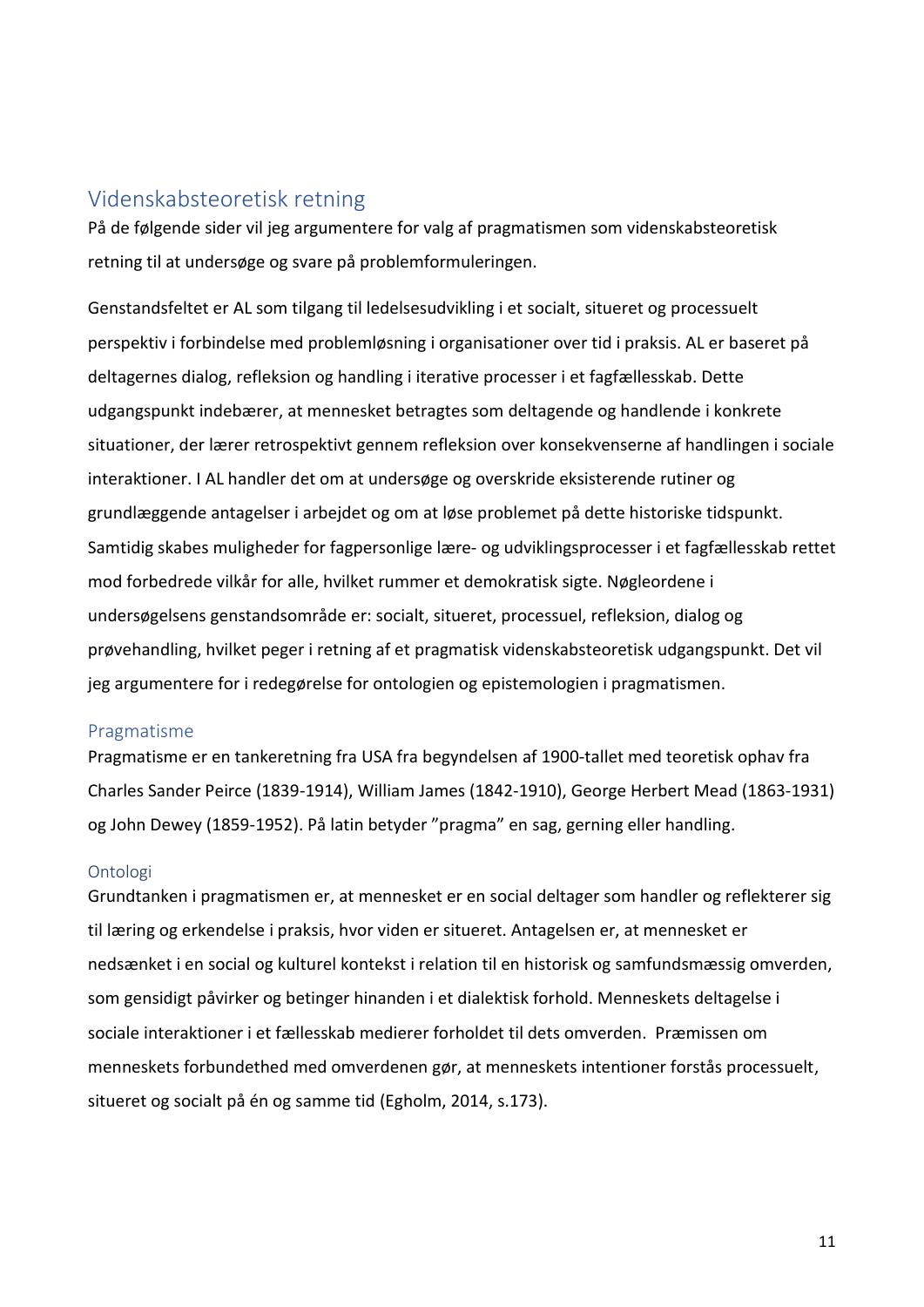En grundantagelse i pragmatismen er, at mennesket handler på baggrund af vaner, rutiner og taget-for-givet-antagelser i dagligdagen, og ved "bump-på-vejen" begynder at reflektere og eksperimentere til problemet er løst (Egholm, 2014). Refleksion over uventede konsekvenser af handling som tvivl eller problem bliver til erfaringer og viden (Egholm, 2014). Peirce udtrykte det således: "Vi forstår først et begreb, en genstand eller en idé, når vi forstår dens praktiske konsekvenser og at forstå et begreb er at forstå dets praktiske konsekvenser*"* (Egholm, 2014, s. 174). Pragmatismens interesse er at undersøge fænomener i en proces, hvor betydninger forstås retrospektivt gennem konsekvenser af menneskers handlinger, hvorfor refleksion og handling er centrale begreber i pragmatismen.

#### <span id="page-16-0"></span>Epistemologi

Ny viden om fænomeners situerede og kontekstuelle betydninger udvikles gennem abduktion. (Egholm, 2014). Abduktion handler om at udvikle ny viden om situerede fænomener og situationer gennem flere mulige begrundede svar formuleret i hypoteser, der sandsynliggøres gennem handling i praksis efterfølgende: "Abduktionen handler om at turde sige noget, der ikke umiddelbart træder frem, men som forekommer sandsynligt i den givne situation, når man trækker på sin viden om emner og situationer, der ligner det fænomen, man forsøger af afdække" (Egholm, 2014, s. 187). Formuleringen af nye begrundende antagelser om helheden definerede Peirce som kvalificerede gæt. Ordet "kvalificerede" hentyder til, at der er tale om nye begrundende antagelser baseret på viden og sandsynlighed. Hvorimod "gæt" hentyder til modige hypoteser rettet mod udviklingen af ny viden gennem eksperimenterende handlinger, hvor hypotesen bekræftes eller afkræftes afhængighed af dens nytte i praksis. Abduktion kan sidestilles med "forståelsesbrud" og er aktuelt i situationer, hvor vanetænkning og rutiner er utilstrækkelige, og der opstår undren, hvilket kalder på nye forståelser og viden for at kunne håndtere situationen i fremtiden.

Viden har et instrumentelt formål i pragmatismen, fordi den vejleder menneskets handlinger og anvendes intentionelt til problemløsning. Viden betragtes som sand, når den løser problemet og dermed er brugbar til, at mennesker opnår det, de sætter sig for. I videnskabelige undersøgelser er viden sand, når den er nyttig og brugbar i praksis i forhold til den viden, der er til rådighed på det historiske tidspunkt i den konkrete situation. Viden er derfor ikke objektive og almengyldige

12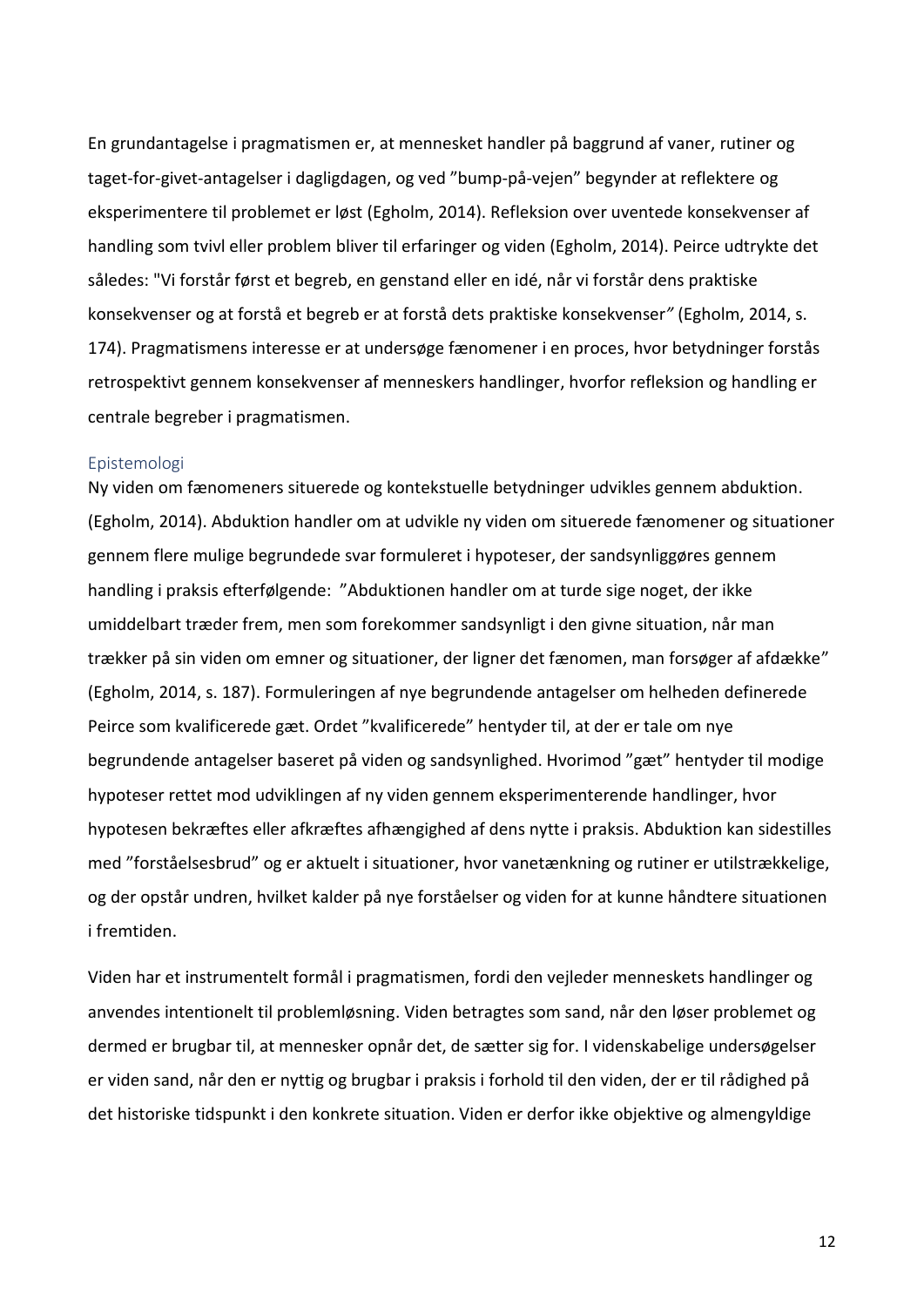repræsentationer af virkeligheden, men er situeret og processuel emergerende i pragmatismen (Egholm, 2014).

Derudover har pragmatismen et teleologisk og demokratisk sigte om at udvikle mennesker til at deltage i den sociale praksis og skabe forbedringer for sig selv og andre (Egholm, 2014). Den amerikanske filosof John Dewey var optaget af, hvordan mennesket gennem handlinger, refleksioner og erfaringer kunne bidrage til at skabe en bedre social og demokratisk verden for det enkelte menneske og fællesskabet.

Pragmatismen som videnskabsteoretisk ståsted i undersøgelsen skal således ses i lyset af pragmatismens ontologi og epistemologi. Kompetenceudviklingen i ledelse tager udgangspunkt i problemstillinger i det daglige arbejde i et socialt fællesskab baseret på gentagne refleksioner, dialoger og prøvehandlinger over tid til problemet er løst. Derudover har AL fokus på at overskride eksisterende rutiner og taget-for-givet-antagelser i kritiske refleksive dialoger, hvilket kan ses i lyset af begrebet abduktion med forståelsesbrud.

I det følgende kapitel vil jeg argumentere og redegøre for valg af undersøgelsens teori til at belyse aktionslæring i en organisatorisk kontekst og tilgangen til ledelsesudvikling indenfor en kollektiv ledelsesontologi.

# <span id="page-17-0"></span>Teorivalg af organisatorisk aktionslæring

Jeg vil nu argumentere for valget af teori om udvikling af kompetencer i ledelse gennem AL som tilgang. Jeg vil begynde med at argumentere for valget af organisatorisk AL som tilgang til kompetenceudvikling i ledelse.

For det første har jeg valgt at tage udgangspunkt i AL som tilgang til udvikling af kompetencer i ledelse i relation til ibrugtagningen af NAU, fordi feltundersøgelsen viser, at AL under de rette sociale og kontekstuelle forhold er en omkostningseffektiv tilgang til ledelses- og organisationsudvikling i f.eks. sundhedsvæsenet (Cho & Egan, 2010, Volz-Peacock et al., 2016).

Jeg har valgt en organisatorisk tilgang til AL med skolen "Business driven action learning" (BDAL) af den amerikanske forsker i aktionslæring Yury Boshyk, som udviklede tilgangen i større private organisationer i 90érne. Jeg er dog ikke interesseret i forretningsdelen i denne sammenhæng, men i den organisatoriske del. BDAL er udviklet i en organisatorisk sammenhæng med fokus på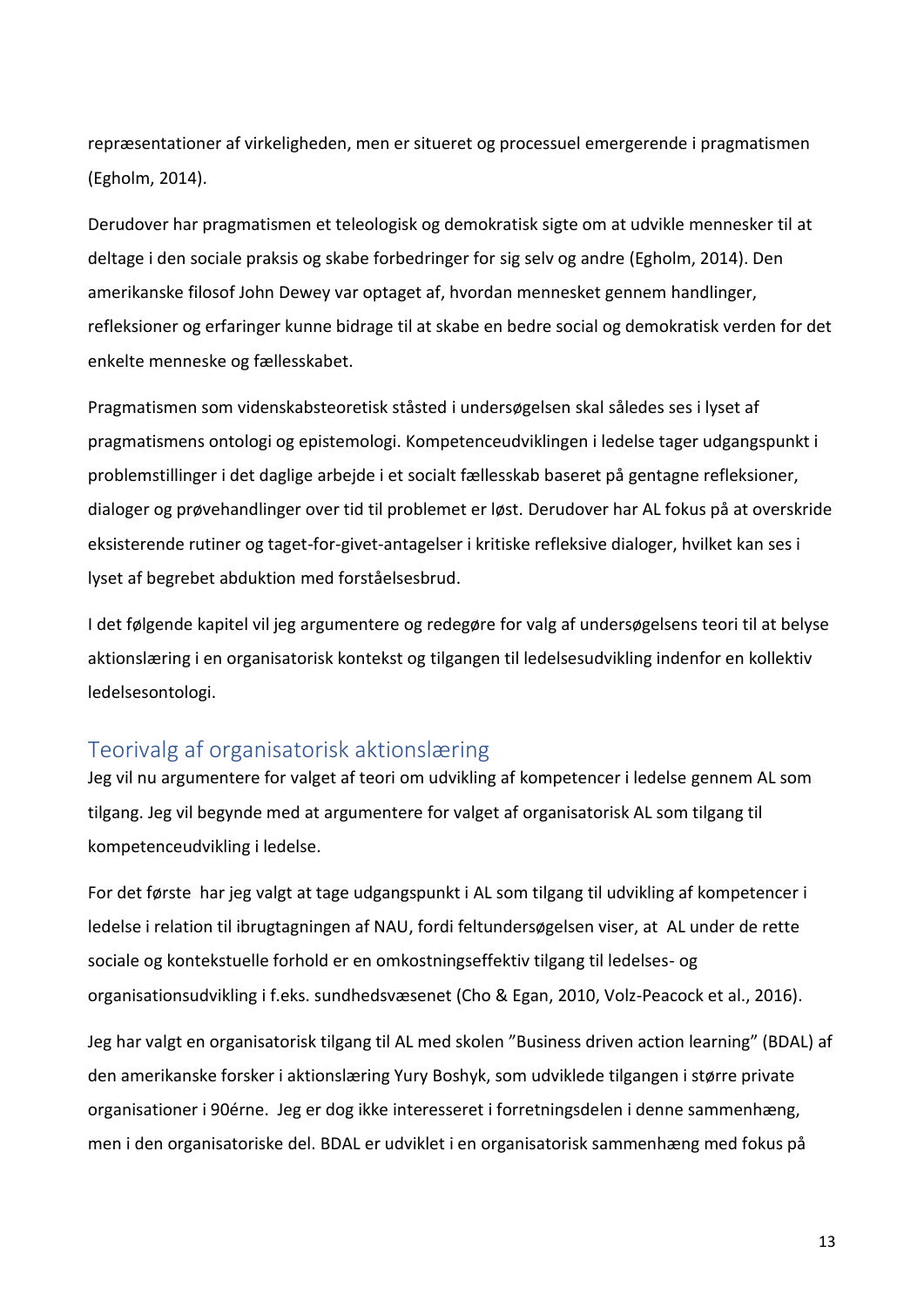ledelses- og organisatorisk udvikling (Boshyk, 2011), hvorfor BDAL er en brugbar og nyttig tilgang i undersøgelsen af, hvordan AL fungerer som tilgang til udvikling af kompetencer i ledelse. Som jeg har argumenteret for i forrige kapitel om valg af videnskabsteoretisk retning, har BDAL en situeret og processuel tilgang til læring og udvikling baseret på deltagelse, refleksion og handling i et socialt fællesskab i praksis jf. genstandsområdet i undersøgelsen.

I det følgende afsnit vil jeg kort redegøre for organisatorisk AL, som en grundlag for designet af NAU AL.

# <span id="page-18-0"></span>Organisatorisk aktionslæring

BDAL blev introduceret i 1996 i store som små organisationer i forbindelse med ledelsesudvikling med et eksplicit fokus på læring på de forskellige niveauer i organisationen med henblik på at opnå varige organisationsforandringer, ledelsesudvikling og resultater på forretningsdelen. Jeg har ikke fokus på forretningsdelen, hvorfor "business" forstås som organisatorisk i denne undersøgelse dvs. Organization Driven Action Learning (ODAL):

> BDAL is a results-focused method and set of principles used by organizations and their teams to address actual business and leadership challenges, and to explore new opportunities; while doing so, Business Driven Action Learning also focuses explicitly on the learning as well as the business outcomes from these activities, and both in turn accelerate, enhance and sustain change, longer-term organizational and business performance, and individual leader development (Boshyk, 2011, p. 144).

Boshyk´s teori om Business Driven Action Learning (BDAL) er inspireret af Revans 20 grundlæggende principper, som er reduceret og oversat til følgende fire bærende principper:

- 1. Læringen i ODAL bør være hurtigere på organisations-, team- og individuelt niveau end forandringshastigheden i omgivelserne.
- 2. En håndbog for ODAL er nyttig og brugbar for aktørerne.
- 3. Et eksternt perspektiv på den presserende individuelle og organisatoriske problemstilling bliver præsenteret i begyndelse af ODAL.
- 4. Voksne får hurtigt tingene gjort og lærer i arbejdet. Facilitering af voksnes refleksive læreprocesser i relation til arbejdet er vigtigere end traditionel fagspecifik undervisning (Revans 2011, Boshyk 2011).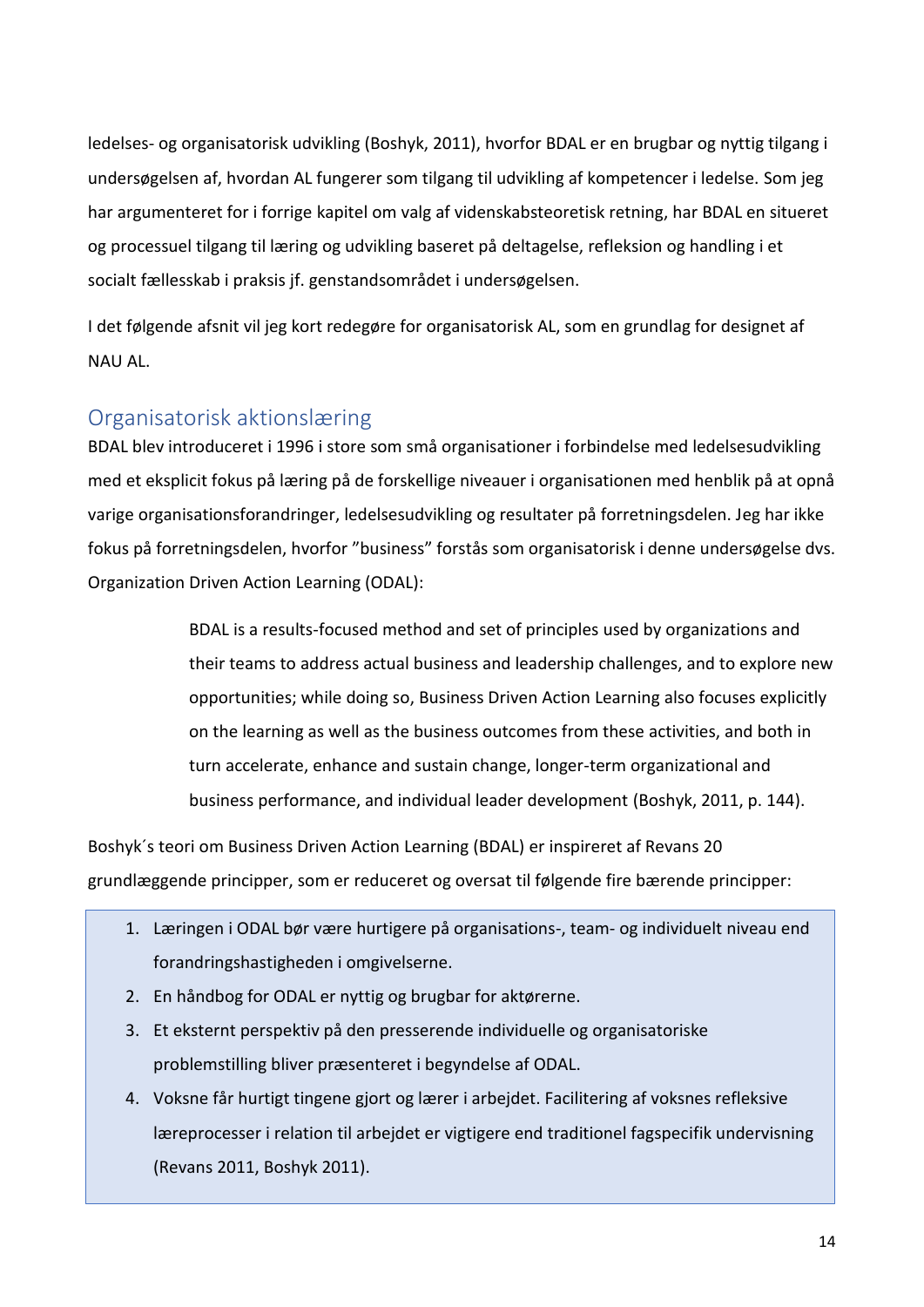### <span id="page-19-0"></span>Ledelses- og organisatorisk udvikling i organisatorisk aktionslæring

Grundtanken er, at deltagerne har fokus på at løse et komplekst presserende organisatorisk problem i relation til arbejdet. Det organisatoriske problem er oftest defineres af ledelsen. Samtidig får deltagerne støtte til selvvalgte fagpersonlige ledelsesudfordringer i relation til løsningen af den organisatoriske problemstilling i en mindre gruppe på seks med kollegaer i samme situation. Ledelsesudfordringerne kan handle om øget selvindsigt, lyttende og spørgende tilgang osv. og faciliteres med ekstern støtte af facilitator i et psykologisk trygt læringsmiljø. Alle deltagere er ansvarlige for at bidrage positivt og konstruktivt i de sociale interaktioner i de forskellige grupper og aktiviteter i ODAL (Boshyk 2011).

## <span id="page-19-1"></span>Organisatoriske og fagpersonlige udfordringer

De organisatoriske problemstillinger undersøges og analyseres grundigt for at forstå problemets dybereliggende mekanismer og mønstre med et eksternt perspektiv. Det kan være en ekspert, samarbejdspartner eller bruger, som stiller sin viden og erfaring med problemstillingen til rådighed. Deltagerne har en spørgende og nysgerrig tilgang og indhenter viden om problemets forskellige facetter udefra (Boshyk, 2011). Derefter organiserer deltagerne sig i mindre teams omkring forskellige aspekter af problemløsningen og samarbejder om problemløsningen i praksis. De selvorganiserede teams arbejder med den fælles organisatoriske problemstilling fra forskellige perspektiver, og deler deres læring og viden i faste intervaller, som formidles til hele organisationen på intranettet. Samtidig mødes deltagerne i mindre grupper om fagpersonlige udfordringer indenfor ledelse i relation til problemløsningen i praksis. En facilitator eller coach faciliterer refleksionen og dialogen om udviklingen af ledelse i de mindre grupper (Boshyk, 2011).

Der er en række faktorer, som har en betydning for at ODAL bliver vellykket med varige resultater indenfor organisationsforandringer og ledelsesudvikling:

- Ledelsen sikrer rammer for læring i det daglige arbejde og støtter læringen.
- Deltagerne er hverken for lidt erfarne eller for erfarne, men midt imellem.
- Deltagernes fagpersonlige forudsætninger f.eks. samarbejdsevne i et team, modet til at sige sin ærlige mening samt turde skrive konkrete anbefalinger til problemløsningen har også en betydning i udviklingen af varige forandringer og resultater (Boshyk, 2011).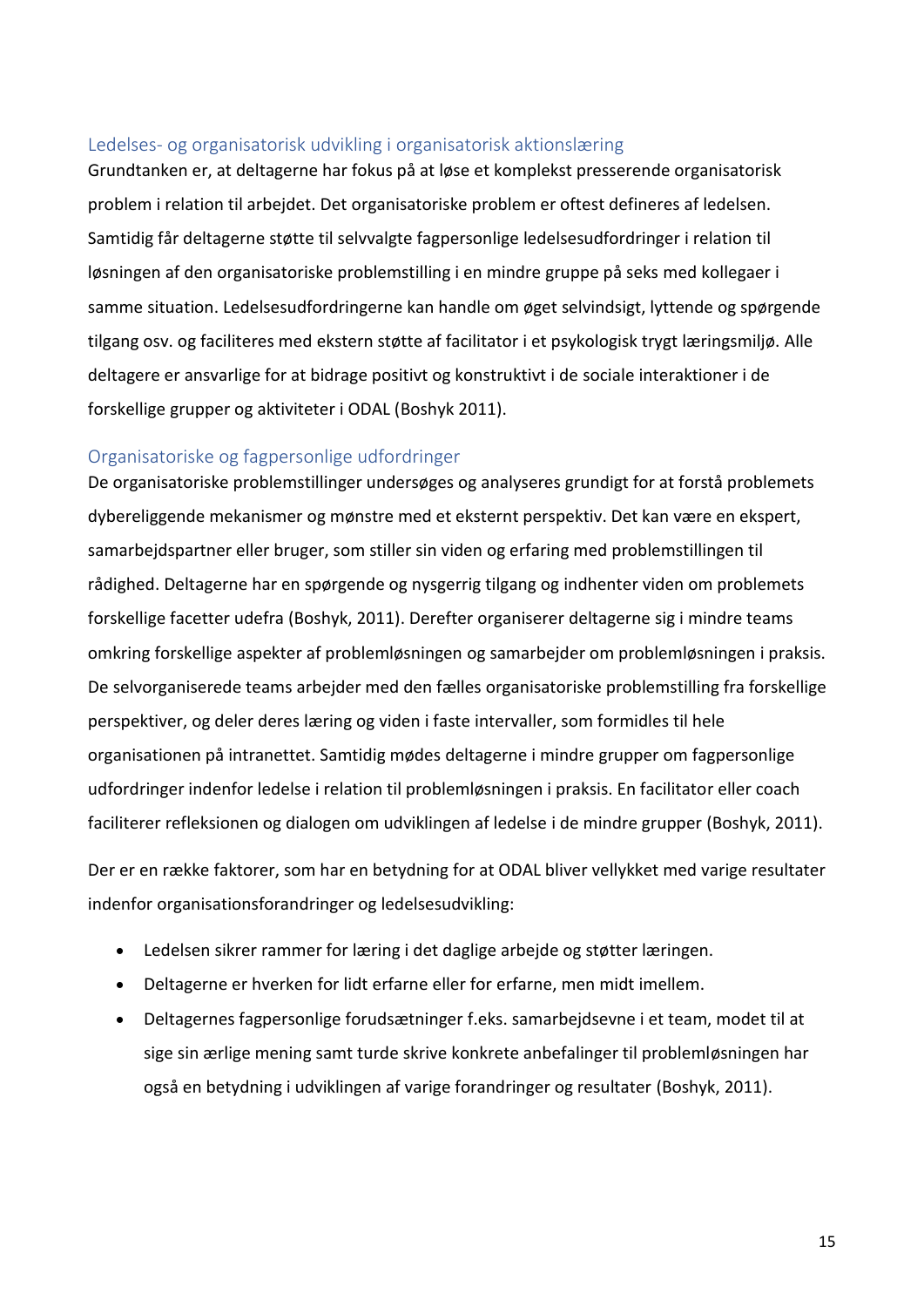## <span id="page-20-0"></span>Læringsniveauer i organisatorisk aktionslæring

ODAL kan betragtes som en mini-lærende organisation (Frimann 2021), hvor de forskellige niveauer i organisationen er involveret mhp. organisatorisk læring, værdiskabelse og varige forandringer på det fagpersonlige- og organisatoriske niveau indenfor et afgrænset område. Nedenstående model over en lærende organisation illustrerer de forskellige niveauer i ODAL af læringsteoretikerne indenfor læring i organisationer Watkins & Marsick (2019):



Figur 2: Læringsniveauer i en lærende organisation

Figuren illustrerer, at resultatet af læring på alle niveauer i organisationen er en kontinuerligt lærende organisation, hvor ledelsesudviklingen på det fagpersonlige-, gruppe- og organisationsniveau skabes samtidig med den faglige problemløsning af det organisatoriske problem. Derudover illustrerer modellen organisationens relation til omverden gennem inspirationen fra slutbrugere og samarbejdspartnere på det globale niveau udefra.

ODAL handler om at skabe varige resultater for organisationen og de enkelte deltageres udvikling gennem handling og læring i et balanceret forhold (Boshyk, 2011). BDAL er blevet kritiseret for dens topstyrede definition af problemstillinger og dens ensidige fokus på organisatoriske resultater med en overvægt af handling på bekostningen af læring og udvikling på det fagpersonlige niveau med refleksion over vaner og rutiner og taget-for-givet-antagelser (Boshyk, 2011).

På de følgende sider vil jeg argumentere for teorivalg af en kollektiv ledelsesontologi af den amerikanske forsker i ledelse i organisationer og hans tilgang til ledelse som praksis: Leadershipas-practice (L-A-P) af Joseph A. Raelin.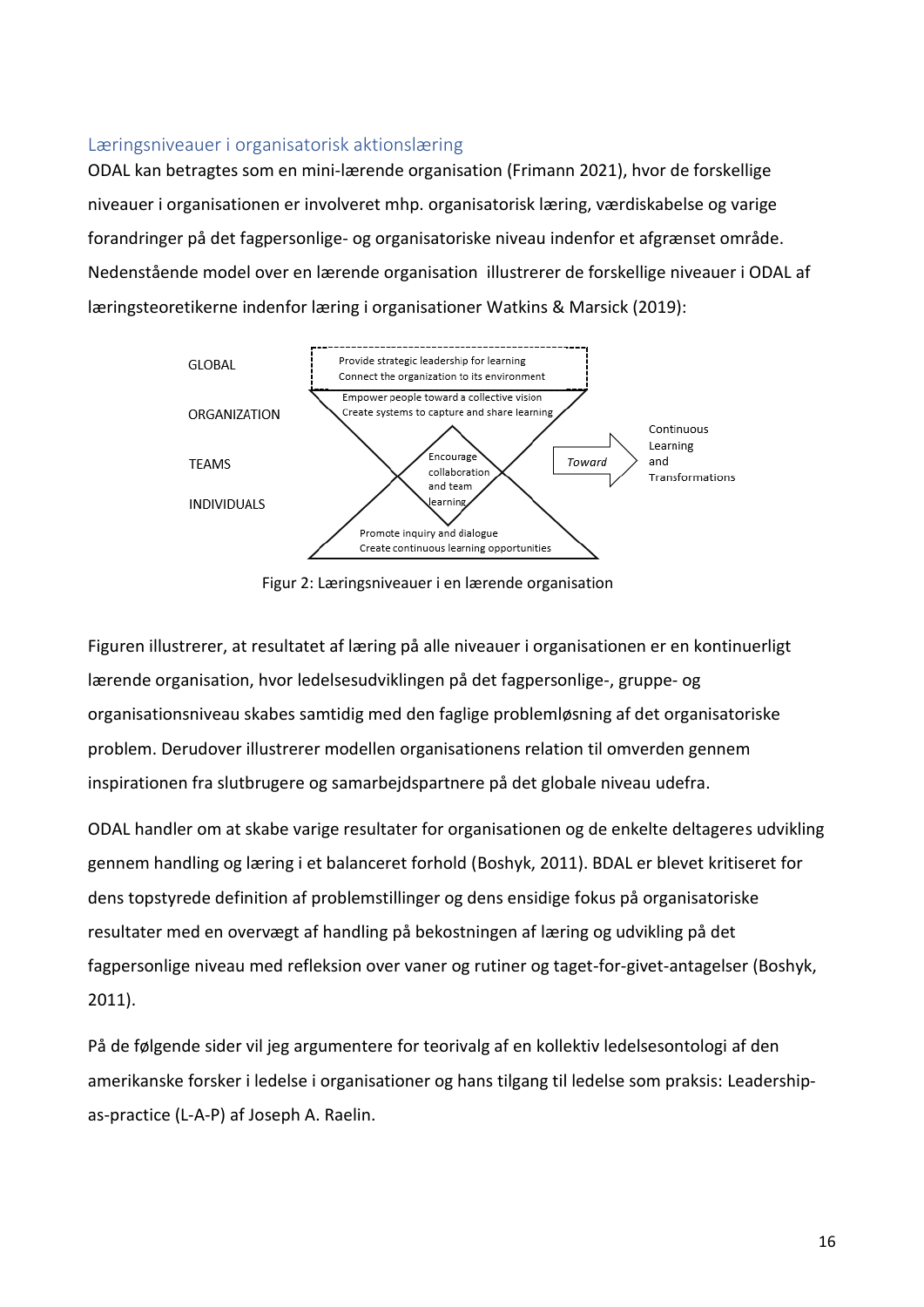# <span id="page-21-0"></span>Teorivalg af Leadership-as-practice

Joseph A. Raelin (1943-) er en amerikansk forsker i ledelse og læring i relation til arbejdet i organisationen (Raelin, 1994, 2016, 2017). Jeg har valgt Raelins ledelsesteori "Leadership-aspractice" (L-A-P), fordi teorien har et situeret, socialt og processuelt perspektiv på ledelsen som social praksis i overensstemmelse med pragmatismen, hvilket jeg vil gøre rede for i det følgende. Derudover supplerer ledelsesteorien forståelsen af læring og handling i ODAL med fokus på at overskride rutiner og taget-for-givet-antagelser gennem forståelsesbrud og udviklingen af nye perspektiver og handlemuligheder i praksis. L-A-P kan skabe en balance mellem læring og handling i ODAL gennem vægtningen af kritiske refleksive dialoger i sociale relationer i et fællesskab, som skabet et grundlag for prøvehandling.

Den kvalitative forundersøgelse af tendenser og behov for ledelse i udvikling af kvalitet i relation til ibrugtagningen af NAU peger på behov for kompetencer i at kunne skabe tillidsfulde relationer, forholde sig kritisk refleksiv til organisationens vaner og rutiner, refleksive dialoger om meningsskabelse om forandringer, en spørgende og lyttende tilgang til flerstemmigheden i organisationen, fælles ledelse i samarbejde med team og formel leder. Alt sammen udviklingsønsker til kompetencer i ledelse som er i overensstemmelse med L-A-P teoriens tilgang til ledelse med fokus på sociale interaktioner og kritiske refleksive dialoger om rutiner og tagetfor-givet-antagelser i organisationen. Jeg gør rede for forundersøgelsen om analysen af behov og tendenser i ledelse i fremtidens NAU i kapitlet om "Analyse af forundersøgelse om tendenser og behov i ledelse".

L-A-P er en kollektiv ramme for ledelsesteori indenfor kollektive ledelsesteorier, der fokuserer på, hvordan deltagere i en social praksis samarbejder om at skabe processer og resultater i det daglige arbejde gennem kommunikation i et fagfællesskab. Raelin har en processuel og situeret tilgang til ledelse som en social praksis baseret på gensidige interaktioner og kritiske refleksive dialoger i et fagfællesskab. Organisationer betragtes som processuelle, hvor deltagere interagerer i sociale strukturer og forskellige former for materialitet som protokoller, rapporter, teknologier, fysiske rammer, symboler, tegn, sprog, processer i en emergerende praksis (Raelin, 2016, 2017).

L-A-P er overvejende baseret på et pragmatisk videnskabsteoretisk grundlag, hvor Raelin betragter mennesket som en social aktør i en emergerende omverden, der lærer gennem sociale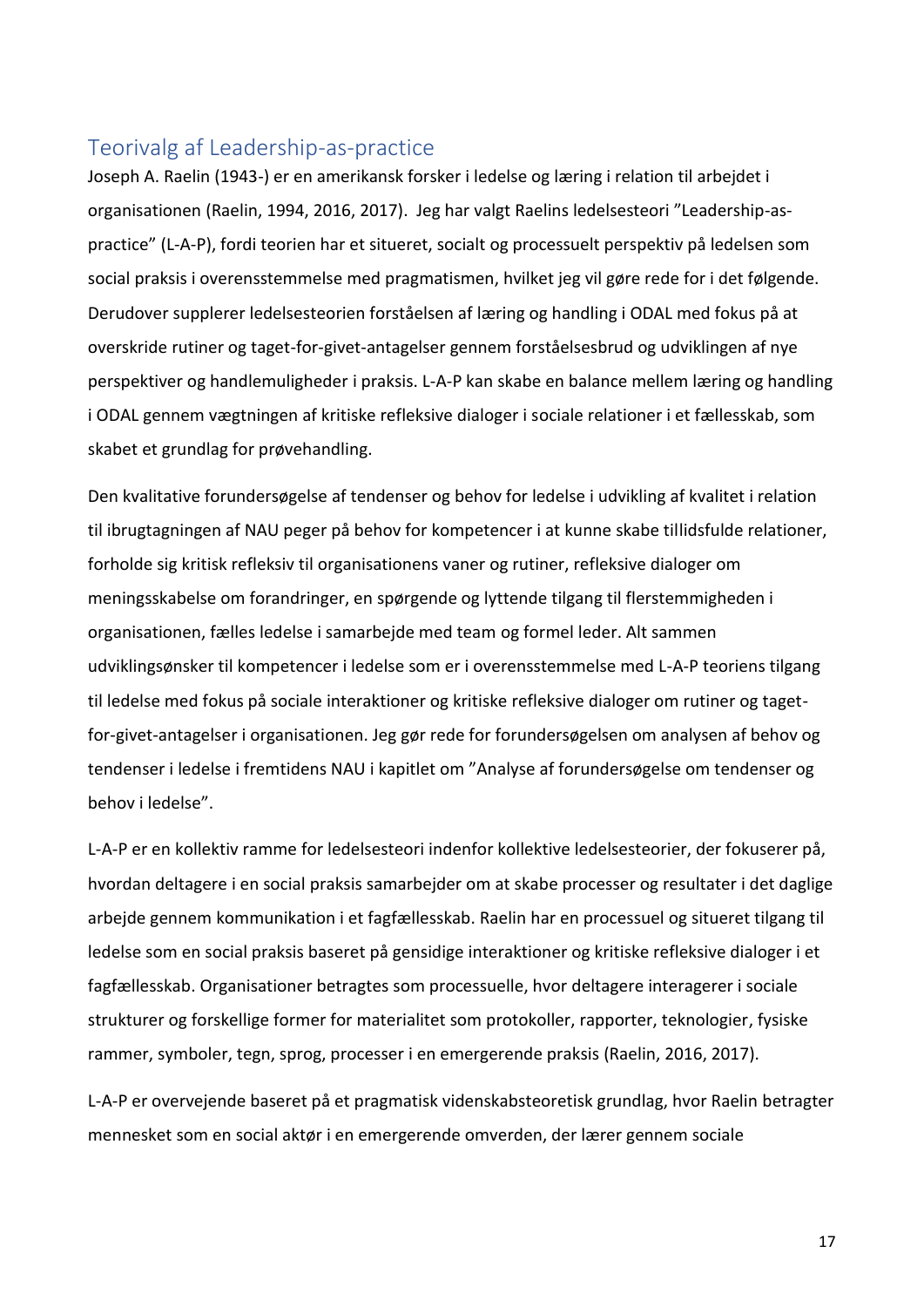interaktioner og refleksive dialoger over dag-til-dag erfaringer, hvor der opstår små processer af ledelse og organisationsforandringer intuitivt og over tid (Raelin, 2016a). Raelin er inspireret af symbolsk interaktionisme fra pragmatismen af George Herbert Mead og af poststrukturalismen i hans vægtning af sprogets og diskursens indlejring i praksis (Raelin, 2016a).

L-A-P er en brugbar tilgang til ledelse af løsninger på komplekse problemer med åbne løsninger blandt deltagere med et fælles sigte om løsning af virkelige problemer i arbejdet på både det fagpersonlige-, team- og organisationsniveau. Tilgangen til ledelse som en praksis er brugbar i undersøgelsen, som netop handler om, hvordan ledelse udvikles i en gruppe af deltagere i relation til en organisatorisk problemstilling baseret på dialog, refleksion og prøvehandlinger i iterative processer. Sproget og refleksioner betragtes som en del af praksis og er handlinger, som bidrager til at skabe verden og mennesker i en gensidig vekselvirkning.

I næste afsnit vil jeg redegøre for L-A-P´s centrale begreber som sociale interaktioner, kritiske refleksive dialoger og samarbejdende handlekraft i udviklingen af nye perspektiver og handlemuligheder i det daglige arbejde om den fælles problemløsning.

# <span id="page-22-0"></span>Leadership-as-practice

I dette afsnit vil jeg gøre rede for teorien om ledelse som en social praksis "Leadership-as-practice" (L-A-P) indenfor den kollektive ledelsesontologi.

# <span id="page-22-1"></span>Praksis begrebet

L-A-P er en ledelsesteori og social bevægelse indenfor den kollektive ledelsesontologi og et modsvar til den dominerende individuelle triadeontologi: leder-følger-opgave. Ifølge Raelin opstår ledelse i praksis gennem dag-til-dag erfaringer baseret på gensidige interaktioner og dialoger. En praksis er koordinerede handlinger mellem deltagere, hvor de selv vælger egne regler for at opnå et markant resultat (Raelin, 2017, s. 3). Praksis har fokus på fælles handlinger, der udspringer af flerstemmigheden, blandt de deltagere som er engageret i den fælles praksis: "Rather, it depicts immanent collective action emerging from mutual, discursive and over time among those engaged ind the practice" (Raelin, 2017, s. 3). Ledelse som social praksis indebærer, at engagererede deltagere i en konkret problemstilling, er en del af udøvelsen af ledelse i fagfællesskabet, hvorfor ledelse må studeres i praksis.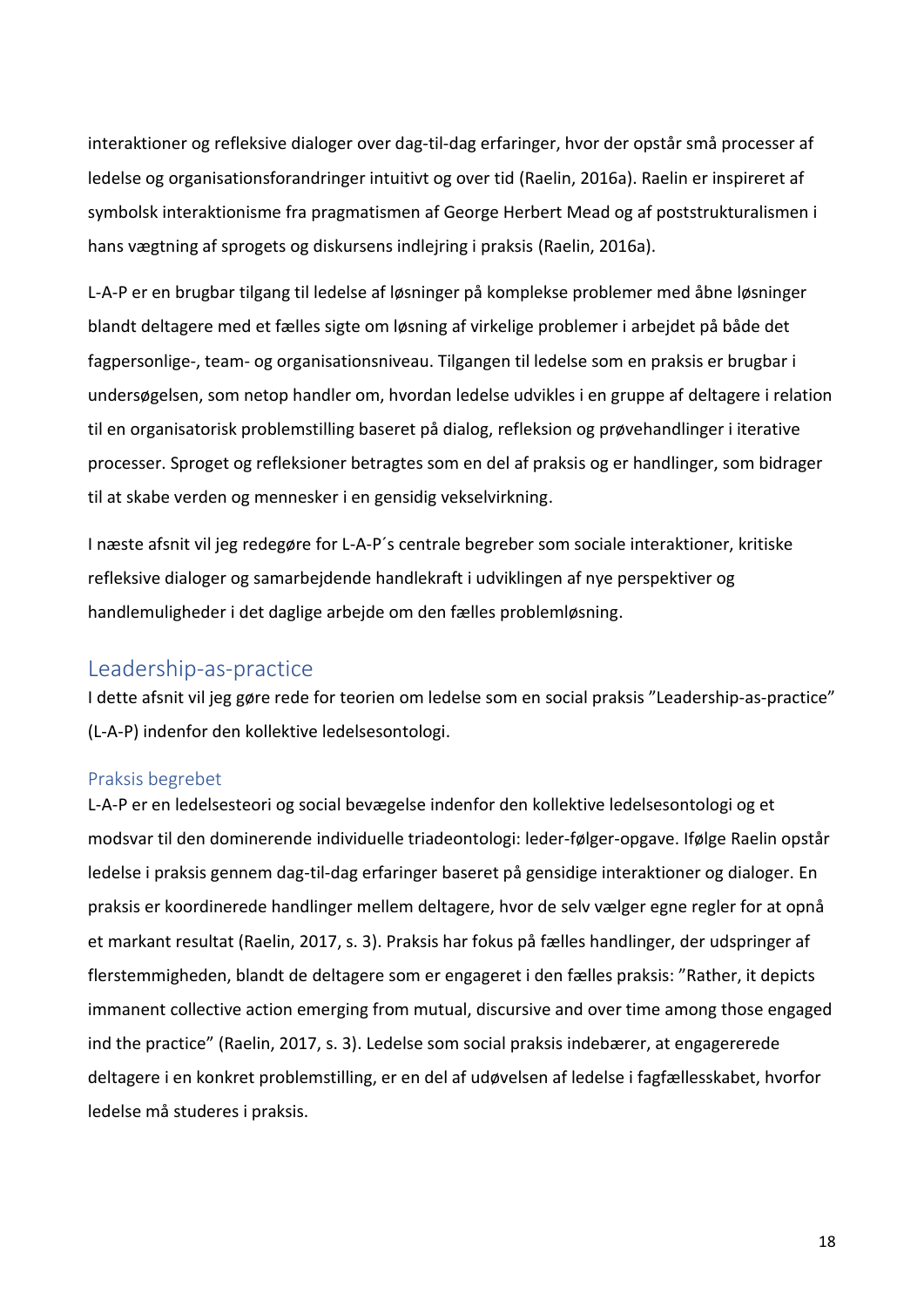## <span id="page-23-0"></span>Frigørelse af fagfællesskabets handlekraft gennem samarbejde

Et nøglebegreb i L-A-P er "agency", som ikke lader sig direkte oversætte på dansk, og forstås i denne sammenhæng som handlekraft i et fagfællesskab. L-A-P har fokus på at frigøre deltagernes handlekraft gennem kritisk refleksion og selvrefleksivitet. Deltagerne har en opmærksomhed på, hvordan de ser sig selv, og ikke mindst hvordan de ser på andre og forstår, hvordan andre ser på en selv qua Meads begreb om den generaliserede anden:

> We come to know the world not necessarily through theory or through rational critique of text but from a contested interaction among a community of inquirers who mobilize their agency through a critical reflection that is dependent upon not just how one sees oneself, but how one sees others, and how one understands how others see one´s self (Raelin, 2016a, s. 9).

Ovenstående citat pointerer, at deltagerne lærer om verden og ledelse i organisationer i en social praksis præget af selvrefleksivitet og forståelsen af andres og fagfællesskabets syn på sig.

Raelin tilføjer ordet samarbejde til handlekraft for at understrege de sociale interaktioners betydning for det som læres gennem udvekslingen af perspektiver, en gensidig interesse i at lytte til hinanden, reflektionen over perspektiver, som er forskellige fra ens egne og villigheden til at lade sig forandre:

> "What makes agency collaborative, given that agency requires a social interaction to begin with, is that it be a fair dialogical exchange among those committed to a practice; in particular, that the parties display an interest in listening to one another, in reflecting upon perspectives different from their own, and in enteraining the prospect of being changed by what they learn" (Raelin, 2016a, s. 11).

I de sociale interaktioner og kritiske refleksive dialoger ligger kimen til frisættelse af fagfællesskabets samarbejdende handlekraft. Det skal ses i lyset af, at forandringer er indlejret i sproget: "Change in organizational life occurs when people begin to talk differently, whether it be about the content of the conversation or its dynamic*"* (Raelin, 2016a, s. 9)*.*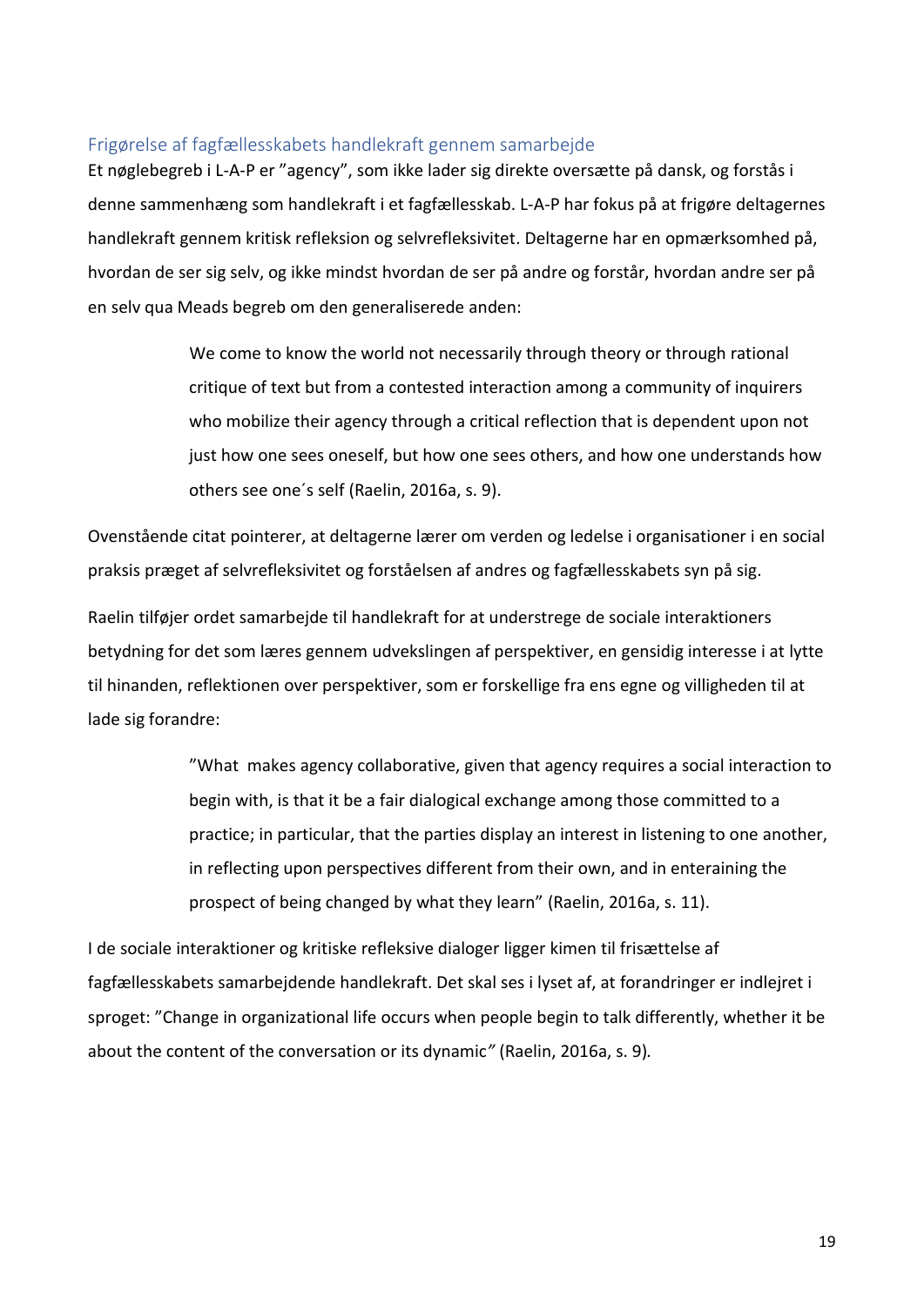#### <span id="page-24-0"></span>Sociale strukturer og ægte dialoger

Raelin har en processuel tilgang til verden og forstår sociale strukturer som emergerende og dynamiske: "Structure itself is dynamic and multi-faceted and thus ever-evolving through dialectical interactions" (Raelin, 2016a, s. 8). Der skelnes mellem subjekt-objekt-relationer styret af logikken "give and take" og subjekt-subjekt-relationer kendetegnet ved autentisk genkendelse af selvet i den anden i en ægte dialog: "It is a subject-to-subject relation as in the quality of love that is based on a shared sense of caring, respect, commitment, and mutual responsibility" (Raelin, 2016a, s. 8). I den ægte dialog er der potentiale for, at begge subjekter bliver transformeret gennem relationen til helheder, som er mere end summen af deres indbydes kvaliteter (Raelin, 2016a, s. 9). Det betyder, at der i dialogen mellem subjekter er et mulighedsrum for transformative læreprocesser på det fagpersonlige niveau for begge parter, når de vel og mærke er åbne og villige til at lade sig påvirke (Raelin, 2016a).

Kritiske refleksive dialoger udføres med en empatisk og social opmærksomhed med henblik på at opbygge tillid i gruppen. Deltagerne har en oprigtig interesse i at lytte til hinanden, reflektere og tage nye skridt eller ændre retning på baggrund af den fælles læring. I ægte kritisk refleksiv dialog udfordrer deltagerne taget-for-givet-antagelser, værdier og strukturer og overskrider den dominerende diskurs og mulighedsrum gennem sproget med refleksive spørgsmål og lytning til flerstemmigheden (Raelin, 2016a). Den ægte dialog kan derfor udfordre den individuelle tryghed og sikkerhed. Det er netop gennem oplevelsen af usikkerhed, at deltagerne får øje på den gensidige afhængighed af hinanden i fagfællesskabet ifølge Raelin (2016a).

Det er værd at bemærke, at subjekt-subjekt-relationer sammenlignes med kærlighed, ifølge Raelin. Det er umiddelbart store krav at stille til professionelle relationer i professioner indenfor for en organisations rammer og visioner, hvor medarbejdere stiller deres tid og kompetencer til rådighed modregnet af en månedlig ydelse. I denne sammenhæng er en fælles interesse i tillidsog omsorgsfulde relationer med et fælles ansvar for at hjælpe med en organisatorisk problemløsning eller fagpersonlig udfordring en tilstrækkelig forståelse i en professionel kontekst med etiske overvejelser om grænsen mellem det private og offentlige.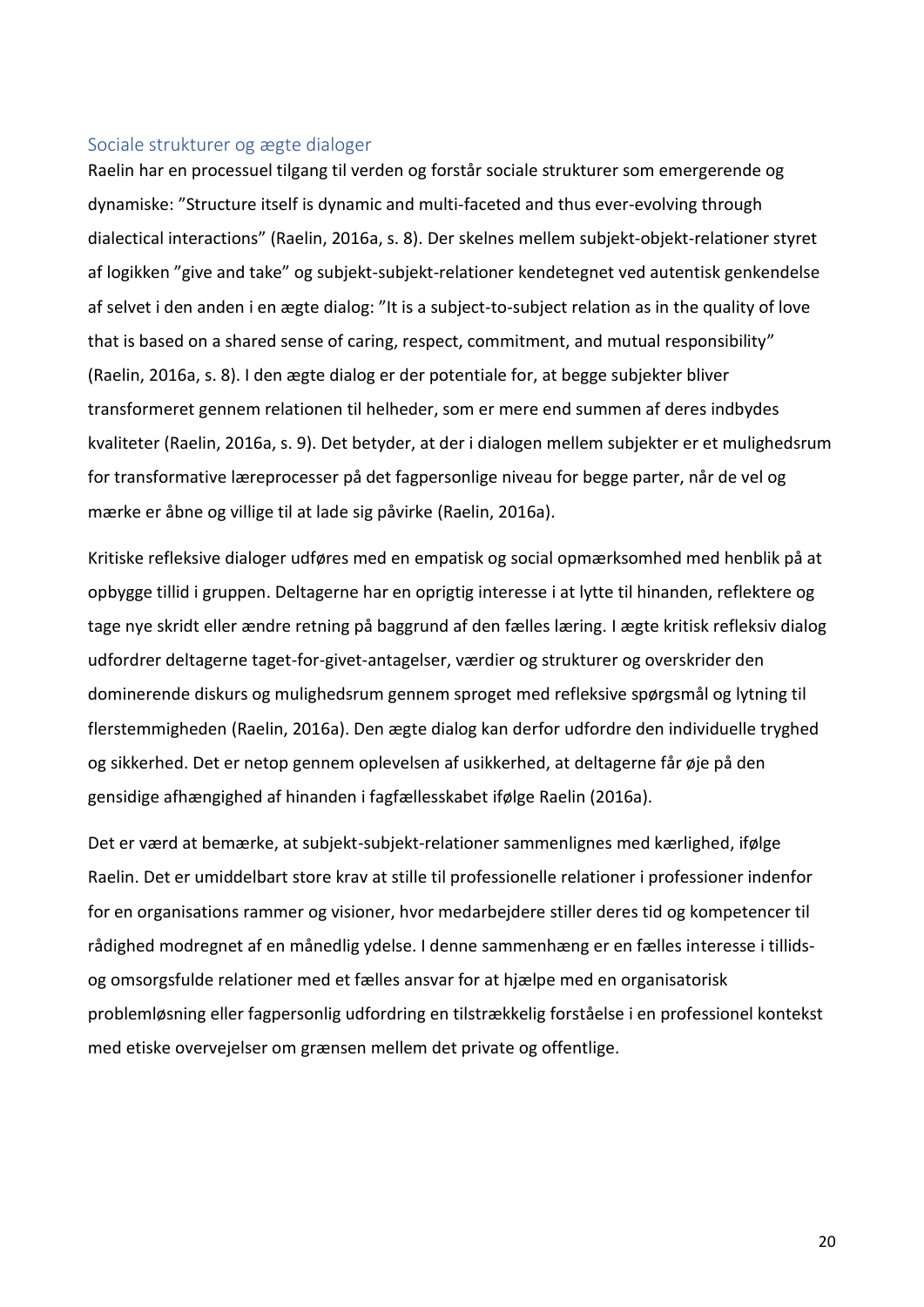#### <span id="page-25-0"></span>Udøvelse af L-A-P

I L-A-P har alle mulighed for at deltage i ledelse afhængig af deltagernes engagement i aktiviteten og praksis er motoren i frisættelsen af den samarbejdende handlekraft. Begreberne "den samarbejdende handlekraft" og "ægte dialoger" understreger to kendetegn ved ledelse i en praksis:

1) Deltagerne har hver især intentioner med deres foretrukne resultater i interaktionen, og opgaven må være åben således, at resultatet ikke er kendt på forhånd.

2) Resultatet af engagementet i fagfællesskabet kan enten reproducere eller transformere selve strukturen, som former det (Raelin, 2016a).

Jeg har nu gjort rede for undersøgelsens teorivalg og teorier indenfor ODAL og en kollektiv tilgang til ledelsen via ledelsesteorien L-A-P. I det følgende kapitel vil jeg gøre rede for designet af undersøgelsen i et kapitel om metode.

# <span id="page-25-1"></span>Metodedesign

Formålet med dette afsnit er at synliggøre mine refleksioner over metodedesignet i sin helhed i lyset af undersøgelsens genstandsfelt, teori- og metodevalg, så undersøgelsens er så transparent som muligt. Jeg har del undersøgelsen op i to dele: 1) En forundersøgelse af behov og tendenser i ledelse af udvikling af kvalitet i relation til NAU. 2) En hovedundersøgelse af, hvilke kompetencer udvikles i ledelse af udvikling af kvalitet med AL som tilgang. Derudover hvilke styrker og svagheder indebærer AL som tilgang til kompetenceudvikling i ledelse af udvikling af kvalitet i relation til NAU.

Min intention er at være gennemsigtig omkring metoden lige fra designet af forundersøgelsen til selve casestudiet samt analyser og resultater, så læseren har mulighed for at tage kritisk stilling til og vurdere undersøgelsens udførsel, resultater, lødighed og gyldighed (Brinkmann S & Tanggaard L, 2020).

På de følgende sider vil jeg redegøre og argumentere for både forundersøgelsens og casestudiets design, lige fra kriterier for udvælgelse af case og deltagere, design af semistruktureret interviewguide, datakilder og genereringen af data, vurdering af data kvalitet, transskription, strategi for analyse og tolkning af data samt validering af analysens resultater.

21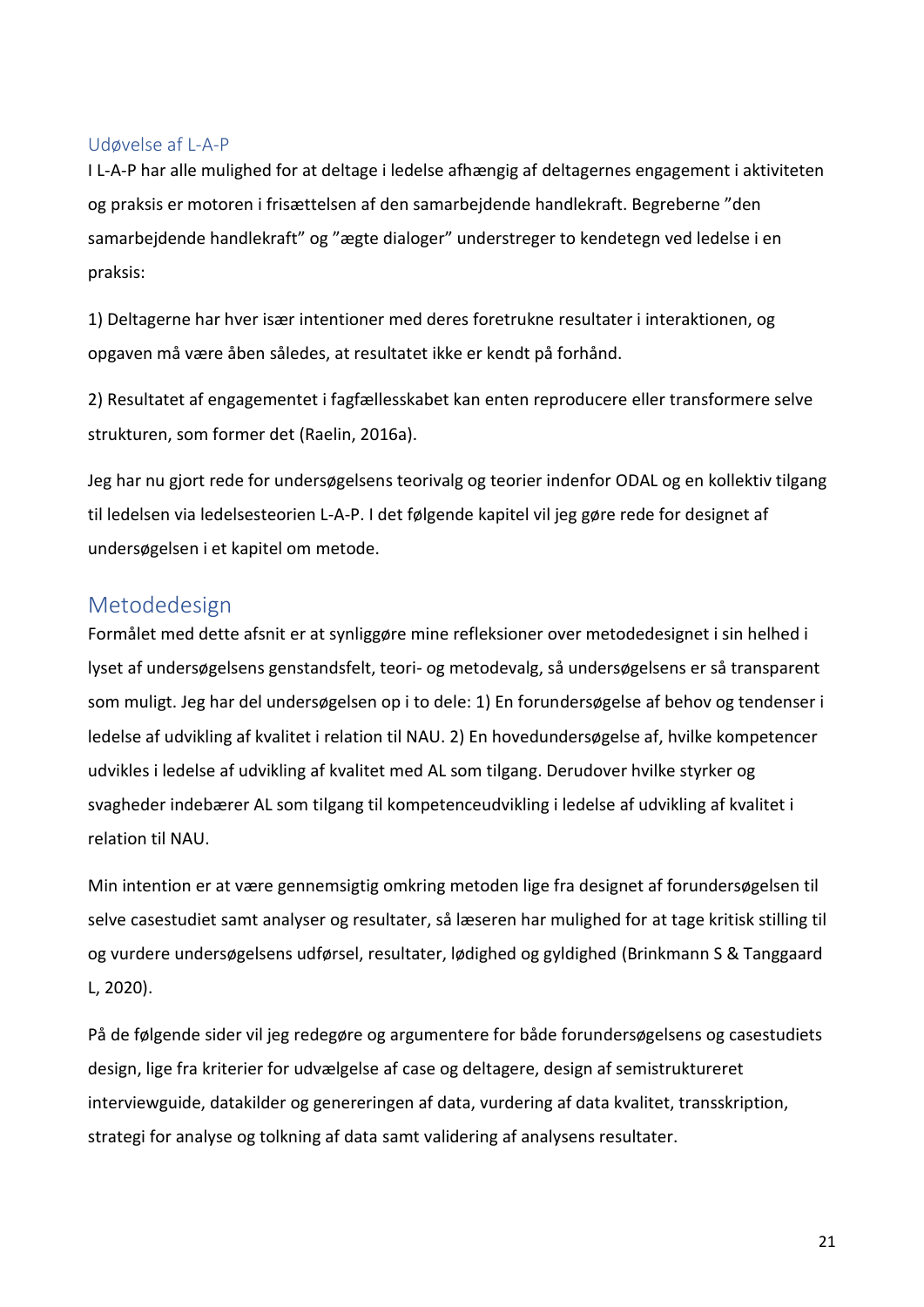Nedenstående figur viser en oversigt over metodedesignet i sin helhed fra forundersøgelse af behov for kompetencer i ledelse af kvalitet til selve casestudiet med to læringscirkler om den fagpersonlige udvikling i ledelse i NAU AL:



Figur 3: Oversigt over undersøgelsens metodedesign i sin helhed

I næste kapitel vil jeg redegøre for mine refleksioner over mine roller i undersøgelsen, som har betydning for kvaliteten af data og dataanalysen set i lyset af diskursen på arbejdspladsen, på studiet og i undersøgelsen på NAU.

# <span id="page-26-0"></span>Refleksion over egne roller i undersøgelsen

Jeg er opmærksom på, at jeg i undersøgelsen har mindst tre roller at balancere gennem refleksiv dialog med min vejleder på studiet og kollegaer på min arbejdsplads. For det første er jeg konsulent med ansvar for design og gennemførsel af NAU AL i samarbejde med kunden. For det andet er jeg studerende på masteruddannelse og "forsker" i AL i relation til mit arbejde i en ekstern organisation. For det tredje er jeg deltagende ekstern facilitator og forsker i gruppen i faciliteringen af refleksive kritiske dialoger og planlægning af prøvehandlinger i ledelse i et trygt læringsmiljø i gruppen. Det stiller krav til, at jeg er meget bevidst om at balancere de tre roller i de forskellige kontekster under undersøgelsens gennemførsel gennem refleksive dialoger med min vejleder og kollegaer (Frimann og Hersted, 2020).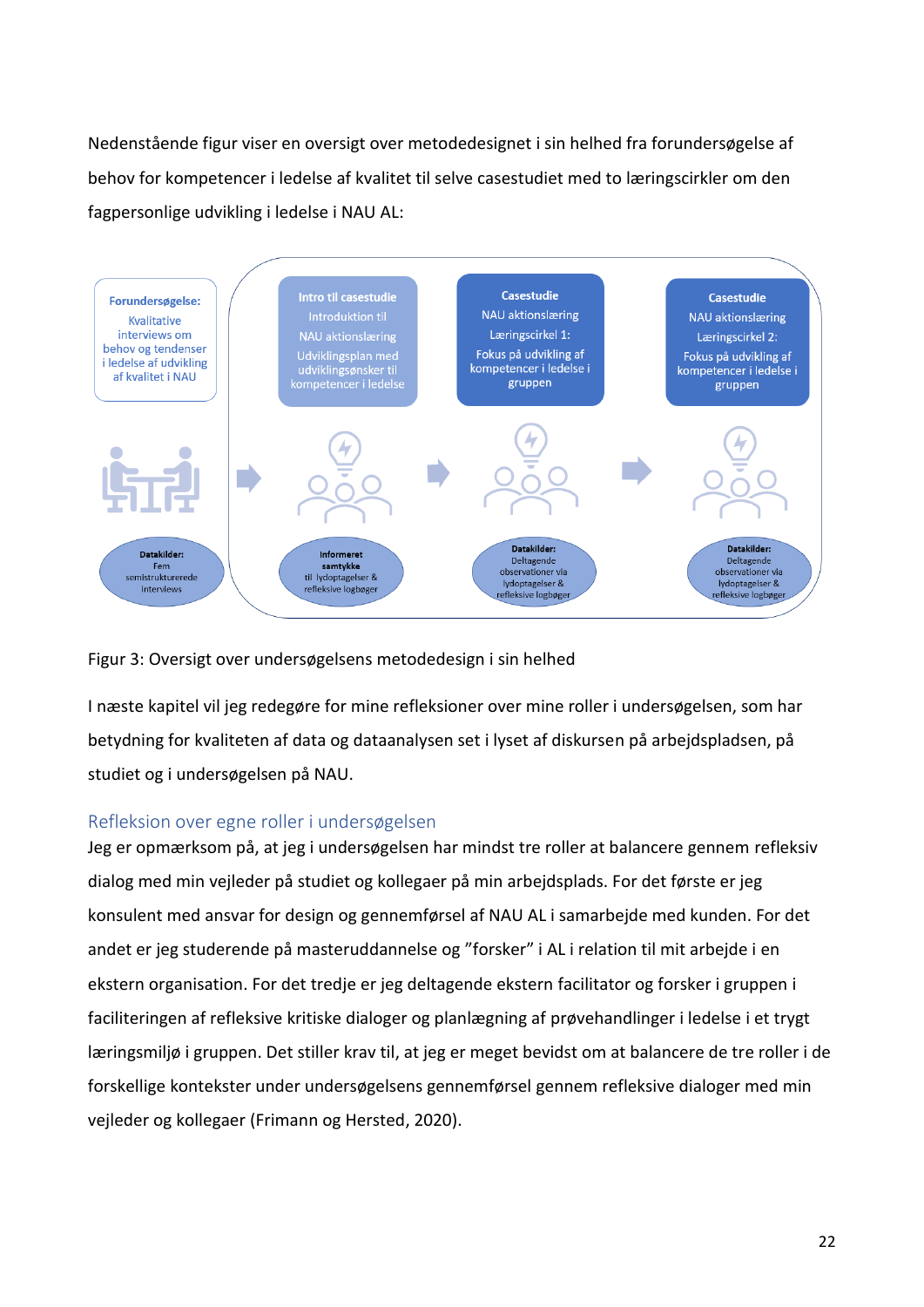Umiddelbart er det en styrke, at jeg er deltagende forsker i ekstern organisation som facilitator, fordi jeg ikke er en del af organisationens kultur og med friske øjne og åbent sind kan undersøge vaner og taget-for-givet-antagelser dybere. Det kræver dog, at jeg kan balancere rollerne mellem forskeren og coachen uden at gå på kompromis med de videnskabelige krav f.eks. ved at forholde mig nærværende og analyserende i dialogerne og løbende få feedback på mine analyser under dialogen.

Jeg er opmærksom på, at min egen arbejdsplads og kollegaer kan have nogle bestemte antagelser og forventninger til tilgangen til ledelsesudviklingen og NAU AL, som kan være forskellig fra undersøgelsens valg og hvad empirien fra behovsundersøgelsen peger på. Det kan give anledning til muligheder for læring eller fastlåshed i organisationen afhængighed af villigheden og åbenheden overfor nye tilgange til ledelse i en VUCA-world. Det afhænger også af mine evner til at forhandle og argumentere for andre tilgange til ledelse og ledelsesudvikling afhængig af kontekst og opgavetype. En anden faldgrube er, at min arbejdsplads ikke har en tradition for forskning og evaluering, hvorfor de videnskabelige krav til forskning kan være nye og anderledes i forhold til vaner og rutiner i udførelsen af læring- og udviklingsforløb indenfor kvalitet. Det kan både give anledning til udviklende dialoger med kollegaer, og samtidig en bevidsthed om, at jeg ikke lader mig rive med min organisations diskurs og bliver "blind i eget hus" overfor forskningskriterier i gennemførelsen af NAU AL. På den baggrund har jeg mange indre refleksive dialoger om balance mellem de tre roller, som jeg løbende drøfter med kollegaer og min vejleder.

På de følgende sider redegør jeg for metodevalg og design af forundersøgelsen af behov for tendenser i ledelse af udvikling af kvalitet i relation til NAU.

## <span id="page-27-0"></span>Metodedesign af forundersøgelse af tendenser og behov i ledelse

Forundersøgelsen er en kvalitativ undersøgelse af, hvilke tendenser og behov i ledelse af udvikling af kvalitet i relation til NAU. Forundersøgelsens genstandsfelt er empirisk forankret, hvorfor undersøgelsen har en induktiv og deltagerorienteret tilgang. Deltagerne i forundersøgelsen er formelle ledere og deltagere fra forrige forløb med NAU AL. Deltagerne er unikke mennesker med forskellige sundhedsfaglige baggrunde, roller og ansvar og deres konkrete opfattelser giver mulighed for at undersøge og beskrive tendenser og behov i ledelse af udvikling af kvalitet i praksis (Brinkmann S & Tanggaard L, 2020).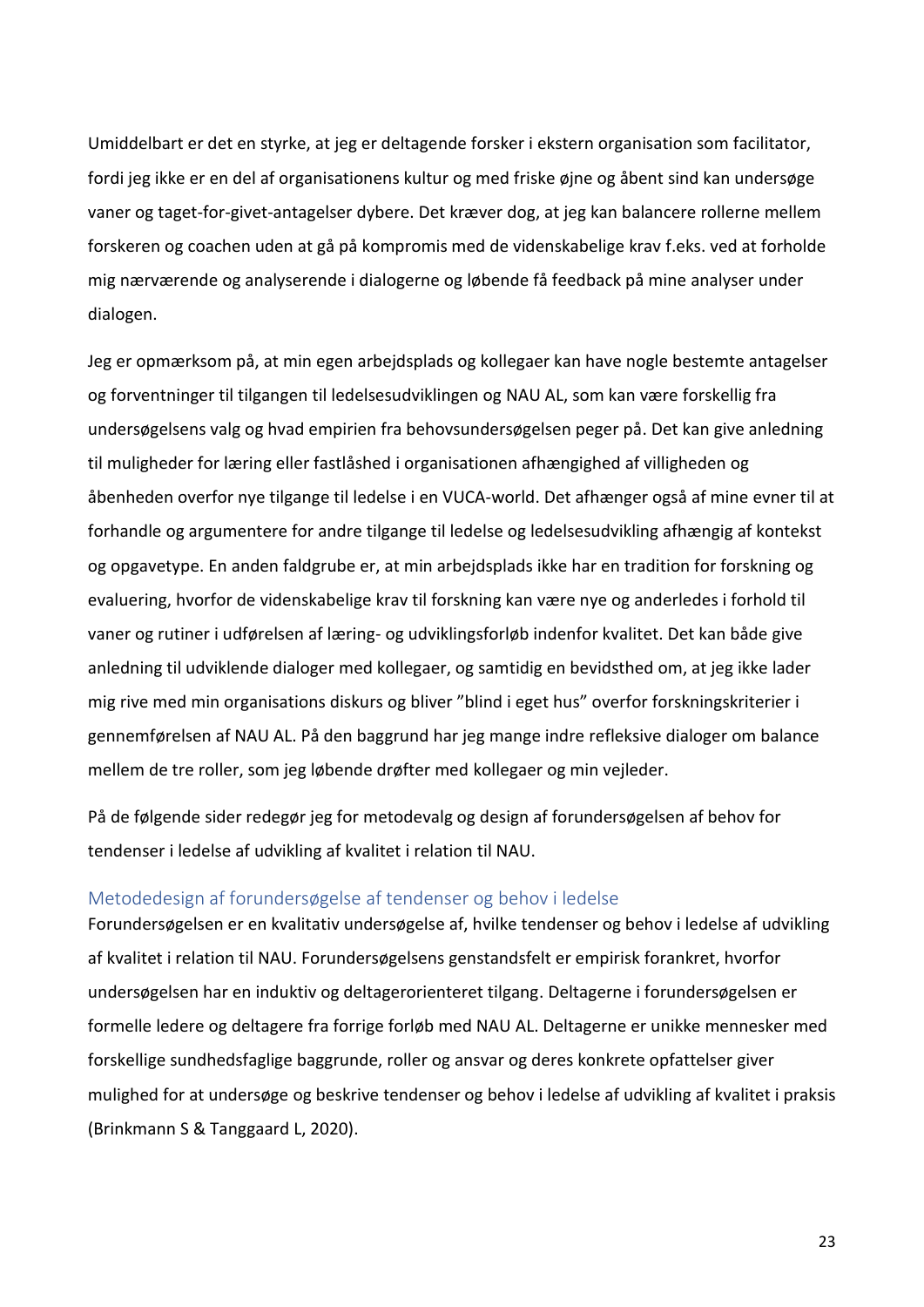#### <span id="page-28-0"></span>Det kvalitative interview

Det kvalitative interview er en metode og en enestående adgang til menneskers beskrivelser og afklaring af deres oplevelser, opfattelser, meninger, refleksioner, erfaringer om forskellige fænomener i livsverdenen og ikke mindst betydningerne af dem (Kvale, 1997). Interviewet kan være en begyndelse på en mere nuanceret og dybere forståelse af et fænomen (Brinkmann S & Tanggaard L, 2020). Set i det lys har jeg valgt det seminstrukturerede interview til at undersøge, hvad erfarne ledere og tidligere deltagere opfatter som fremtidens behov i ledelse af udvikling af kvalitet. Enkeltvise semistrukturerede interviews giver mulighed for at komme omkring en række forskellige temaer indenfor ledelse af udvikling af kvalitet i en løs ramme med muligheder for uddybninger, hvor det giver mening i samtalen indenfor en rimelig tid.

#### *Udviklingen af en interviewguide til seminstrukturerede interviews*

Intentionen med et semistruktureret interview er, at den delvist åbne struktur i samtalen giver mulighed for overraskelser og nye indsigter med støtte fra en semistruktureret interviewguide. Jeg har forberedt mig på interviewene og kvalificeret interviewguiden ved at få indsigt i, hvad målgruppen og ledere i NAU AL oplever som væsentlige behov og tendenser i ledelse i to separate workshops á en times varighed. Workshops blev integreret i afslutningen af et tidligere NAU AL forløb, hvor alle havde deres erfaringer i frisk erindring.

Den ene workshop for deltagere blev afholdt fysisk med seks læger, en sygeplejerske og en radiograf, hvor alle skrev én kompetence per papkort, som efterfølgende blev transskriberet i et skema. Den anden workshop for ledere blev afholdt virtuelt på Teams af praktiske årsager, hvor seks afdelingsledere og en direktør med forskellige faglige baggrunde fra forskellige afdelinger deltog. Opgaven var den samme, dog var processen udelukkende dialogbaseret, da jeg vægtede en god kontakt og dialog virtuelt. Jeg noterede ledernes svar tekstnært og opsummerede løbende deres svar mhp. accept, nuancering eller uddybning. Jeg havde hjælp til faciliteringen af mødet fra intern projektleder.

Data fra de to workshops blev transskriberet og derefter systematiseret i meningsklumper med en overskrift på hvert tema i et fælles diagram, som dannede baggrund for hovedtemaerne i den semistrukturerede interviewguide. Indenfor hvert hovedtema har jeg formuleret et forskningsspørgsmål baseret på teori, og derefter oversatte jeg forskningsspørgsmålene til

24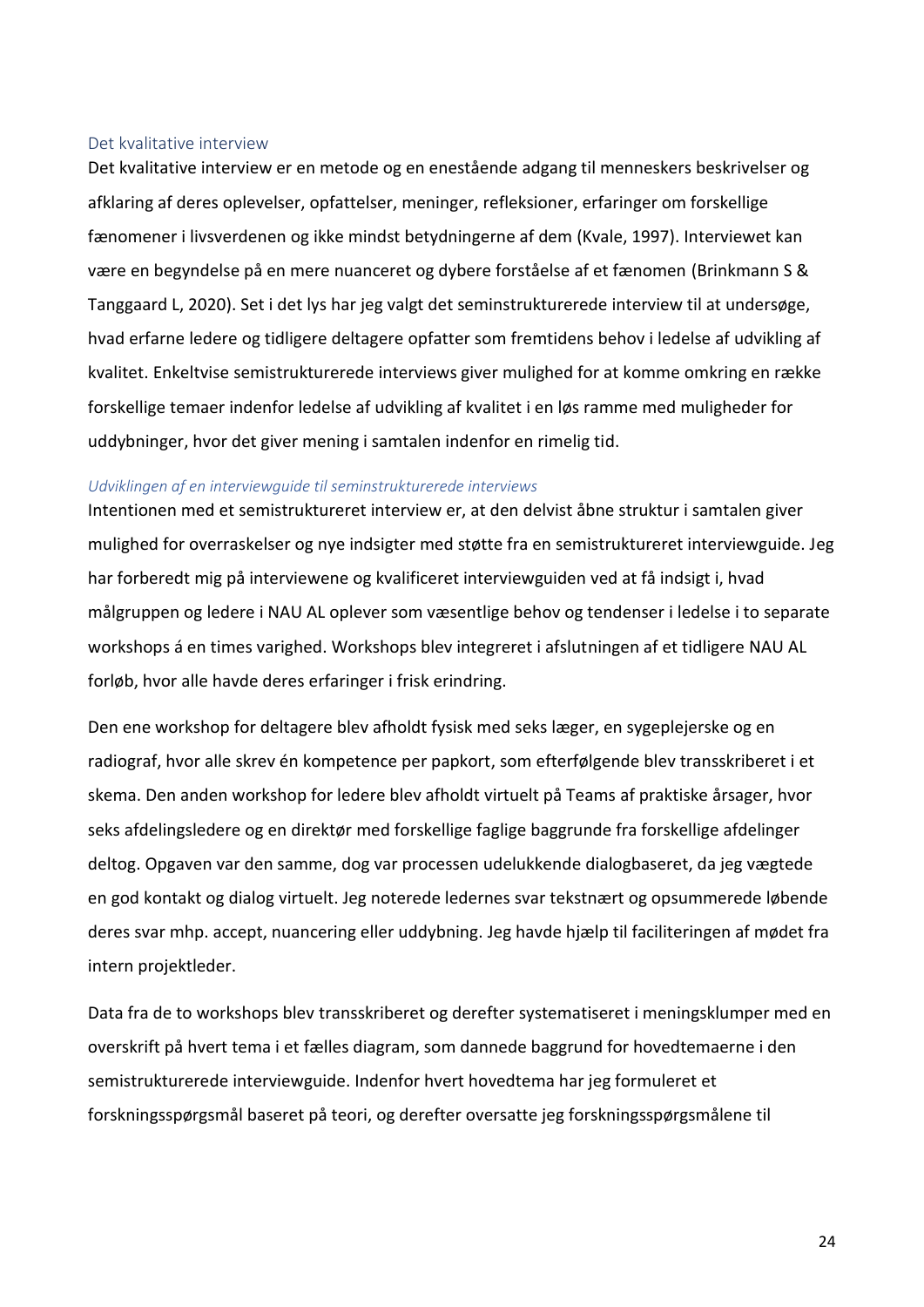lægmandsprog for at fremme en god dialog i interviewsituationen (Bilag 1: Seminstruktureret interviewguide).

#### *Strategier for udvælgelse af deltagere til interview*

Deltagerne til de fem semistrukturerede interviewene er udvalgt på baggrund af følgende to strategier (Brinkmann S & Tanggaard L, 2020):

- *1. Maksimum variation* handler om forskellighed for både at sikre nuancer og en helhedsorientering. Jeg har vægtet forskellighed i køn, kontekster for ledelse, ledelsesniveauer, problemstillinger i NAU AL, ledelseserfaring, faglige baggrunde.
- *2. Teori og praksisstyring* handler om, at deltagerne har en vis grad af fælles praksis, hvor jeg har vægtet: deltagelse på samme NAU AL forløb, engagement, målgruppe i NAU AL.

Gennem min relation til NAU har jeg fået kontakt til en direktør, to ledere og to tidligere deltagere fra forrige forløb med AL. Alle takkede ja til invitationen med det samme, hvilket jeg tolker som et udtryk for tillid og engagement i undersøgelsen.

### *Etik, vurdering af datakvalitet og transskribering*

Ved rammesætningen af interviewene indhentede jeg deltagernes mundtlige informerede samtykke til brug af data og anonymitet. Alle har givet deres samtykke til, at jeg må bruge data anonymiseret samt citere uddrag i rapporten, som er offentlig tilgængelig. Efter vurdering af opgaven bliver alle interviews slettet.

Interviewene er gennemført virtuelt på Microsoft Teams af praktiske hensyn og har en varighed mellem 30-40 min. I interviewsituationen satte jeg rammen for interviewet ved at introducere undersøgelsens problemstilling og formål. Jeg brugte tragtmodellen med en bred og åben tilgang til genstandsområdet og en gradvis fokusering og konkretisering baseret på deltagernes gensvar under interviewet (Brinkmann S & Tanggaard L, 2020, s. 173-174). Alle deltagere talte engageret og ærligt i lange sætninger med righoldige detaljer og tænkepauser undervejs. For at imødegå indforståethed bad jeg om eksempler. Under samtalen fik jeg feedback på mine løbende analyser, og denne praksis blev en del af valideringen af analysen af data.

Jeg har transskriberet illustrerende citater ved mønstre og tendenser i interviewene. Jeg har dog undladt tøvefænomener som "øh", markeret afbrydelser under samtalen med understregning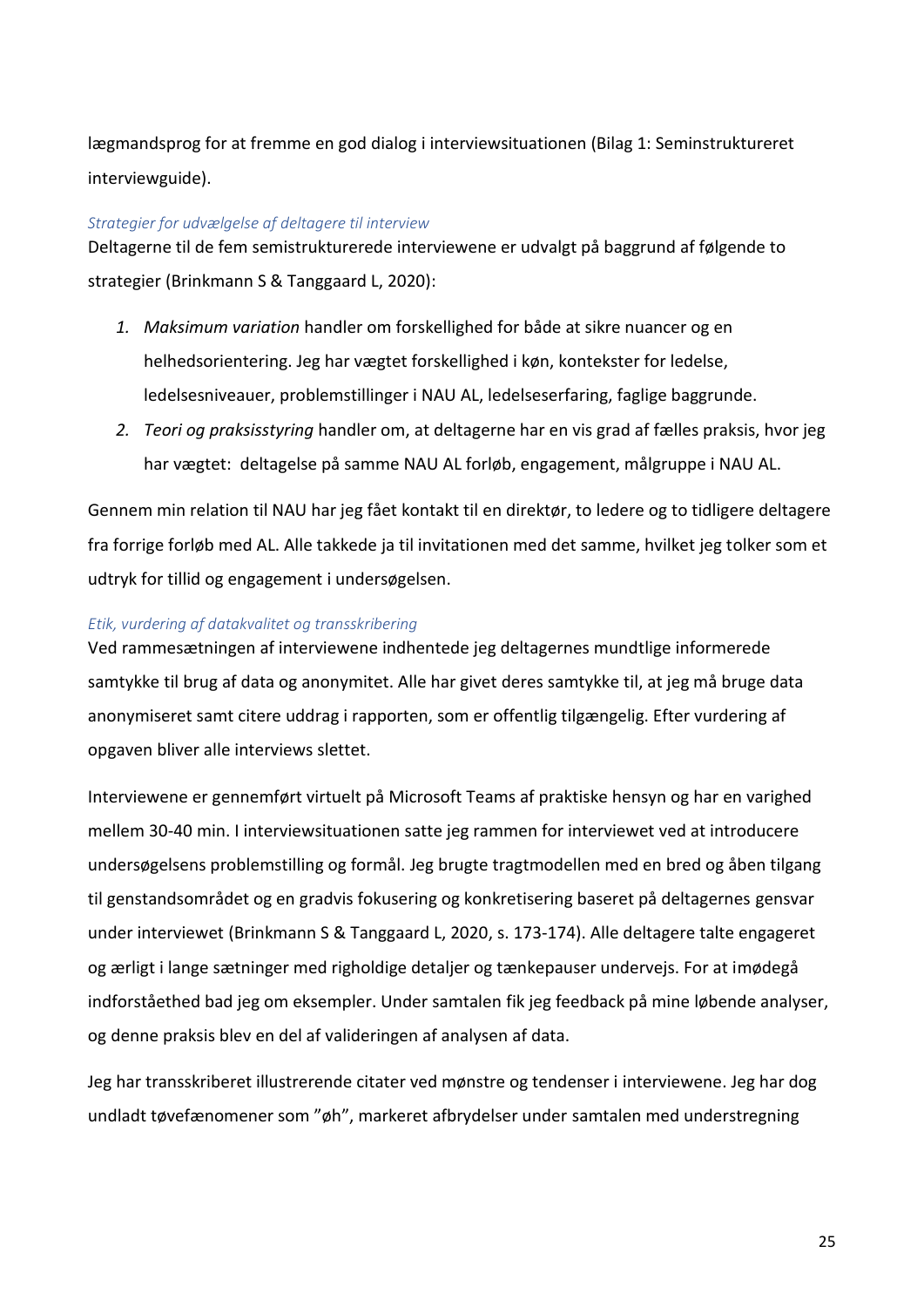"xxx" og tænkepauser med "..." i transskriberingen. Af hensyn til formidlingen af analysen har jeg undladt gentagelser i illustrative citater, som er klippet ud og markeret med "---".

Alt i alt vurderer jeg, at empirien fra de individuelle semistrukturerede interviews er af god kvalitet, pålidelig og brugbar til at svare på spørgsmålet om fremtidens tendenser og behov i udviklingen af kompetencer i ledelse af udvikling af kvalitet i relation til NAU.

#### <span id="page-30-0"></span>Meningskondensering som analysestrategi i forundersøgelsen

Den induktive tilgang til det empiriske materiale er præget af oprigtig nysgerrighed og åbenhed overfor, hvad det fortæller om deltagernes livsverden indenfor ledelse af kvalitetsudvikling i konkrete situationer på hospitalet. Intentionen er at lytte aktivt og beskrive deltagernes oplevelser og erfaringer med behov for kompetencer i ledelse af kvalitetsudvikling fra deres fagpersonlige perspektiver.

Jeg har genbesøgt filerne med interviews flere gange med tid til refleksion og løbende noteret temaer. Først da jeg havde det empiriske materiale "under huden" med en god indsigt i "teksten" i sin helhed, begyndte jeg at etablere meningsenheder. Jeg har systematiseret dele af teksten i forskellige menings- og betydningsenheder og noteret tidspunkt for sekvenser med udsagn, der er transskriberet i en kolonne i et skema. I næste skridt har jeg tematiseret meningsenhederne med tekstnære overskrifter og knyttet deskriptive illustrative udsagn til temaer i tabellen. Først derefter brugte jeg undersøgelsens teori og teoretiske begreber som en teoretisk ramme til at stille spørgsmål til udsagnene og temaerne for at forstå betydningerne, som de fremstår for deltagerne i et teoretisk lys. Svarene i teksten blev noteret i skemaet under navnet "Kategorisering" (Brinkmann S & Tanggaard L, 2020, Kvale, 1997).

I næste afsnit vil jeg gøre rede for metodedesignet af hovedundersøgelsen baseret på problemformuleringen: Hvordan fungerer aktionslæring som tilgang til udvikling af kompetencer i ledelse af forbedring af kvalitet i relation til ibrugtagningen af Nyt Aalborg Universitetshospital? Derudover er jeg også interesseret i en nuanceret og dyb indsigt i, hvordan AL fungerer som tilgang til ledelsesudvikling, herunder styrker og svagheder i relation til NAU.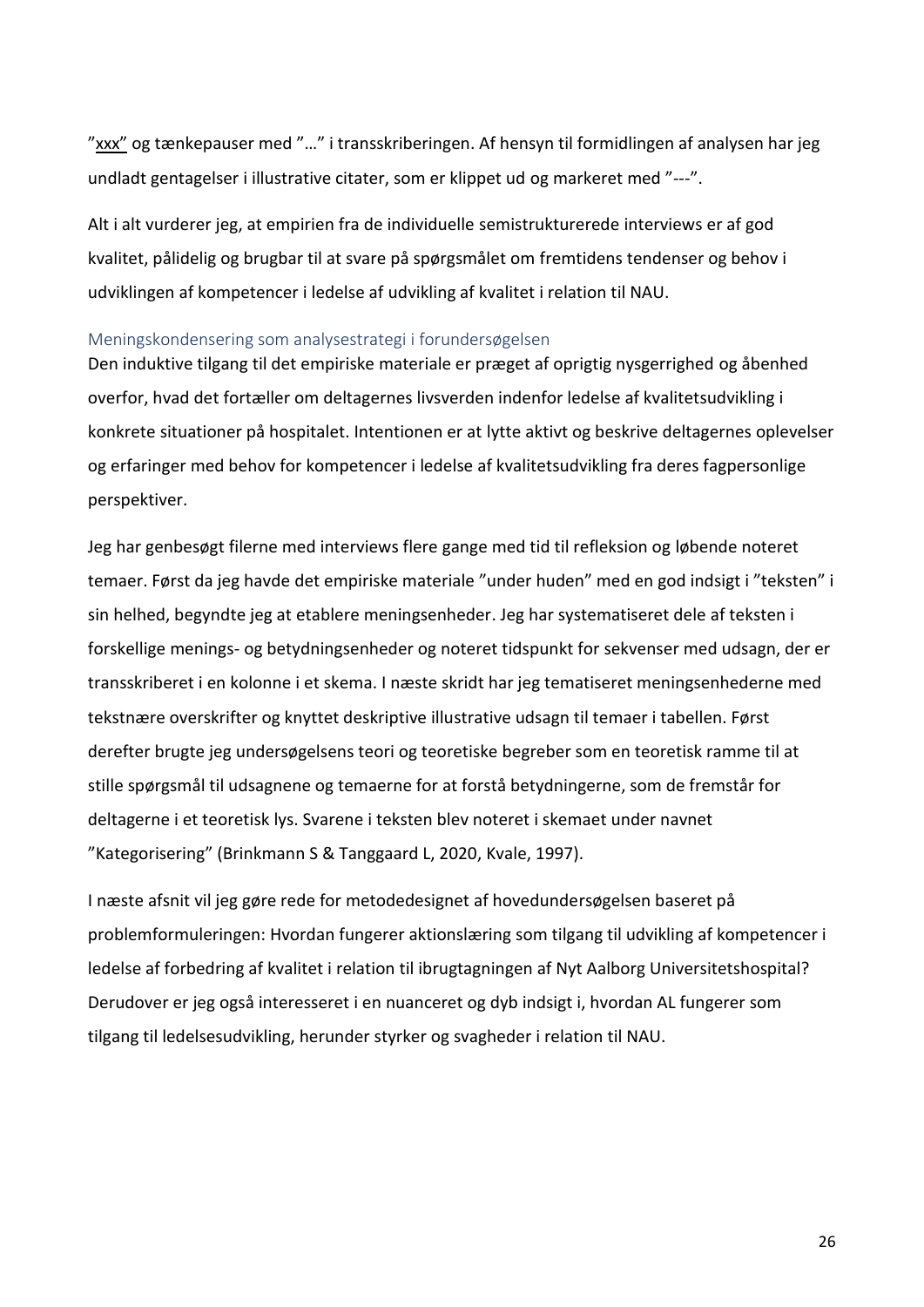# <span id="page-31-0"></span>Metodedesign af hovedundersøgelse om aktionslæring som tilgang til ledelsesudvikling

Undersøgelsens genstandsfelt er empirisk forankret i en social praksis i en given kontekst, hvilket peger på en kvalitativ undersøgelse med en ideografisk tilgang. Jeg er interesseret i en dyb og nuanceret indsigt i fagpersonlige oplevelser og erfaringer i ledelse af kvalitetsudvikling i NAU AL (Brinkmann S & Tanggaard L, 2020). Genstandsfeltet har et processuelt perspektiv på udvikling af kompetencer over tid i en kompleks og emergerende kontekst i en tværfaglig gruppe af deltagere i en specifik kontekst i sundhedsvæsenet. Det peger i retning af casestudiet som metode til at undersøge en kompleks problemstilling om menneskers udvikling af kompetencer i ledelse i en social praksis gennem AL i relation til NAU.

På latin hedder case "casus" og betyder tilfælde og casestudiet stammer fra medicinsk og psykologisk forskning, hvor enkelte f.eks. kritiske eller atypiske cases har kastet lys over fænomener og begreber. Casestudiet er valgt som kvalitativ metode, fordi genstandsfeltet i denne undersøgelse handler om at udvikle en dyb, detaljeret og nuanceret viden om, hvordan AL fungerer som tilgang til ledelsesudvikling i sin helhed, inklusive styrker og svagheder i en konkret afgrænset kontekst. Casestudiet skaber en detaljeret viden, som er brugbar til at lære af og almengøre i forhold til AL som tilgang til kompetenceudvikling i ledelse indenfor kvalitetsområdet i sundhedsvæsenet. Samlet set er casestudiet en velegnet metode til at svare på problemformuleringen, hvilket jeg vil uddybe nærmere i følgende afsnit.

#### <span id="page-31-1"></span>Casestudie om udvikling af kompetencer i ledelse gennem aktionslæring

Et casestudie er en kvalitativ metode til en detaljeret undersøgelse af et enkelt tilfælde i sin lokale og dynamiske kontekst med en høj grad af dybde: "Den primære styrke i casestudiet er dybde – detalje, rigdom, helhed og varians indenfor casen…*"* (Flyvbjerg, 2020, s. 653)*.* Derudover giver casestudiet mulighed for at følge en udvikling over tid gennem forbundne aktiviteter i konkrete situationer, og er velegnet til læring fra det specifikke til det almene (Flyvbjerg, 2020). Styrken ved casestudiet er, at det giver mulighed for lære af et konkret tilfælde i sin kontekst gennem produktion af righoldig kontekstafhængig viden, som Eysenck i Flyvbjerg erkendte: *"*Undertiden er vi ganske enkelt nødt til at holde øjnene åbne og se nærmere på enkelttilfælde – ikke i håbet om at bevise noget, men snarere i håbet om at lære noget!" (Flyvbjerg, 2020, s. 627) )*.*

I casestudiet er det en styrke, at jeg som forsker både har et forhåndskendskab til feltet og deltager aktivt i casen som ekstern coach og facilitator: "Ud fra dette synspunkt vil den tætte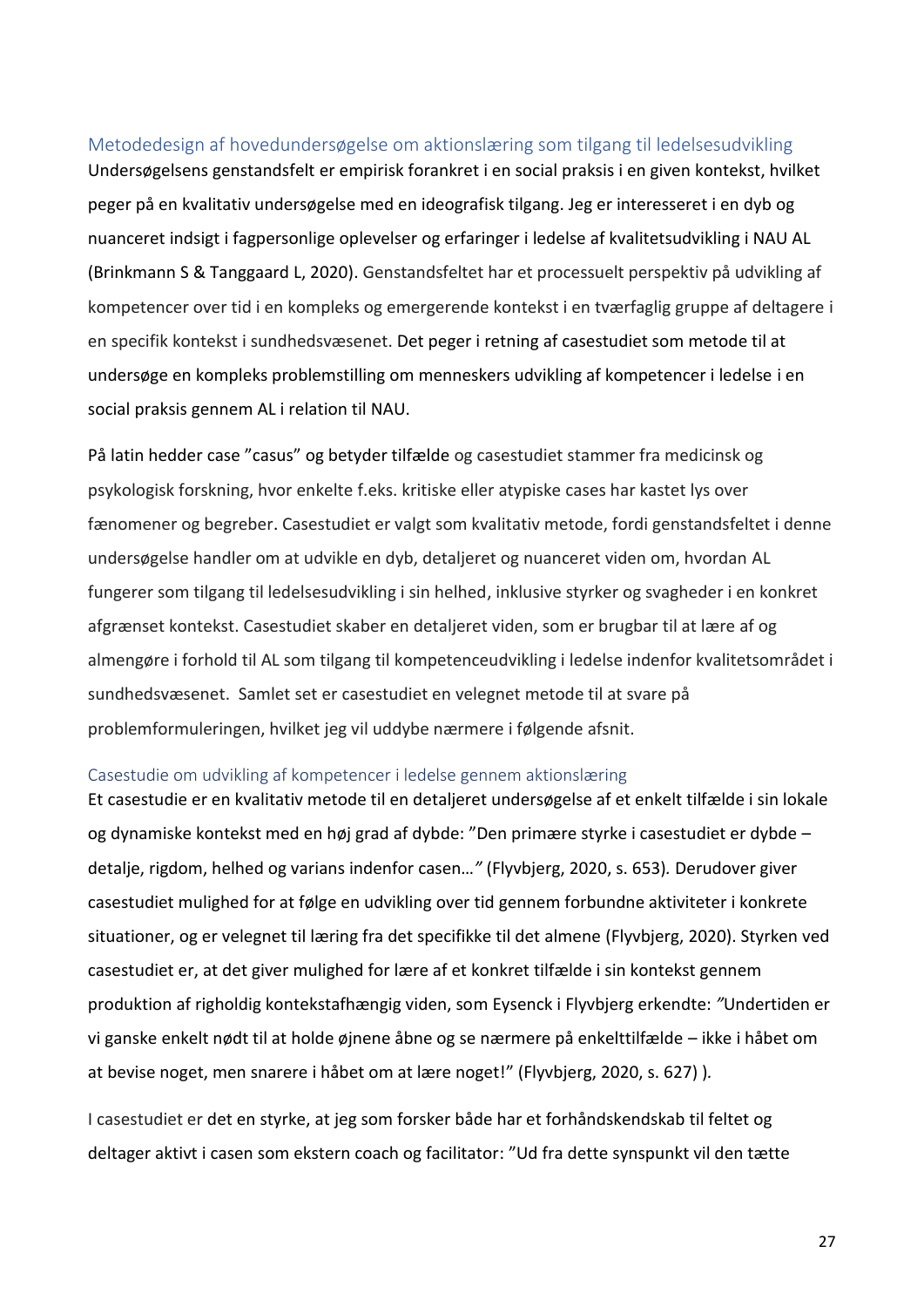kontakt med virkeligheden, som casestudiet indebærer, og den læringsproces, der opstår for forskeren, ofte skabe betingelser for avanceret forståelse " (Flyvbjerg, 2020, s. 645). I casestudiet kan jeg deltage og anvende min viden og erfaring som en ressource i hele undersøgelsesprocessen.

#### <span id="page-32-0"></span>Valg af casestudie

NAU AL er først og fremmest valgt, fordi det er en atypisk case (Flyvbjerg, 2020) i tilgangen til kompetenceudvikling i ledelse i relation til presserende problemstillinger i praksis i sundhedsvæsenet. Kompetenceudvikling i ledelse i sundhedsvæsenet er typisk dekoblet og dekontekstualiseret fra praksis på formaliserede uddannelsesinstitutioner jf. diplom- og masteruddannelser eller i dyre konsulenthuse med en klassiske triade-ontologi: leder-følgeropgave tilgang til ledelse og ledelsesudvikling. Set i lyset af forskning på området (Cho & Egan, 2010, Volz-Peacock et al., 2016) har jeg en begrundet tiltro til, at der gennem en dyberegående undersøgelse af casen kan skabe nuanceret viden om, hvordan AL fungerer som kompetenceudvikling i ledelse af udvikling af kvalitet i praksis.

#### *Datakilder i casestudiet*

Undersøgelsens genstandsfelt, valg af teori og tilgang til ledelsesudvikling stiller krav om, at der er en stringens mellem datakilder og casestudiet. Jeg er interesseret i en dyb indsigt i undersøgelsens genstandsområde fra forskellige deltagere og deres livsverdener. Jeg er interesseret i deltagernes adfærd, ytringer, beskrivelser, meningsskabelse, motivationer og refleksioner over tid i en gruppe med sociale interaktioner og situerede refleksive dialoger. Derfor har jeg valgt ustrukturerede deltagerobservationer via lydoptagelser af dialoger i gruppen sammen med personlige refleksioner over udviklingsønsker og prøvehandlinger i skriftlige logbøger blandt deltagerne. Deltagerobservationerne med lydoptagelser varer mellem fire og fem timer per læringscirkel dvs. to aktionslæringscirkler med otte til 10 timers lydoptagelser.

Styrken ved deltagerobservationer med lydoptagelser er muligheden for at observere deltagernes og gruppens sociale interaktioner og refleksive dialoger med emergerende situerede mikroprocesser i udviklingen af kompetencer i ledelse og samtidig kunne deltage i de sociale interaktioner og dialoger (Frimann et al., 2020, Brinkmann S & Tanggaard L, 2020). Da jeg observerer gruppen over to læringscirkler, er det muligt at følge udviklingen kompetencer i ledelse i sociale interaktioner og dialoger over tid. En svaghed kan være, at ikke alle deltager lige aktivt i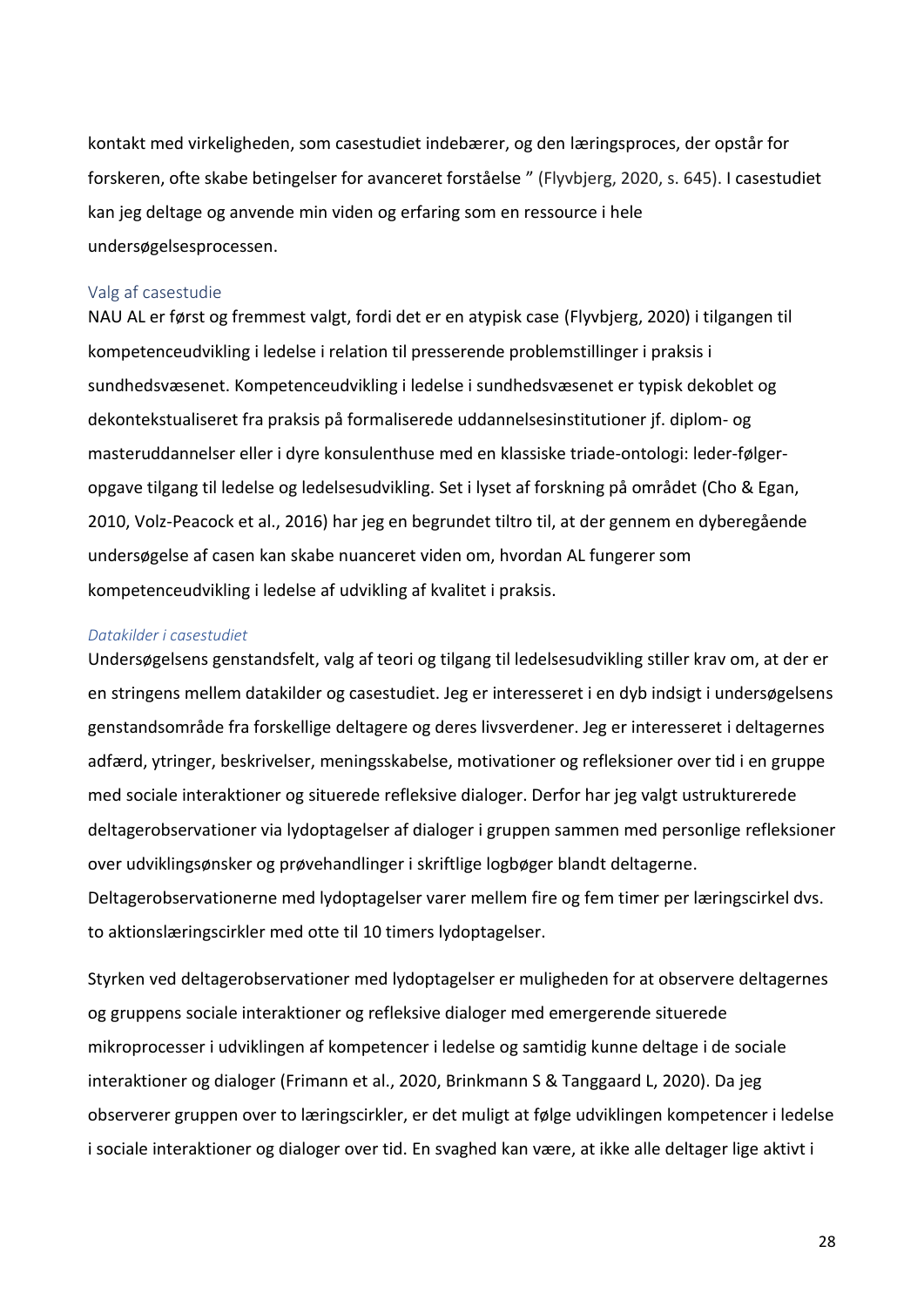dialoger eller kommer lige meget til orde i gruppen, hvorfor jeg har suppleret med individuelle deltagerobservationer af deltagernes fagpersonlige refleksioner og indre erfaringsverden gennem skriftlige refleksive logbøger. Jeg er interesseret i deltagernes individuelle beskrivelser, tanker og refleksioner over egne prøvehandlinger i praksis ud fra deltagernes førsteperson-perspektiv baseret på egen erfaringsverden (Frimann et al., 2020). I lægmandssprog har jeg kaldt de refleksive logbøger for deltagernes fagpersonlige udviklingsplaner i ledelse.

På første session i coachingen gennemførte jeg en prøvehandling i, hvorvidt det var muligt at skrive etnografiske ustrukturerede notater af opmærksomhedspunkter omkring adfærd, ytringer, meningsskabelse, temaer og tidssekvenser i en notesblok. Efter kort tid måtte jeg desværre opgive både at være en nærværende facilitator og observerende forsker samtidigt eller bare veksle mellem rollerne i korte tidsintervaller. Jeg kunne ikke bevare mit nærvær og fokuserede lytning i situationen samtidig med, at jeg tog skriftlige notater, hvilket fik betydning for både kvaliteten af dialogen og de skriftlige notater. På det grundlag frigjorde jeg mine ressourcer til facilitering af kritiske refleksive dialoger i gruppen og et trygt læringsmiljø med tanke på dels læring og udvikling samt empiri af god kvalitet.

Den første læringscirkel fandt sted fysisk i en administrativ bygning ved siden af hospitalet fra kl. 9.00 – 15.00. Sessionen begyndte med, at hver deltager skrev hvilken fagpersonlig udfordring indenfor ledelse, der ønskes hjælp til på et papkort. Kortet blev hængt op på en tavle, så det var gennemsigtigt, hvad deltagere ønskede hjælp til i gruppen, hvilket gav en tryg stemning. Derefter genopfriskede jeg spillereglerne, strukturen for coaching samt åbne spørgsmål inspireret af Karl Toms systemiske spørgsmålstyper. Hver deltager havde 30 min. til rådighed til præsentation af udfordring indenfor ledelse, kritisk refleksiv dialog baseret på åbne spørgsmål og lytning i gruppen og mig i rollen som ekstern facilitator. Deltagernes skiftedes til at melde sig til coaching i gruppen til alle havde fået hjælp til deres udviklingsønske. Sessionen blev afrundet med fælles refleksion over læringen i gruppen og afsat tid til fagpersonlig refleksion i egen logbog med plan for næste prøvehandlinger. Læringscirklen blev afviklet efter hensigten i programmet, dog deltog én virtuelt grundet sygdom, og en anden måtte gå hjem til frokost grundet opstået sygdom. Den virtuelle deltager var aktiv med spørgsmål, men lydkvaliteten var ikke optimal, hvorfor den sociale interaktion ikke var så dynamisk, som i det fysiske møde med deltagerne.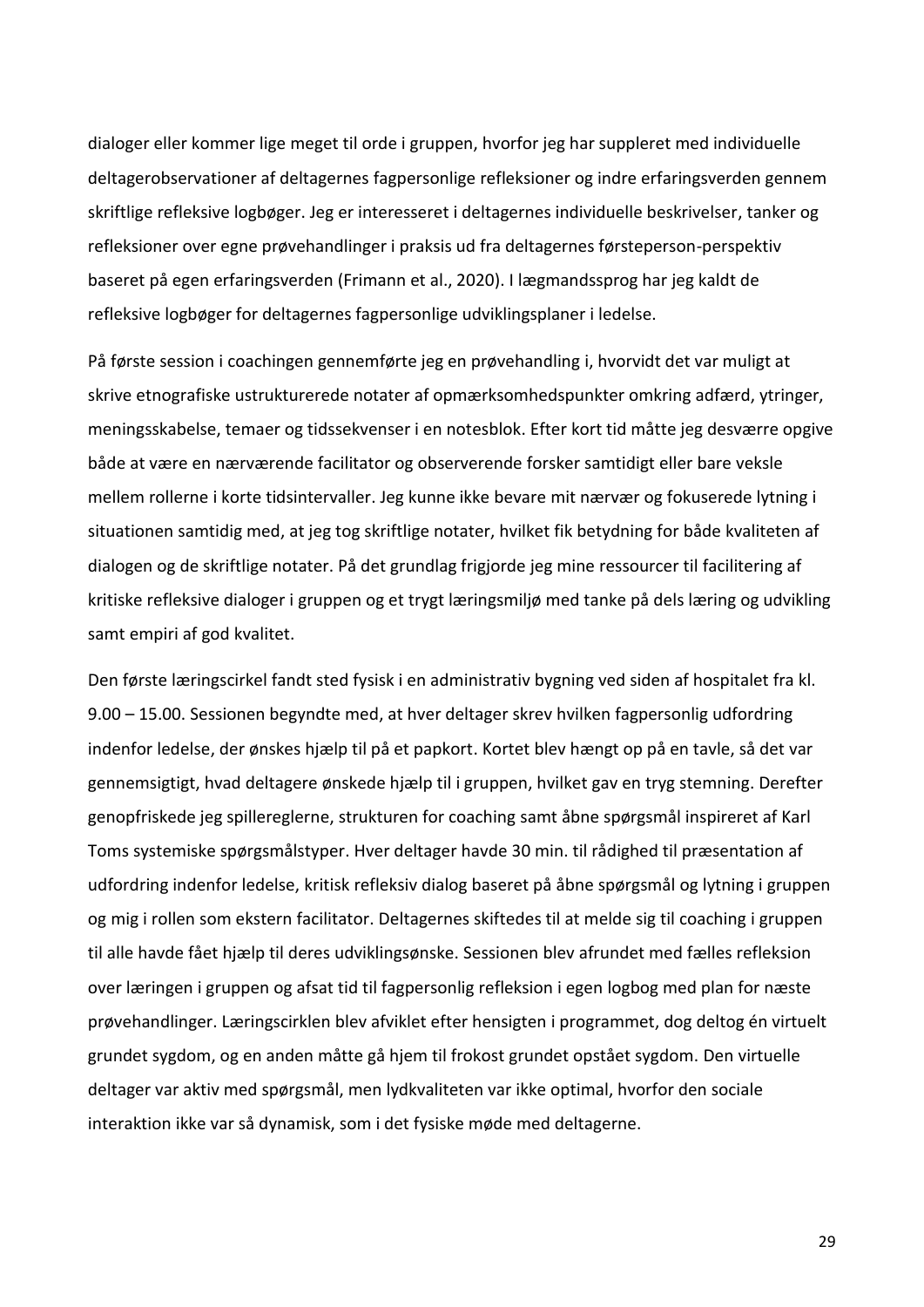Anden session i coaching på læringscirkel to blev omlagt til et virtuelt møde på Microsoft Teams grundet stigende smittetryk med Omikron og Corona-restriktioner på hospitalet. Samme proces som på første session med coaching blev gennemført med tekniske hjælpemidler til virtuelle papkort på skærmen, dog med hyppigere pauser og en længere frokostpause. Efter sessionen sendte deltagernes deres udfyldte fagpersonlige logbøger og udviklingsplaner til mig fra to læringscirkler med refleksioner og prøvehandlinger. Alle havde beskrevet deres refleksioner og prøvehandling, dog i varierende detaljer og omfang.

Deltagerobservationer af to læringscirkler over fire ugers varighed via lydoptagelser af deltagernes interaktioner og refleksive dialoger i gruppen suppleret med deltagernes fagpersonlige skriftlige refleksive logbøger udgør empirien i undersøgelsen. Dette er i overensstemmelse med de metodemæssige krav til observations- og deltagerorienterede etnografiske studier i casestudiet og i studiet af ledelse som en social praksis jf. Raelin (2016, 2017). Man kunne argumentere for deltager- og observationsstudier af deltagernes anvendelse af nyudviklede kompetencer i ledelse i relation til deres arbejde og problemløsning i aktionsperioderne mellem læringscirklerne, men det ville blive for omfangsrig en undersøgelse i forhold til tid og ressourcer i projektet.

#### *Etik, vurdering af datakvalitet i læringscirklerne og transskribering*

Alle syv deltagerne har givet deres skriftlige informerede samtykke til, at observationer fra lydoptagelser og personlige logbøger må anvendes i anonymiseret form i undersøgelsen sammen med illustrative uddrag i projektet. Derudover må data anvendes til formidling og undervisning efterfølgende i anonymiseret form. Rapporten er offentlig tilgængelig, og lydoptagelser vil bliver slettet efter vurdering af opgaven.

Jeg vurderer, at observationer fra lydoptagelser fra læringscirkel et og to er af god kvalitet, fordi deltagerne talte i righoldige sætninger, dialogerne er refleksive i lange sekvenser med tænkepauser og eksempler. Deltagerne koblede sig på hinandens udsagn og viste en oprigtig interesse i at hjælpe hinanden med deres udfordringer i ledelse af problemløsningen i praksis. Deltagerne stillede spørgsmål og lyttede til hinanden i et anerkendende sprogbrug. Dialogerne havde tilknytning til løsningen af den organisatoriske problemstilling, og handlede om rammesætning af samarbejdet i teamet, teamsammensætning, samarbejde med leder, kommunikation, motivation, arbejdsdeling. Derudover havde deltagerne et anerkendende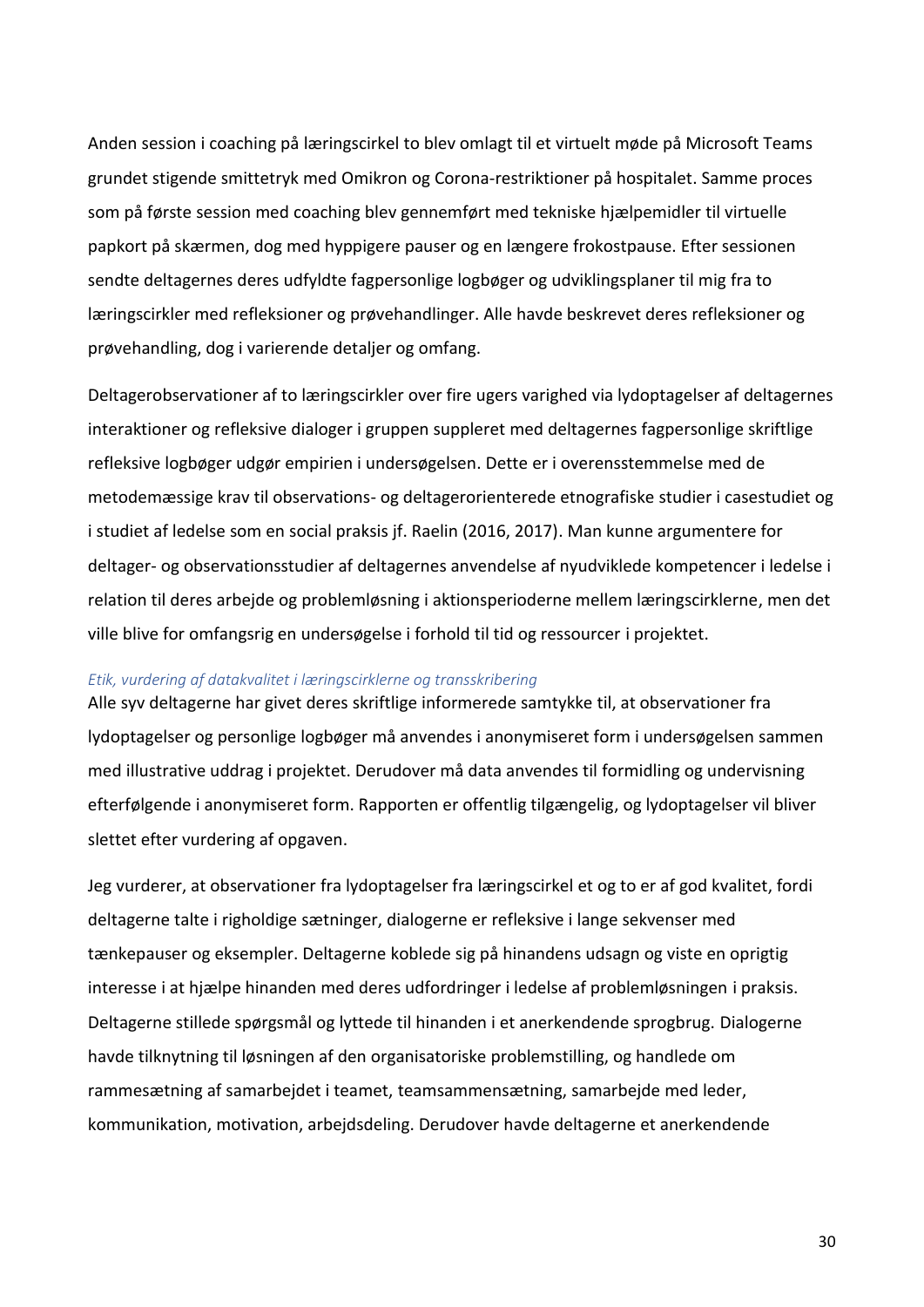sprogbrug i et trygt læringsmiljø, hvor deltagerne udfordrede hinanden i rutiner og taget-for-givetantagelser i organisationens kultur.

Deltagerne havde mødt hinanden fysisk fem gange inden vi måtte omlægge læringscirkel to til et virtuelt møde, hvilket gjorde, at deltagerne havde etableret en tillid til hinanden og mig som ekstern facilitator. Deltagere var trygge ved et virtuelt møde. Villigheden til at deltage i dialogerne med spørgsmål og erfaringer var ikke hæmmet af den virtuelle kontakt. Dog gik dialogerne langsommere end ved fysisk fremmøde, og en talerække med virtuel håndsoprækning var nødvendig for at undgå at deltagerne talte i ukoordinerede sekvenser og i værste fald samtidigt. Derudover havde deltagerne ikke adgang til hinandens nonverbale kropssprog, hvilket også forsinkede dialogerne sammenlignet med refleksive dialoger i et fysisk møde. Trods hyppige pauser og en lang frokostpause blev aktiviteten i gruppen lavere efter frokost på Teams. Deltagerne var meget aktive om formiddagen og i en lavere grad om eftermiddagen, men alle fik hjælp til deres udviklingsønsker i righoldige refleksive dialoger. Opsummerende vurderer jeg, at empirien er af god kvalitet og brugbar til at svare på problemformuleringen.

Overvejelser om transskribering og praksis herfor er den samme som ved forundersøgelsen, hvorfor jeg henviser til tidligere afsnit om: "Etik, vurdering af datakvalitet og transskribering".

I næste afsnit vil jeg redegøre for min strategi til dataanalyse ved meningskondensering, som jeg også anvendte i forundersøgelsen.

#### <span id="page-35-0"></span>Meningskondensering som analysestrategi i hovedundersøgelsen

Jeg har en induktiv tilgang til empirien og forholder mig undrende og nysgerrig til deltagernes udsagn og livsverden om genstandsfeltet i et processuelt perspektiv i samspil med min forståelse. På den baggrund har jeg valgt meningskondensering som analysestrategi. Se tidligere afsnit om "meningskondensering som analysestrategi" fra forundersøgelsen af kompetencebehov i ledelse.

I næste kapitel vil jeg præsentere den første del af den empiriske undersøgelse af tendenser og behov i ledelse af forbedringsarbejde i relation til ibrugtagningen af NAU baseret på fem semistrukturerede interviews.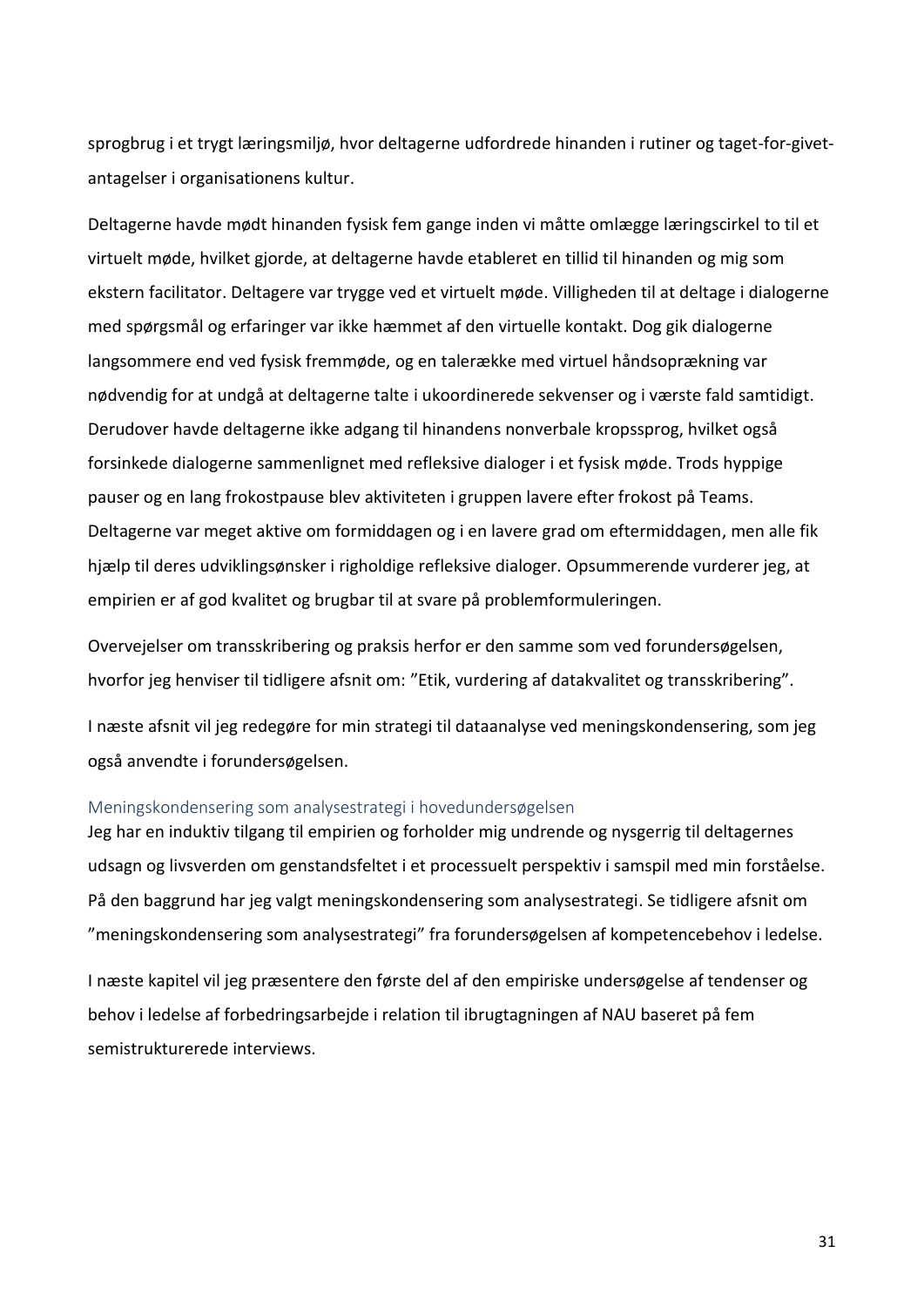# <span id="page-36-0"></span>Analyse af tendenser og behov i ledelse af udvikling af kvalitet i NAU

På baggrund af fem semistrukturerede interviews med formelle og uformelle ledere i relation til NAU AL vil jeg præsentere en kort analyse af de væsentligste tendenser og behov i ledelse i udvikling af kvalitet i relation til NAU.

## <span id="page-36-1"></span>Rammer og sociale strukturer for samarbejde i et team

Udvikling af kvalitet i relation til komplekse problemstillinger i en foranderlig organisatorisk kontekst kalder på løsninger i et socialt fællesskab præget af flerstemmighed med forskellige perspektiver og kompetencer, som supplerer hinanden:

B:6.45: Leder: Man kan ikke løse de udfordringer alene, så man skal have et rigtig godt team fra starten for, at det bliver en succes. Ellers lærer man det i hvert fald undervejs i forløbet, så det er en del af læringen.

B: 7.51: Leder: Hvem er læringsteamet, hvor tit mødes vi, hvad har vi hver især af opgaver.

Ledelse i udvikling af kvalitet handler om at samle et tværfagligt team, og forhandle rammer, ressourcer, roller, ansvar og opgaver sammen med teamet og den formelle ledelse. Sociale relationer og kontekstuelle rammer samt allokering af ressourcer med et mulighedsrum for samarbejdet i et team om udviklingen af ledelse skaber et fundament for læring, udvikling og opnåelsen af resultater i koordinerede handlinger.

# <span id="page-36-2"></span>At skabe tillidsfulde relationer i sociale fællesskaber

Empirien peger i retning af, at tillid er en grundlæggende værdi i ledelse af udvikling af kvalitet. Ledelse handler om at skabe tillidsfulde relationer mellem berørte aktører og ledelsen samt tillid til kvalitetsarbejdets mål gennem hyppige dialoger, hvor aktørerne kan forhandle mening om betydningerne af forandringerne i praksis:

C: 12.09: Læge: Tillid er rigtig rigtig vigtigt. Ens samarbejdspartnere er nødt til at have tillid til, at der er en god grund til, at man gør det, og det er noget, der er godt for patienterne. At det ikke bare er endnu en forandring ud af mange, som bliver trukket ned over hovedet på en. Det har gjort, at det har været nødvendigt med en vedvarende kommunikation og drøftelse af de her ting.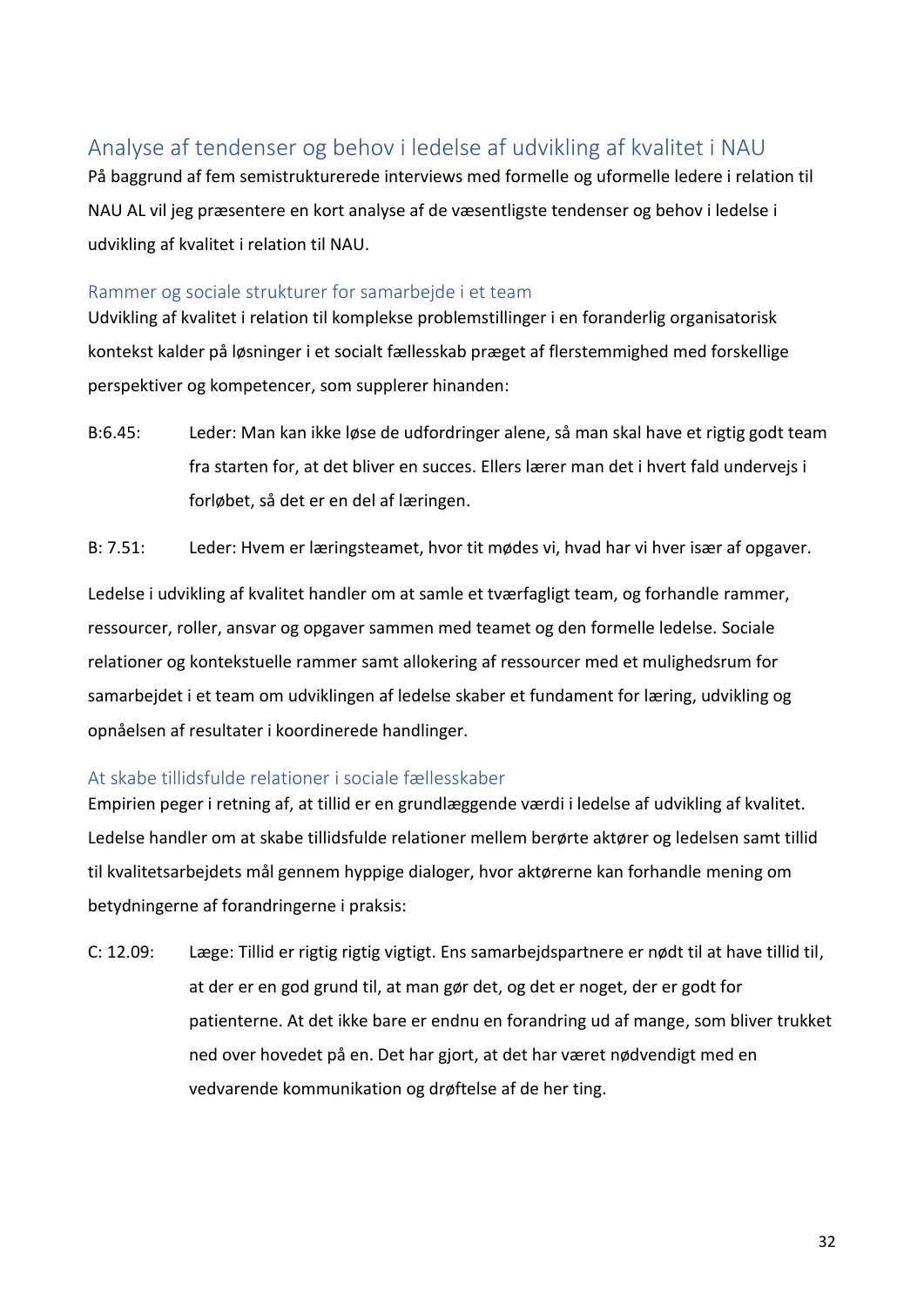At være ærlig og facilitere kontinuerlige refleksive dialoger med de berørte aktører skaber et grundlag for tillidsfulde relationer og til det demokratiske mål om at skabe en bedre kvalitet for patienterne. Tillid har også betydning for aktørernes mod til at være nysgerrige og se kritisk på rutiner og grundlæggende antagelser i organisationen samt modet til at udfordre organisationen gennem eksperimenterende prøvehandlinger.

# <span id="page-37-0"></span>En spørgende og lyttende tilgang til flerstemmigheden

Ifølge empirien begynder ledelse af udvikling af kvalitet med en oprigtig nysgerrighed overfor rutiner og taget-for-givet-antagelser i det daglige arbejde gennem en spørgende og kritisk refleksiv tilgang til det daglige arbejde:

C: 27.50: Læge: Jeg synes, at det hænger sammen med at stille spørgsmål og sige hvorfor. Hvordan kan det være, at det er sådan, det er jo roden til alt forbedringsarbejde, at man siger, hvorfor fanden gør vi sådan her, fordi det virker ikke effektivt.

At forholde sig spørgende i organisationen handler også om at lytte til de forskellige perspektiver og værdier på forskellige niveauer i organisationen som helhed:

E: 10.45: Leder: Vi skal som udgangspunkt lytte mere, punktum. Forstået på den måde at gode idéer kan komme mange steder fra (…) Vi skal faktisk være meget mere nysgerrige i forhold til, at vi lytter hele vejen ned gennem systemet.

En basal kompetence i ledelse af udvikling af kvalitet er derfor at kunne facilitere undersøgende og kritiske refleksive dialoger om rutiner og taget-for-givet-antagelser i arbejdet gennem åbne spørgsmål og lytning til flerstemmigheden på alle niveauer i organisationen.

# <span id="page-37-1"></span>Dialoger om meningsskabelse mhp. engagement i fælles retning

Empirien peger i retning af, at en grundlæggende kompetence i ledelse handler om at kunne facilitere dialoger om meningsskabelse blandt aktørerne i et fagfællesskab med henblik på at skabe engagement omkring deltagelse i udviklingen af kvalitet i det daglige arbejde:

B: 16.25: Leder: Hvis den enkelte læge og medarbejder i sidste ende både kan se, at det giver mening på de her planer, og hvis det også giver rigtig god mening for den enkelte, at det er noget interessant at arbejde med, eller det kommer til at påvirke deres arbejde i en positiv retning, så synes jeg, at det der engagement kommer.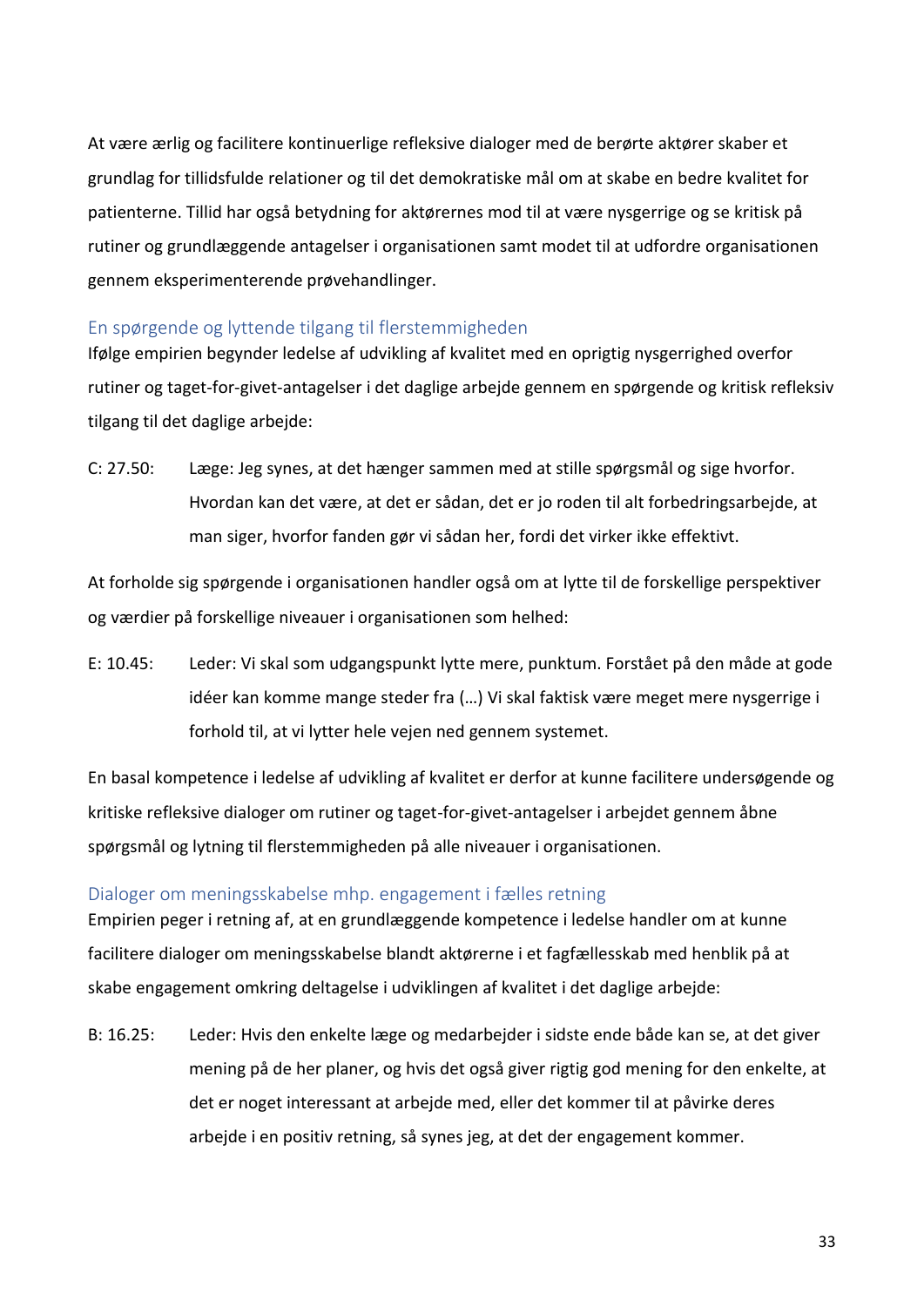Dialoger om mening med udviklingen af kvalitet er rettet mod at skabe engagement og en social bevægelse i fælles retning i fagfællesskabet:

C: 5.01: Læge: Vigtigt at man kan sætte en fælles retning, og alle er indforstået med, hvad man gerne vil opnå, og hvordan vi skal samarbejde om det, sådan at der ikke er nogen, der modarbejder det. Så der var en del fodarbejde til at starte med at være ude og snakke med lægerne på begge afdelinger.

At mobilisere en social bevægelse i fælles retning i et fagfællesskab indebærer at alle bør have mulighed for at deltage i arbejdet med at udvikle kvaliteten i et social fagfællesskabet:

B: 17.00: Leder: Men det kræver en masse kommunikation, kommunikation, kommunikation, kommunikation og dialog omkring det. Og dem som ser lyset i noget af det, vi arbejder med i forbedringsarbejdet, at de får indflydelse tidligt, så de ikke bliver holdt udenfor på bænken. De personer, som begynder at fatte en interesse for det, de skal bare med.

En væsentlig kompetence i ledelse er at være i hyppige dialoger om meningsskabelse blandt de berørte aktører i fagfællesskaber med henblik på engagement i en social bevægelse i fælles retning.

<span id="page-38-0"></span>Fælles ledelse i et samarbejde mellem formel og uformel leder i et tværfagligt team Empirien tyder på, at ledelse i udvikling af kvalitet handler om fælles ledelse i et tværfagligt team i et støttende samarbejde mellem den formelle ledelse. Tillidsfulde relationer mellem formel og uformel ledere i samarbejdet med et tværfagligt team er vigtigt for miljøet for læringen og udviklingen i arbejdet med at udvikle kvaliteten:

B: 20.23: Leder: Det begynder med en god relation mellem leder og deltager. Det skal der gerne være og også tillid i den relation. I den forstand at der er tillid til, at deltageren kan komme med spørgsmål til lederen og tillid til, at der er opbakning ikke mindst.

En kompetence i ledelse af forbedringsarbejde er løbende at afstemme og forhandle teamets mulighedsrum med formel ledelse, hvorfor fælles ledelse i samarbejde med et tværfagligt team ikke betyder fravær af formel ledelse, men nærmere et tæt og støttende samarbejde om udviklingen af kvaliteten i praksis: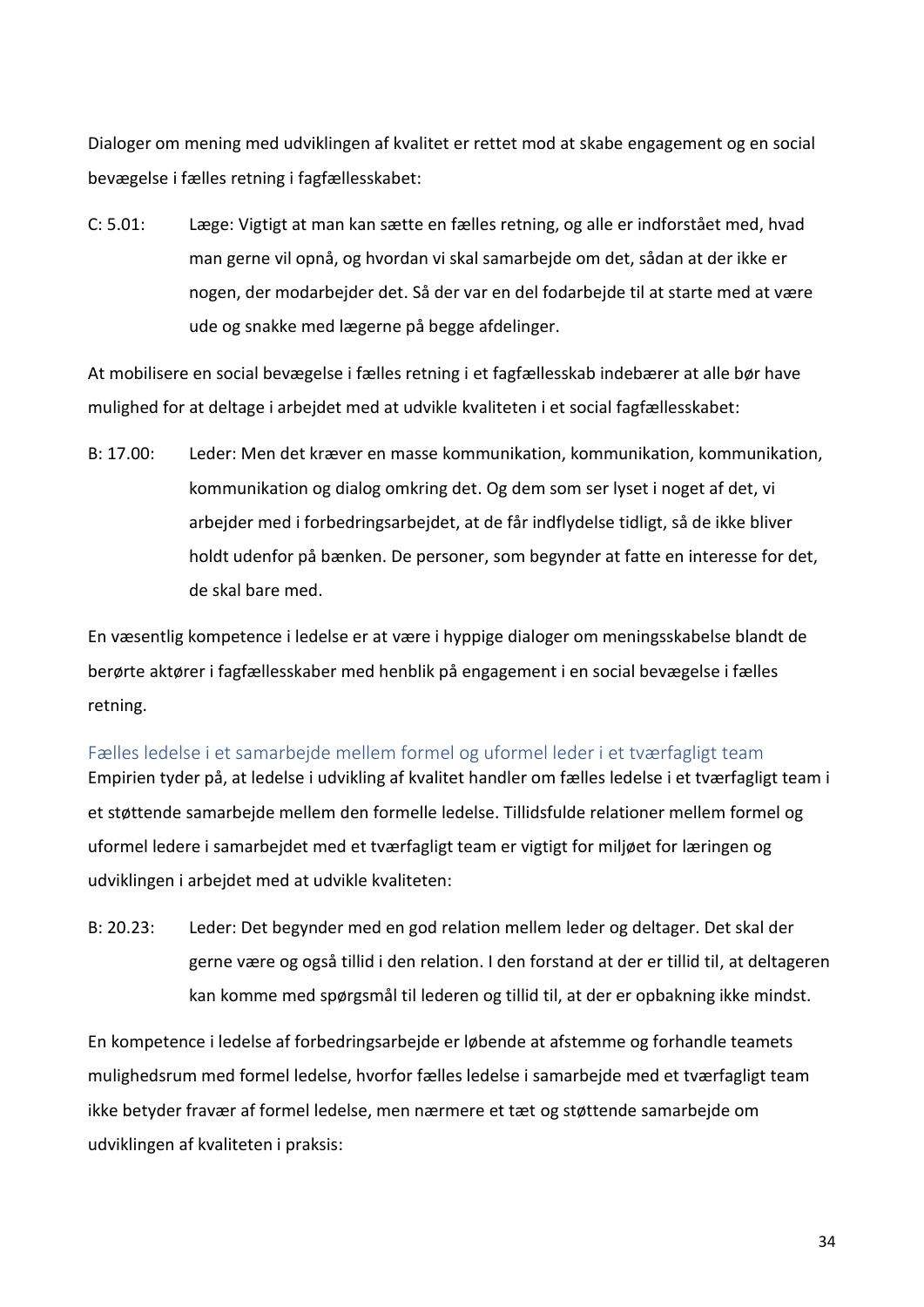A: 22.47: Leder: Så den organisatoriske forståelse er nødvendigt at have et vist kendskab til eller i hvert fald at vide, hvordan man får den konfirmeret opadtil, og lige netop i NAU AL, så vil det vel være hos sponsor (leder), at det største ansvar for den del ligger.

Ledelse af forbedringsarbejde handler om fælles ledelse i et tværfagligt team baseret på et tillidsfuldt og støttende samarbejde mellem formel og uformel leder.

# <span id="page-39-0"></span>Delkonklusion på analyse om tendenser og behov i ledelse

På baggrund af analysen kan jeg konkludere, at følgende kompetencer er væsentlige at udvikle i ledelse af udvikling af kvalitet i relation til ibrugtagningen af NAU ifølge empiren:

- ❖ Organisatoriske rammer og sociale strukturer for samarbejde i et team.
- ❖ At skabe tillidsfulde relationer og tillid til udvikling af kvalitet gennem hyppige dialoger i sociale fællesskaber.
- ❖ En spørgende og lyttende tilgang til rutiner og taget-for-givet-antagelse samt idéer til prøvehandlinger fra flerstemmigheden i hele organisationen.
- ❖ Kontinuerlige dialoger om meningsskabelse med henblik på engagement og en social bevægelse i fælles retning.
- ❖ Fælles ledelse i et samarbejde mellem formel og uformel leder i et tværfagligt team baseret på tillid.

Empirien og analysen peger i retning af, at AL er en relevant tilgang til udvikling af kompetencer i ledelse i udvikling af kvalitet i relation til ibrugtagningen af NAU. Det skal ses i lyset af, at ledelse beskrives som en social proces i fagfællesskaber baseret på sociale relationer og dialoger om rutiner og vanetænkning i organisationen mhp. alternative prøvehandlinger. Ledelse handler om, at den formelle ledelse støtter og samarbejder med uformel leder i et tværfaglige team om læring og udvikling af kvaliteten i koordinerede handlinger i en fælles retning. Disse tendenser og behov i ledelse peger i retning af en kollektiv ledelsesontologi.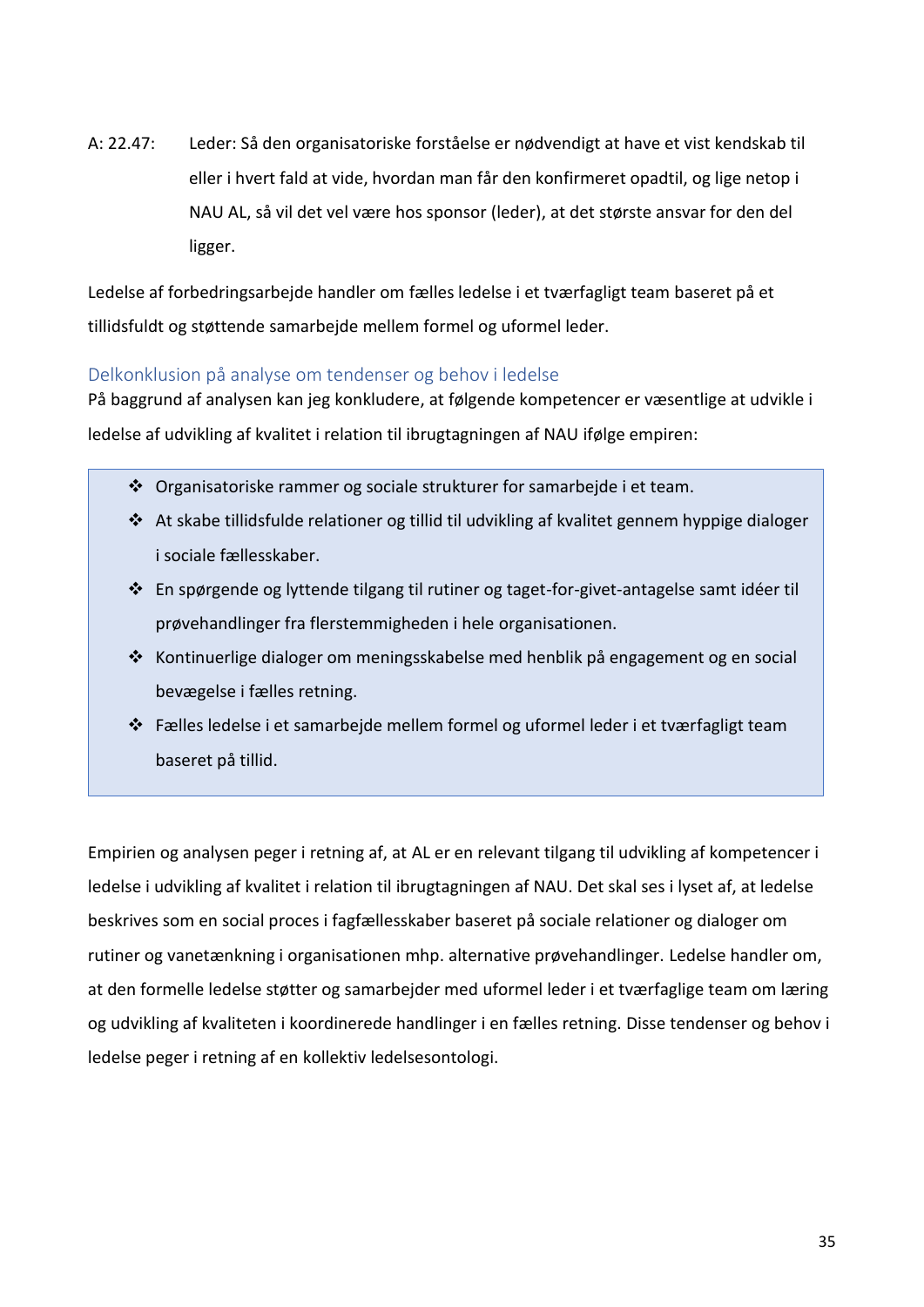På følgende sider vil jeg redegøre for analysen i hovedundersøgelsen af problemformuleringen: Hvordan fungerer AL som tilgang til udvikling af kompetencer i ledelse af udvikling af kvalitet i relation til ibrugtagningen af supersygehuset NAU.

# <span id="page-40-0"></span>Analyse af hovedundersøgelsen om udvikling af kompetencer i ledelse

Følgende analyse handler om, hvordan aktionslæring fungerer som tilgang til udvikling af kompetencer i ledelse af udvikling af kvalitet i relation til NAU, herunder styrker og svagheder i tilgangen med AL. Med udgangspunkt i empirien vil jeg analysere, hvilke kompetencer deltagerne udvikler i ledelse af udvikling af kvalitet.

Analysens genstandsfelt er kompetenceudvikling i ledelse, og tematiseringen af empirien handler om tre aspekter i ledelse, som udgør ledelse i en helhed: perspektiv på ledelse af udvikling af kvalitet, koordinering og arbejdsdeling og kommunikationsform.

Følgende afsnit handler om gruppens bevægelse i perspektivet på ledelse fra en klassisk individuel tilgang mod en forståelse af ledelse som en social proces situeret i praksis.

# <span id="page-40-1"></span>Fra en stærk individuel leder til ledelse som en social proces

På første session i læringscirkel præsenterede deltagerne på skift deres udviklingsønsker i ledelse af udvikling af kvalitet i relation til deres organisatoriske problemstillinger. Gennem en spørgende og lyttende tilgang til gruppens forskellige udfordringer blev det tydeligt, at den dominerende forståelse af ledelse var baseret på en leder-følger-opgave ontologi:

- SA: 44.00: Sygeplejerske: Kommer jeg til at stå stærkt nok til, at jeg kan lave brud med vaner? Det er jo nogle 'højere' magter, jeg skal op i mod (alle griner). Der er jo et hierarki i vores system.
- LA: 2.42.39: Læge: De ledere, jeg har haft, har sørget for at være til morgenkonference hver morgen og uddelegere og sige, at nu gør vi sådan og sådan. Hvis der er en sygemelding, så gør du det og du det. (---) Nu gør vi det, for det har jeg bestemt eller det har jeg fået pålagt.

I ovenstående uddrag hersker en klassisk individuel forståelse af ledelse, hvor lederen er en eneansvarlig person med stærke egenskaber, der giver anvisninger i et hierarkisk maskineri med produktion af sundhedsydelser døgnet rundt.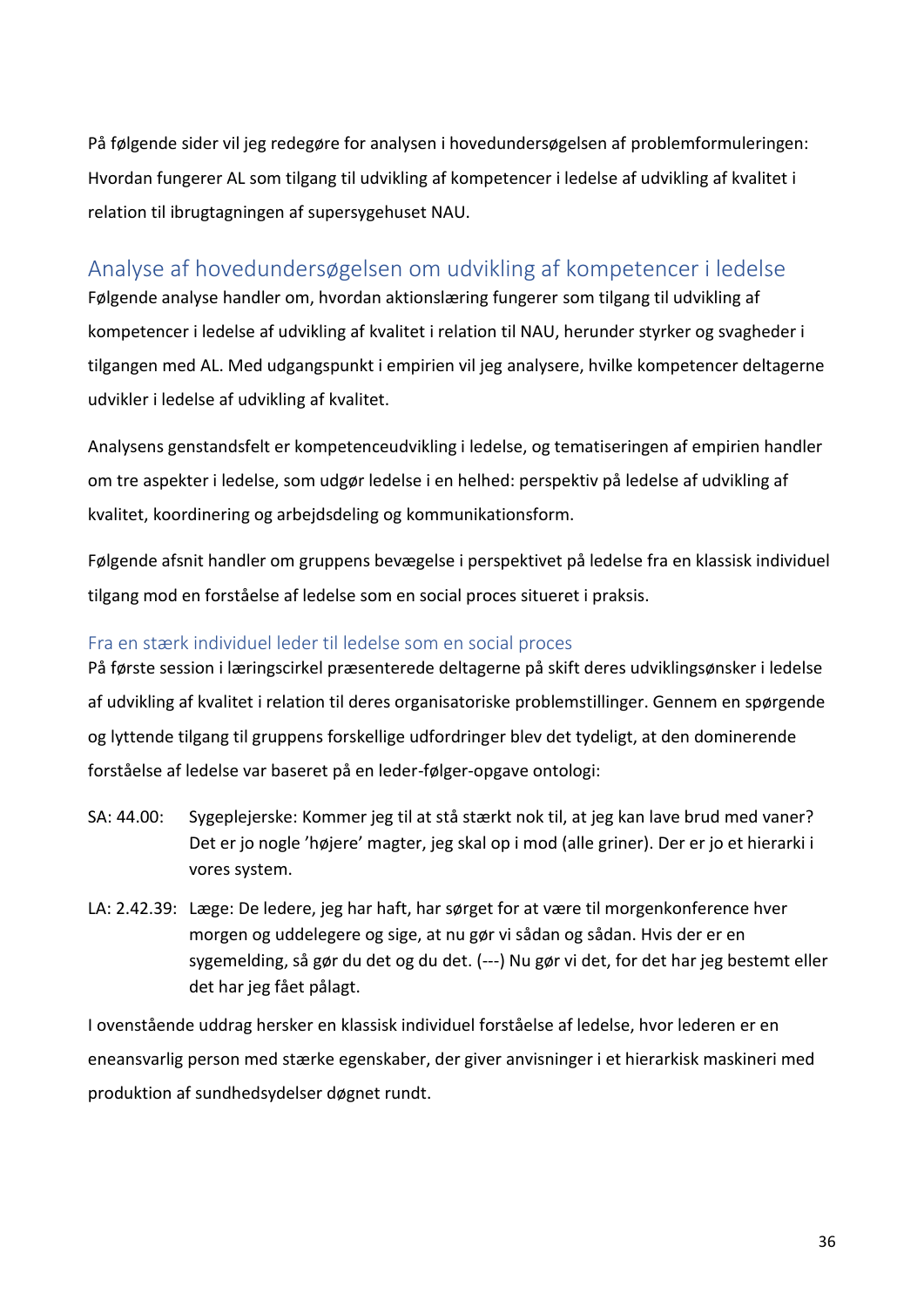I nedenstående uddrag giver sygeplejersken udtryk for, at den individuelle tilgang til ledelse af det daglige arbejde med kendte opgaveløsninger giver udfordringer i ledelse af udvikling af kvalitet i relation til en kompleks organisatorisk problemstilling:

SB: 1.16: Sygeplejerske: Jeg er en meget konkret person og løser opgaven, når jeg præcis får at vide: Det er opgaven. Det er det, du skal løse. Jeg skal ikke vide, hvordan jeg skal løse det. (---). Så nu står vi med en bred opgave, og selvom mit team siger, at jeg skal holde det meget konkret, så ved vi ikke, hvilken vej vi ender. Der er konstante ændringer, og det giver mig en følelse af, jeg ikke har overblik eller styr på, hvad jeg laver. Og alt hvad jeg laver, det er forkert.

Ovenstående uddrag viser, at den herskende individuelle tilgang til ledelse af det daglige arbejde bliver udfordret i ledelse af kvalitetsudvikling i en organisatorisk kontekst i konstant bevægelse i en VUCA-world. Det ses tydeligt i ovenstående i ordvalg som "*vi ved ikke, hvilken vej vi ender"* eller "*der er konstante ændringer".* Udfordringen i gruppens klassiske individuelle forståelse af ledelse bør ses i lyset af procesperspektivet jf. pragmatismens forståelse af verden som værende i kontinuerlig bevægelse (Egholm, 2014). I procesperspektivet er ledelse situeret og flydende i en kontekst under konstant forandring i modsætning til et mekanistisk perspektiv med statiske roller, funktioner og opgaver i en kontekst med forudsigelighed:

- LA: 3.29: Læge: Vi er vant til at få udstukket en instruks på morgenkonference. Så skal vi gøre sådan. Punktum, Punktum. Så har vi et resultat med to streger under. Det er der nogen, der har besluttet. (---) Men den her dynamiske proces, det er meget sjovt. Man skal lige lære at navigere i, at man ikke har svarene, for det er vi meget skolet i.
- LB: Læge: Og at vi har mulighed for at prøve noget af og høre, hvordan det går. Det er ikke bare sådan, at nu gør vi sådan. Punktum. Og så er der aldrig nogen, der spørger til, hvordan det gik.

Gennem en spørgende og lyttende tilgang bliver det gradvist tydeligere i gruppen, at ledelse af udvikling af kvalitet bør ses i et procesperspektiv. Nøgleordene: *vi ved ikke, hvor det ender, dynamisk proces, har ikke svarerne* illustrerer, at gruppen bevæger sig i retning af et processuelt perspektiv på ledelse. Gennem den refleksive dialog i gruppen udvikles en øget erkendelse af, at ledelse af en kompleks problemstilling i en emergerende organisatorisk kontekst står i modsætning til ledelse af kendte opgaver i det daglige arbejde baseret på guidende instrukser i en mekanistisk kontekst. Gruppens individuelle tilgang til ledelse af et organisatorisk problem indenfor kvalitet bør ses i lyset af, at gruppen er rundet af en dominerende diskurs med en klassisk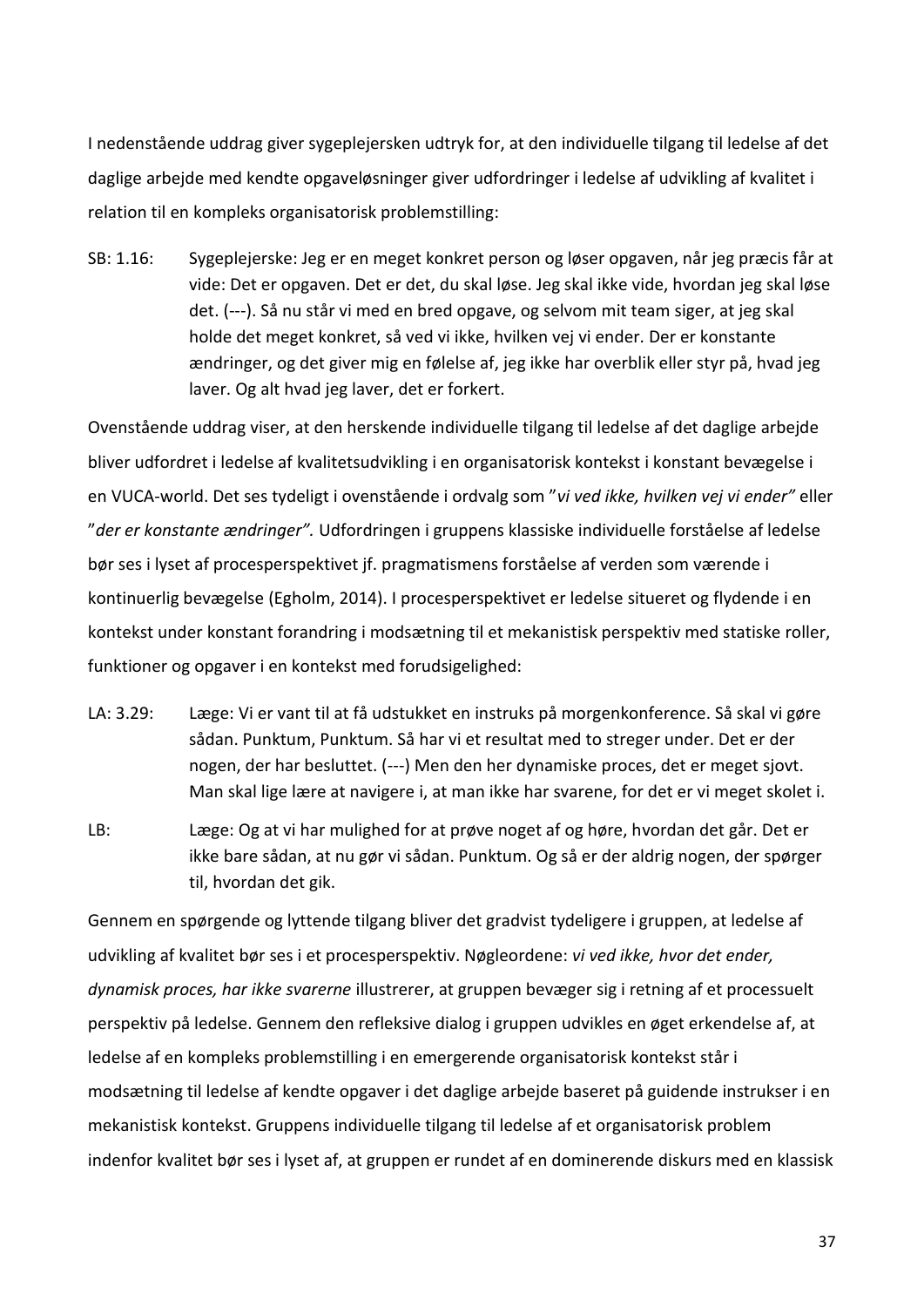leder-følger-opgave ontologi i NPM-paradigmet på et universitetshospital med en hierarkisk struktur.

Ledelse af udvikling af kvalitet i en flydende organisatorisk kontekst stiller krav til deltagerne om at kunne navigere i flertydigheden og usikkerheden qua sygeplejerskens ordvalg i ovenstående uddrag: jeg har mistet *overblik*, jeg har ikke *styr* på det og *alt hvad jeg laver, er forkert*" (1.16) eller lægens ytring: "*Man skal lige lære at navigere i, at man ikke har svarene*" (3.29). Nedenstående uddrag illustrerer en gradvis erkendelse af, at ledelse i et procesperspektiv indebærer en social tilgang baseret på sociale interaktioner og refleksive dialoger i et fællesskab:

SB: 26.20: Sygeplejerske: Jeg tænker, at det blev synligt for mig, at jeg skal have hyppigere møder, fordi det er så anderledes end det, jeg ellers arbejder med. Jeg skal have endnu mere tæt samarbejde med min leder og mine kolleger, end jeg har lige nu. Også i forhold til, at de andre kan sige, om det giver mening eller ikke giver mening. Og jeg kan få den feedback, så jeg konstant kan justere.

I ovenstående uddrag reflekteres over behovet for et kontinuerligt samarbejde i teamet, koordinerede handlinger og fælles retning for problemløsningen i praksis. Gennem gruppens spørgende og lyttende tilgang er der noget, der peger i retning af, at sygeplejersken udvikler en erkendelse af, at sociale relationer er hjælpsomme i navigationen og håndteringen af flertydigheden og foranderligheden. Dog omtales ledelse primært i første person ental i ovenstående uddrag, hvilket kan være tegn på " lommer" eller pres fra en herskende individuel ledelsesdiskurs. Den begyndende erkendelse af ledelse som en social proces afspejler sig f.eks. i en sygeplejerskens refleksioner og planer for prøvehandlinger i hendes udviklingsplan:

SB: Plan: Sygeplejerske: Jeg har haft flere møder med mit team. Jeg vil fokusere på ''punkt til punkt'', dvs. en opgave ad gangen, i stedet for at have fokus på slutresultatet. Det er en proces. Jeg vil bruge teamet til at skabe overblik. Det er en fælles opgave, som jeg ikke kan løse alene. Jeg vil bruge teamet til at planlægge næste skridt.

På næste session i læringscirkel to reflekterer sygeplejersken over ovenstående prøvehandling:

SB: 3.21.59: Sygeplejerske: Jeg havde det sådan, at jeg skulle løse den opgave, men jeg blev klar over, at det er en fælles opgave, som jeg skal løse sammen med mit team. Finde ud af, hvordan jeg kan bruge deres ressourcer, deres viden og indflydelse på tingene for at løse den opgave.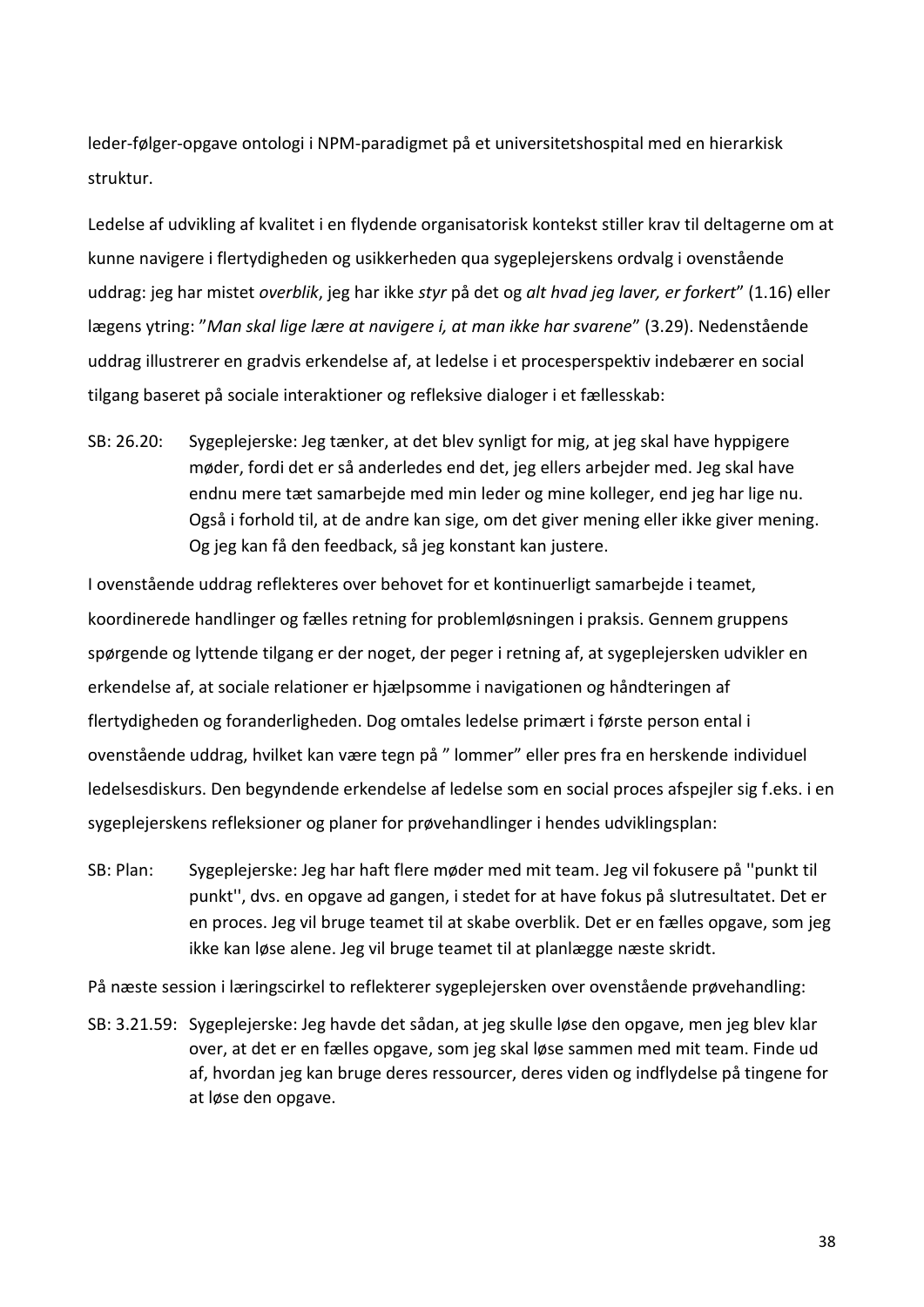Ovenstående uddrag illustrerer en bevægelse mod et mere socialt perspektiv på ledelse af et komplekst kvalitetsproblem, hvor der netop er behov for forskellige perspektiver og erfaringer for at lykkes med at løse problemet indenfor kvalitet på hospitalet. Sygeplejersken omtaler dog stadig ledelse i første person ental i ovenstående uddrag fra udviklingsplanen, men blikket for samarbejde og koordinerede handlinger er vakt.

En lignende bevægelse i perspektivet på ledelse som en social proces kommer til udtryk i en læges plan for næste prøvehandling i udviklingsplanen: Læge A: *"*Desuden få samlet teamet til møde mhp. at konsolidere vores fælles mål og få deres inputs til, hvordan vi når vores mål". Lægen omtaler ledelse i flertalsform f.eks. *vores*, hvilket understreger det sociale perspektiv i tilgangen til ledelse. Derudover er intentionen, at teamet forhandler sig frem til et *fælles* mål og idéer til koordinerede handlinger gennem dialog. Uddragene ovenfor fra lægen og sygeplejerskerne kan også ses i lyset af, at ledelse og organisationsforandringer opstår i mikroprocesser intuitivt og over tid gennem sociale interaktioner og kritiske refleksive dialoger over dag-til-dag erfaringer i et støttende fagfællesskab jf. Raelin.

Empirien peger i retning af, at gruppen gennem en kritisk refleksiv dialog har udviklet deres forståelse af ledelse fra en udelukkende klassisk individuel tilgang med et mekanistisk syn på den organisatoriske kontekst til en mere social forståelse af ledelse i en flydende organisatorisk kontekst. I den kritiske refleksive dialog har gruppen udfordret vaner og taget-for-givet-antagelser i tilgangen til ledelse gennem spørgsmål og lytning. Bevægelsen i forståelse af ledelse kan ses i lyset af Raelins pointe om, at det er netop gennem usikkerheden i den ægte dialog, at deltageren får blik for sin relationelle forbundethed og afhængighed af fagfællesskabet (Raelin 2016). Nedenstående uddrag er fra gruppens refleksioner over deres kritiske refleksive dialog om forståelsen af ledelse af udvikling af kvalitet i en organisatorisk kontekst på første session:

- SB: 35.33: Sygeplejerske: (---) Man får mulighed for at sige det højt, og det er jo en proces. Du kan jo ikke vide det hele fra starten. Hvis jeg vidste det, så var der jo ikke behov for at sidder her.
- LD: 1.52.50: Læge: Det kan rumle rigtig meget inde i kranieskallen. Det at få lov at sige det højt, og jeg siger ikke at løsningen giver sig selv, men det er jo bare super sundt, at sætte ord på og få lov at reflektere.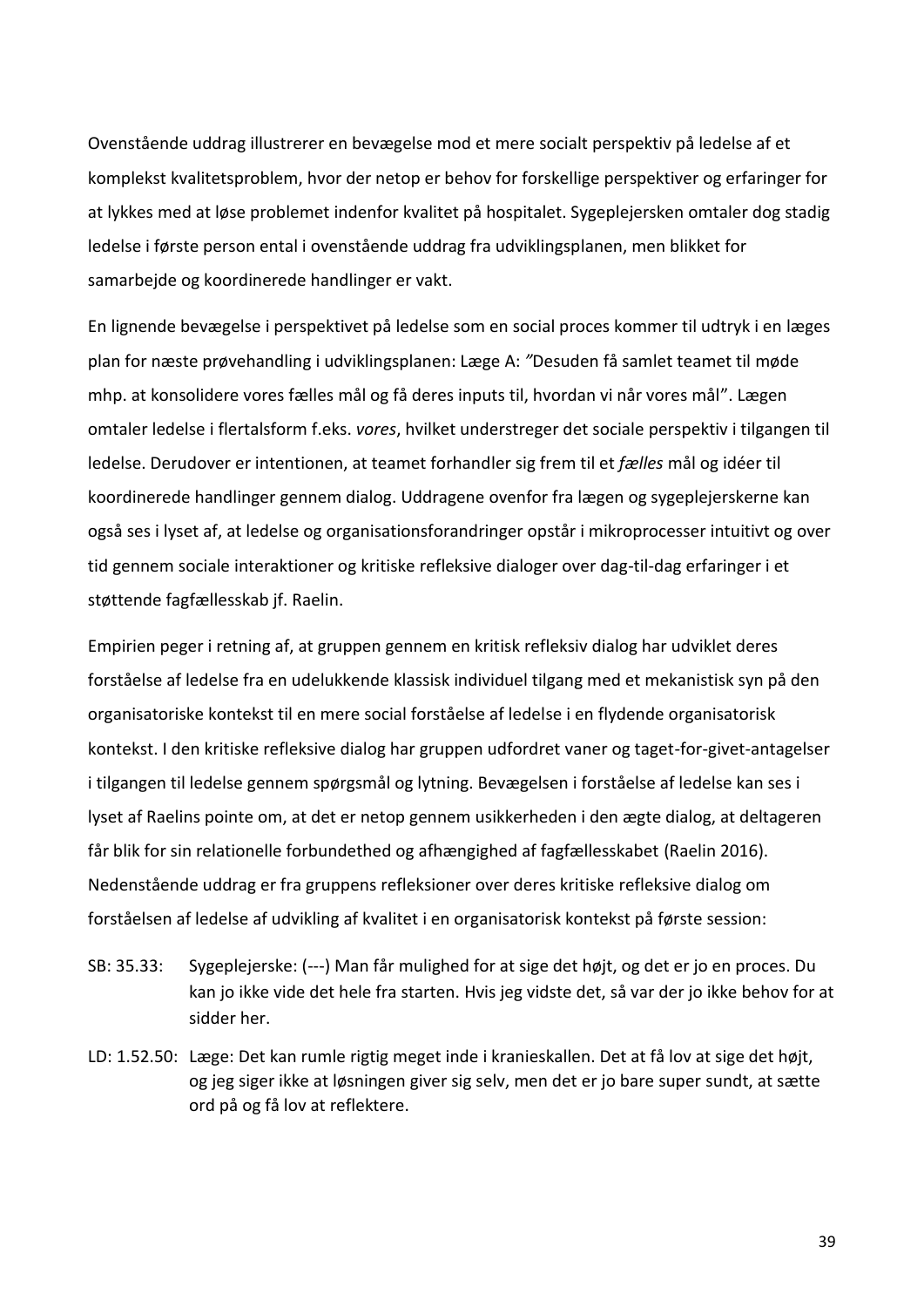Ovenstående uddrag er en illustration af, at gennem en spørgende og lyttende tilgang i en ægte dialog har gruppen udfordret hinanden på taget-for-givet-antagelser og værdier i tilgangen til ledelse i et støttende læringsmiljø. I fællesskab har gruppen skabt en bevægelse i perspektivet på ledelse som en relationel social proces i en flydende organisatorisk kontekst gennem refleksiv dialog.

Næste afsnit handler om ansvars- og opgavedeling i ledelse af problemløsning indenfor kvalitet.

# <span id="page-44-0"></span>Fra eneansvarlig leder til fælles ansvars- og arbejdsdeling

Det andet aspekt i ledelse som udspringer af empirien handler om ansvars- og arbejdsfordeling. Gruppen har en kritisk refleksiv dialog om forståelsen af at være eneansvarlig leder for løsningen af problemet:

SB: 18.50 Sygeplejerske: Jeg er ikke så god til at uddelegere opgaver, så det er en udfordring at se, hvem kan gøre hvad i teamet. Man er så selvstændig, at man tænker, det skal jeg nok selv gøre [gentager], og så bliver det svært at uddelegere opgaver. Jeg er sikker på, at alle i mit team kan hjælpe, men det er svært for *mig selv* at finde ud af, hvad de kan hjælpe med. Så det er *mig selv*.

Gennem spørgsmål og lytning til gruppens udfordringer med at være eneansvarlig leder for problemløsninger kommer gruppen frem til, at de vil øve sig i at dele ansvar og opgaver med teamet gennem eksperimenterende prøvehandlinger, hvilket fremgår af deres udviklingsplaner i ledelse:

- SB: Plan: Sygeplejerske: Jeg har uddelegeret opgaver til dem, jeg er vant til at uddelegere opgaver til, og til dem som jeg ikke plejer at uddelegere opgaver til.
- LA: Læge: At kunne uddelegere som leder. Hvordan gør jeg lige det? Konkretisering af arbejdsopgaver gennem driverdiagrammet [programteorien], hvor teamet har været med til at afdække, hvor det er muligt at uddelegere arbejde. Målet indtil næste gang er at skabe en plan for uddelegering.

LC: Læge: Være konkret i forhold til hvad sponsor kan hjælpe med.

Ovenstående uddrag illustrerer, at tilgangen til deling af ansvar og opgaver er fælles koordinering af opgaver i teamet og med nærmeste leder. I dialogen om fælles koordinering af ansvar og opgaver oplever gruppen en barriere, som handler om begrænset adgang til teamet i det daglige arbejde trods god planlægning med en fast mødestruktur: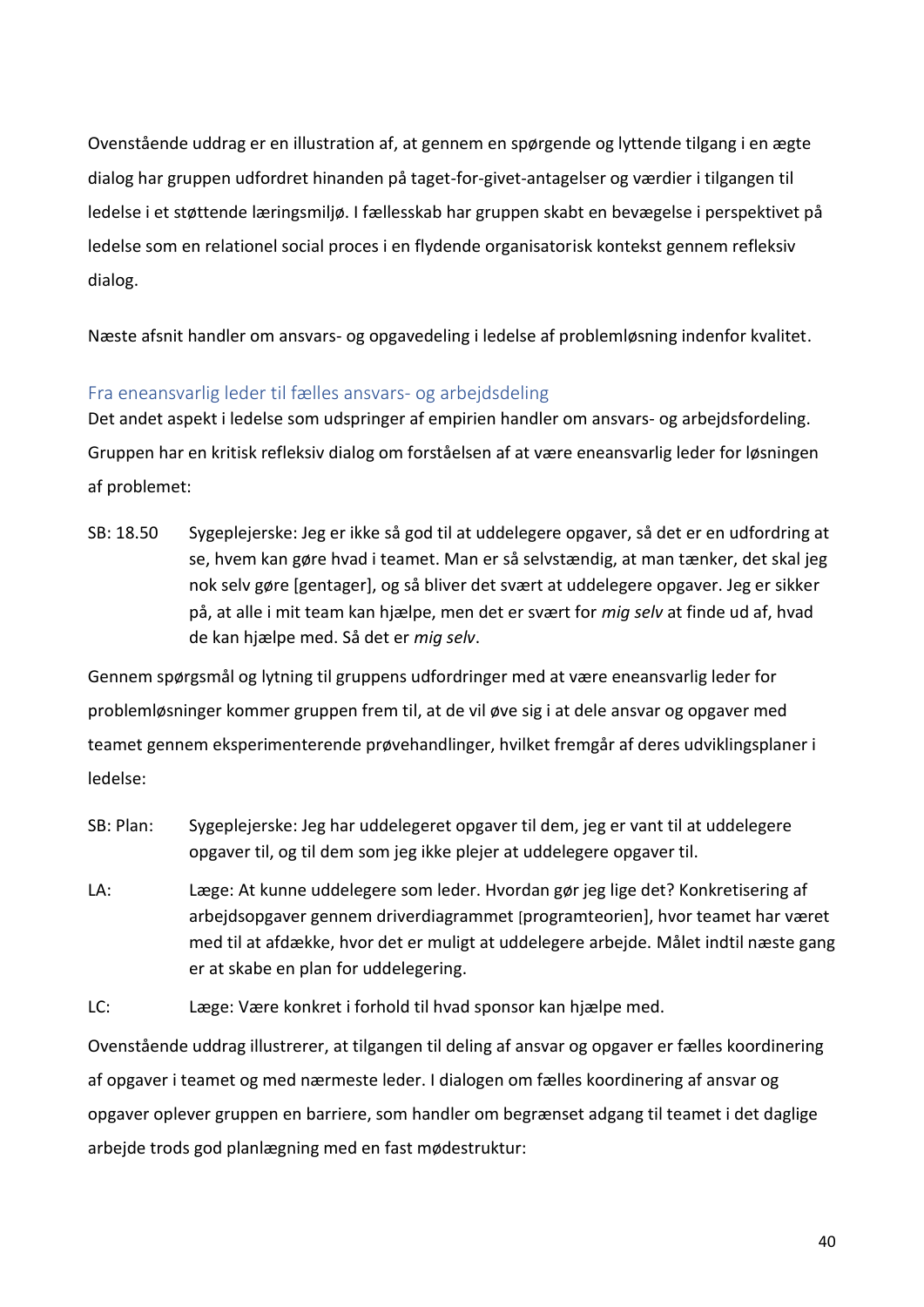- LA: 1.59.30: Læge: Jeg har prøvet at booke nogle møder med min sponsor. Det blev aflyst den anden dag (---). Det er simpelthen ikke nemt, men nu har jeg sendt en ny mødeindkaldelse ud til på mandag, hvor vi ikke har noget planlagt, og jeg håber at møde dem [teamet].
- SB: 20.20: Sygeplejerske: (---) Jeg prøver, men dem der er i mit team, altså deres kalendere (…). Hvis den ene kan, så kan de andre to ikke. Det er virkelig svært.

Ovenstående uddrag illustrerer, at gruppen oplever en begrænsning i de kontekstuelle rammer for samarbejde og koordination i teamet og med formel leder. Begrænsningen for samarbejde om fælles problemløsning skal ses i lyset af en emergerende kontekst på et stort universitetshospital med skiftende vagter, sygdom, langtidssygemeldinger, vikarer, ferie, kursus- og uddannelsesaktiviteter og mangel på arbejdskraft i et samfund med pandemi og følger af en sygeplejerskestrejke. De konstante forandringer i den organisatoriske kontekst stiller krav til deltagernes fleksibilitet og koordinationsevne samt den formelle ledelses prioritering af løsningen af det presserende problem i relation til NAU. I dialogen og udviklingsplanerne forsøger deltagerne at finde lommer af tid med kollegaer gennem fleksibilitet dag til dag i arbejdet og en fast mødestruktur:

- SB: 54.00: Sygeplejerske: Jeg fik nogle gode råd, som jeg tog med tilbage til afdelingen, hvor jeg bookede nogle tider. Faktisk gjorde jeg det, at hver gang en fra mit team havde tid, så satte vi os ned og satte struktur på.
- LB: Plan: Læge: Forsøgt at booke møder med team. Desværre aflyst. Lykkes helt kort, at mødes udenfor mødetid. Næste møde er booket.

Ovenstående praksisser og kontekstuelle rammer stiller store krav til teamets deltagelse i fælles problemløsning i deres daglige arbejde i en historisk tid i sundhedsvæsenet under en pandemi. Ligesom det stille store krav til den formelle ledelse om at skabe rammer til fælles problemløsning i den daglige drift.

Gennem refleksive dialoger og prøvehandlinger i et støttende læringsmiljø er gruppens deltagere i gang med at lære at være fælles om ansvars- og opgavedeling i teamet og med formel leder i modsætning til at være eneansvarlig individuel leder.

Næste afsnit handler om gruppens bevægelse i forståelse af kommunikationsform i ledelse af en organisatorisk problemstilling i praksis i et team fra anvisning oppefra til dialog indefra og nedefra.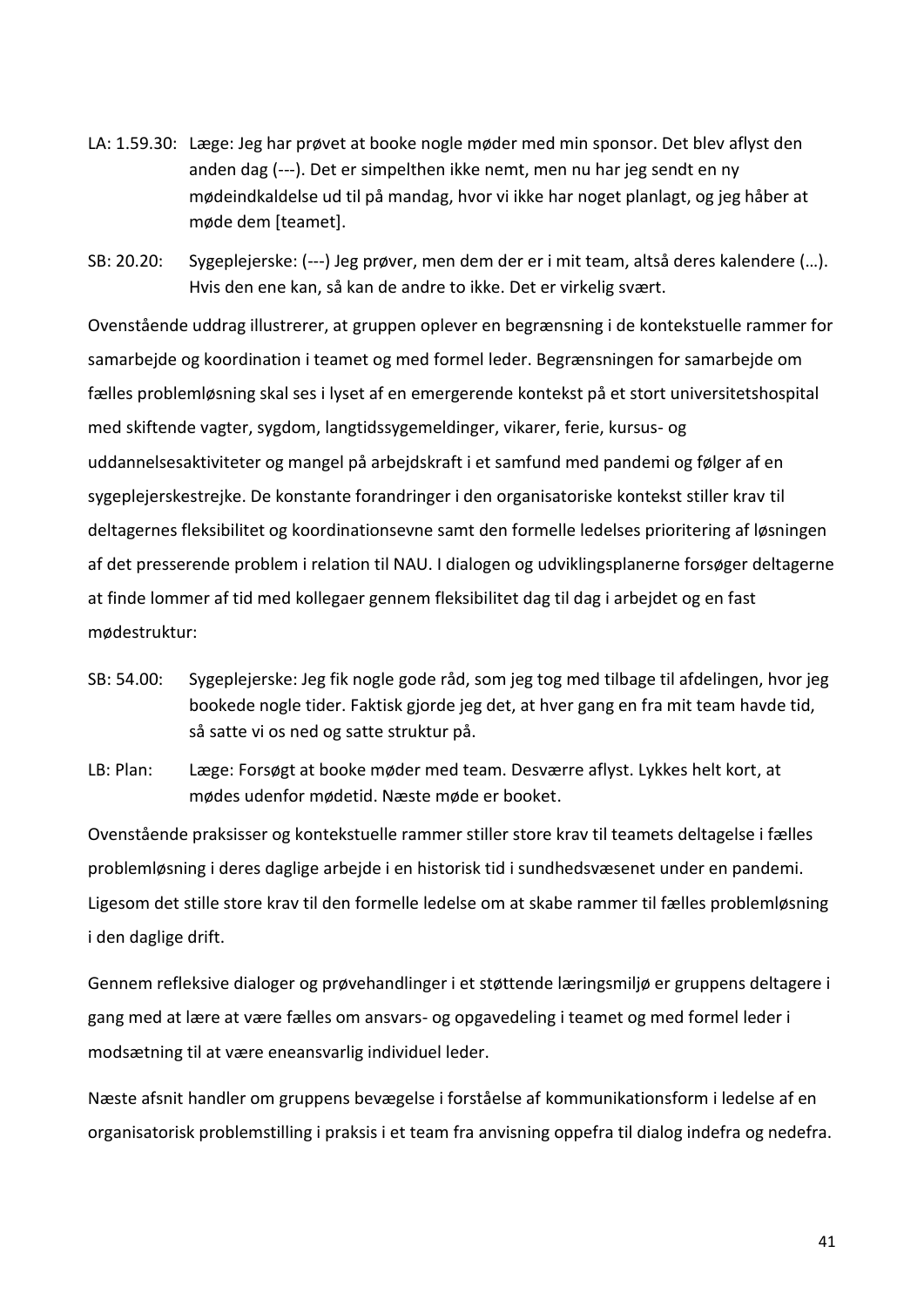### <span id="page-46-0"></span>Fra enstemmig monolog til flerstemmig dialog

Gruppens gradvise erkendelse af ledelse som en relationel social proces i en flydende kontekst med en fælles ansvars- og opgavefordeling kommer også til udtryk i deres perspektiv på kommunikationsformen i problemløsningen i teamet og med kolleger i afdelingen.

Gennem en spørgende og lyttende tilgang udfordrer gruppen den herskende kommunikationsform i en konkret problemstilling indenfor kvalitet i nedenstående uddrag. Situationen er, at teamet udelukkende består af formelle ledere i en klinisk afdeling, bortset fra sygeplejersken, som er udpeget af ledelsen. Den organisatoriske forandring berører mest den læge- og sygeplejefaglig gruppe i afdelingen. Gruppen udfordrer, at der ikke er nogen dialog med lægegruppen om forandringen, som har dag-til-dag erfaringer med det kliniske arbejde på godt og ondt. I en kritisk og respektfuld dialog udfordrer gruppen den hierarkiske envejskommunikation:

- LA: 53.07: Læge: Hvis der er noget man ikke kan lide, så er det at få trukket tingene ned over hovedet. Forandringen kan potentielt påvirke afdelingerne rigtig meget, og man spørger ikke dem, der er impliceret i "det stædige gamle argument". Ser de noget negativt i det? Kan man tage højde for det, så de også kommer til at se det som en forbedring.
- SA: Sygeplejerske: Jeg kan godt se, at det bliver opfattet som en negativ ting, hvis man ikke er med i det. Hvis det er en udefrakommende, der via ledelsen kommer og putter noget ned over hovedet på en.
- LD: 1.05.21: Læge: Har du overvejet om du skal have en (kirurg) med i teamet?
- SA: 1.09.36: Sygeplejerske: Jeg kender ikke kirurgerne personligt, men det kunne være min læringscirkel til næste gang.
- LA: 1.13.05: Læge: Hvis jeg skulle sætte mig i kirurgernes sko, så ville jeg synes, det var rart med en repræsentant for kirurgerne (---) Man kunne inddrage kirurgen, og hvis der er uhensigtsmæssige ting som kirurgerne ser, så har de dig at gå til, som de ikke kender, men også en som de kender. Og som nemmere kan fange nogle negative konsekvenser og tage højde for dem.

Uddraget handler om styret envejskommunikation oppefra uden dialog med lægegruppe eller deltagelse af en repræsentant fra den faggruppe, som bliver mest berørt af forandringen i det daglige arbejde. Gennem en kritisk refleksiv dialog udvikles en erkendelse af, at manglen på lægegruppens perspektiv og deltagelse i forandringen kan få betydning for engagementet i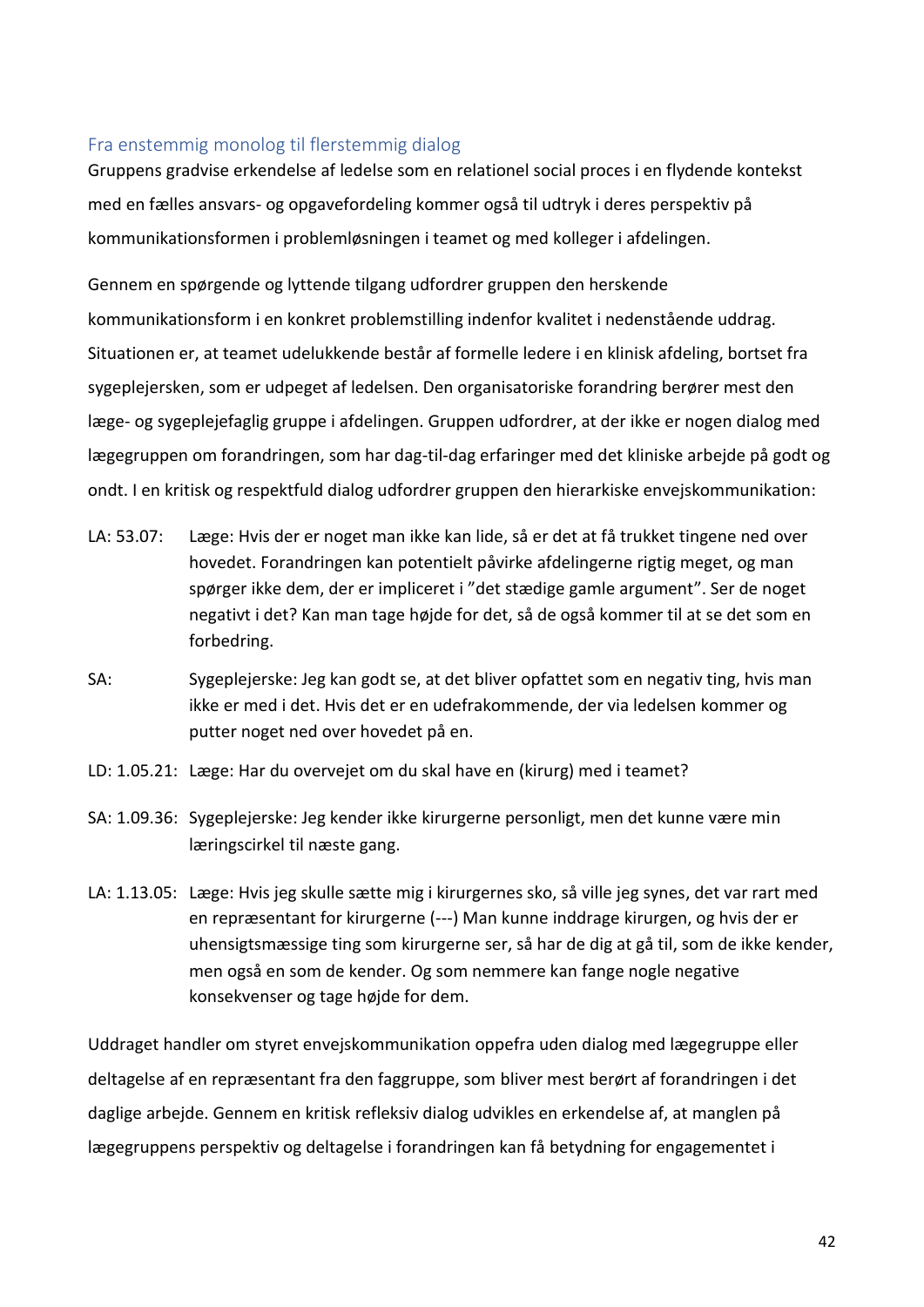forandringen i praksis. Det ses i vendingen: "Jeg kan godt se, at det bliver opfattet som en negativ ting, hvis man ikke er med i det" (SA: 53.07). Sætningen er et vendepunkt i forståelsen af kommunikationsformens betydning for engagementet og koordineringen af handlinger i praksis.

Engagement og koordinering af handlinger er nogle grundlæggende forudsætningerne for at skabe ledelse og resultater i et fællesskab jf. Drath (2008) baseret på sociale relationer, refleksiv dialog og handlinger i praksis (Raelin, 2016a). Derudover bliver der i den kritiske dialog skabt en opmærksomhed på betydningen af tillid til forandringen og opbygningen af tillidsfulde relationer med de implicerede aktører, som skal skabe forbedringen i praksis jf. uddrag (LA: 1.13.05). En tillid som får betydning for dannelsen af et netværk af sociale relationer i praksis til deling af kontekstafhængig viden om arbejdet. En kontekstbunden viden som lederne nødvendigvis ikke har dyb indsigt i ifølge lægen: "Det er ikke altid, at lederne er så meget med på gulvet, at de ved, hvad der kunne være negativt, det vil min egen leder ikke vide" (LA: 1.13.58).

Den kritiske refleksive dialog i gruppen er tegn på, at sygeplejersken udvikler sit perspektiv på en udelukkende hierarkisk kommunikationsform til en mere dialogorienteret tilgang i et indefra og nedefra perspektiv. I første omgang handler sygeplejerskens næste prøvehandling om at invitere lægegruppen til dialog om forandringen jf. udviklingsplan: "At få projektet formidlet ud til kirurgerne således at de får forståelse for projektets mål og den forandring der sker". Senere i dialogen, hvor gruppen drøfter tværfaglighedens betydning for problemløsningen, reflekterer sygeplejersken over behovet for andre perspektiver på forandringen i et indefra og nedefra perspektiv inklusive ledernes: "Vi skal dybere ned og have fat end bare lederne*"* (SA: 1.50.22).

Empirien peger i retning af, at der i dialogen sker en udvikling i gruppens tilgang til kommunikationsformen fra en styret envejskommunikation oppefra mod en mere dialogbaseret tilgang i et indefra og nedefra perspektiv. Følgende uddrag fra gruppens dialog illustrerer udviklingen med blik for flerstemmigheden af perspektiver i et fagfællesskab:

LD: 1.37.00: Læge: For at lykkes bedst muligt med opgaven, så var der nogen, der var selvudnævnt. Ellers ville vi spænde ben for os selv, hvis vi tog nogen med, der ikke har ordentlig indsigt.

Facilitator: Hvem er det vigtigst at få med i teamet?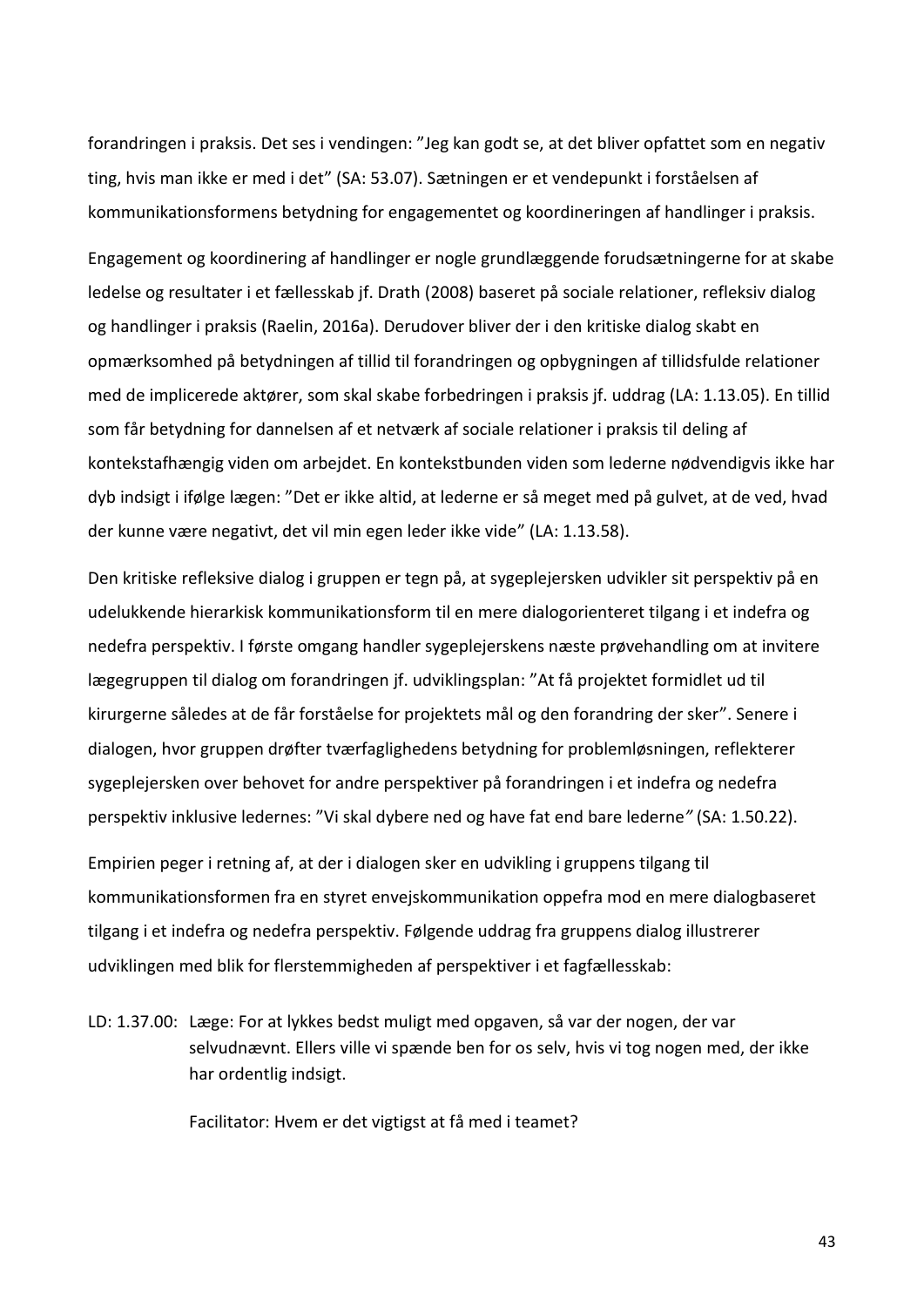Det jeg er hjulpet af, men i denne situation bliver mest udfordret af, det er dem fra andre faggrupper. Hvem er det til daglig, man har de tætteste relationer til? Det kan jo være dem, der er lettest at gå til.

Ovenstående uddrag illustrerer også, at gode kollegiale sociale relationer har en betydning for dialogen og koordineringen af problemløsningen i praksis, fordi der allerede er skabt tillid og tryghed mellem de forskellige fagligheder. Det er et godt udgangspunkt for ægte dialoger i et fagfællesskab jf. Raelins begreb om subjekt-subjekt relationer (Raelin, 2016a). Derudover viser uddraget ovenfor også, at flerstemmighed qua tværfaglighed kan være udfordrende. Lægen nedenfor viser en selvrefleksivitet og indsigt i begrænsningen i egen viden om andre faggrupper og deres arbejde, hvilket nedenstående uddrag illustrerer:

LD: 1.51.48: Læge: Både at være nysgerrig på arbejdsgange, men også at stille spørgsmål, der er noget jeg ikke ved. Hvad kunne I se af muligheder for jer? Spille åbent ud.

Uddraget ovenfor viser, at tilgangen til håndteringen af flerstemmigheden og tværfagligheden er nysgerrighed gennem åbne spørgsmål og lytning i et indefra perspektiv i praksis. Et andet uddrag fra gruppens dialog nedenfor illustrerer, at en anden læge også er udfordret af flerstemmigheden fra en monofaglig kollega med andre perspektiver på forandringen, som er forskellige fra lægens:

LB: 2.04.00 Læge: Jeg tror, det handler om, at han har været i gamet i længst tid. (---) Når vi nu mødes, så tænker jeg, at jeg skal være imødekommende og lyttende. Har han nogle erfaringer der gør, at han tænker, at det ikke kommer til at køre?

Facilitator: Hvordan vil du være mere imødekommende og lyttende?

Nogle gange snakker han utroligt meget og jeg bliver utålmodig og afbryder. (---) Så jeg skal øve mig i at være lyttende. For nogle af hans pointer er bundet på noget erfaring, der er godt at have med.

Ovenstående uddrag viser en refleksivitet og selvindsigt i egen naturlige reaktion på forskellighed og kontekstuelle rammer for refleksive dialoger i arbejdet i en velsmurt maskine. Reaktioner som kommer til udtryk i ord som *afbrydelser og utålmodighed* kan fører til fastlåst kommunikation i modsætning til ægte dialoger præget af gensidig nysgerrighed, respekt, lytning og tillid. Lægens prøvehandlinger har fokus på en lyttende og spørgende tilgang til håndteringen af forskelligheden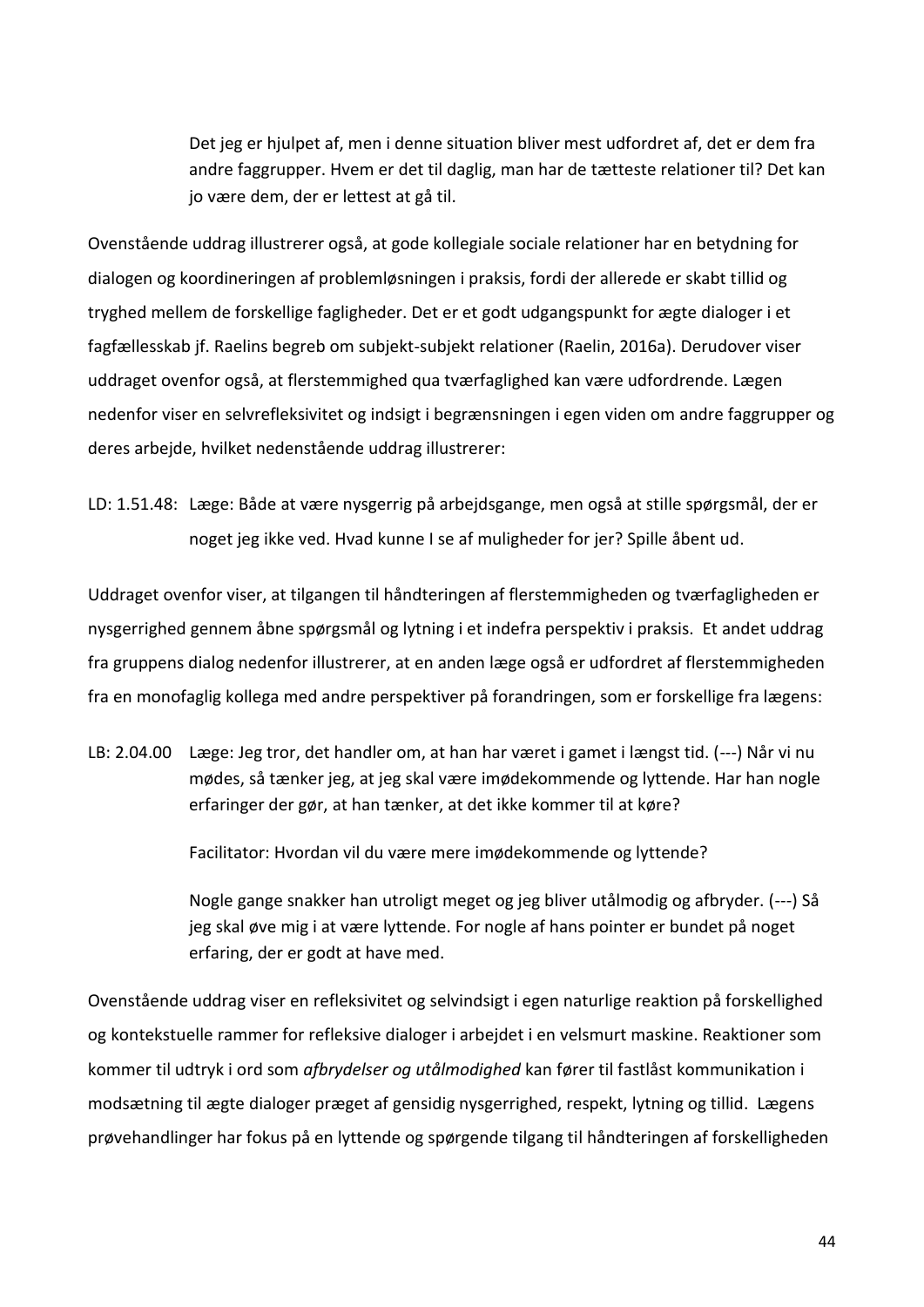og en undersøgelse af andres perspektiver på betydningen af forandringen i praksis. En tilgang med potentiale for betydningsfuld fagpersonlig læring gennem transformative processer baseret på kritisk refleksiv dialog i tillidsfulde relationer (Raelin, 2016a).

Ovenstående uddrag om lægernes fagpersonlige udfordringer med ledelse af flerstemmighed viser, at de griber udviklingsmuligheden i fællesskabet gennem formuleringen af prøvehandlinger i dialogiske kompetencer med henblik på at undersøge forskellighed og lære at løse organisatoriske problemstillinger i et fællesskab. Lægerne viser refleksivitet i egen ledelsesadfærd og vover at eksperimentere med nye handlinger i et støttende og anerkendende læringsmiljø.

Gruppens tilgang til kommunikationsformen i de organisatoriske problemstillinger er dog stadig i denne tidlige fase af NAU AL præget af den herskende diskurs i en hierarkisk organisation med informationsstyring oppefra og ned. Det ses blandt i andet i deltagernes skriftlige udviklingsplaner med ordvalg som: *få en forståelse for, undervisning, information*, formidling, *orientering, informere*. Ord som indikerer envejskommunikation fra en ekspert eller anden magtfuld position. Når det er sagt, viser analysen i dette afsnit også, er der også tegn på, at gruppen bevæger sig i retning mod flerstemmige refleksive dialoger i et fagfællesskab. Gruppen har bevæget sig i deres forståelse af kommunikationsformen gennem en kritisk refleksiv dialog om taget-for-givetantagelser baseret på lytning og spørgsmål.

I næste afsnit vil jeg reflektere over analysen af empirien i sin helhed, og hvordan behov for ledelse i forundersøgelsen er kommet i spil i analysen af kompetencer under udvikling i ledelse.

#### <span id="page-49-0"></span>Refleksioner over analyse af hovedundersøgelse

Ovenstående analyse skal ses i lyset af, at der i empirien selvfølgelig også er sekvenser af observationer og refleksioner, som ikke passer direkte ind i analysens tre temaer indenfor ledelse som en relationel og social proces. Det handler f.eks. om italesættelsen af motivation på læringscirkel to med fokus på, hvordan deltagerne alene kan skabe motivation blandt kollegaer dog med et gryende blik for de sociale og kontekstuelle rammers betydning for motivation.

Ovenstående analyse peger i retning af, at de identificerede tendenser og behov for kompetencer i ledelse af udvikling af kvalitet i relation til NAU fra forundersøgelsen bliver bragt i spil i de to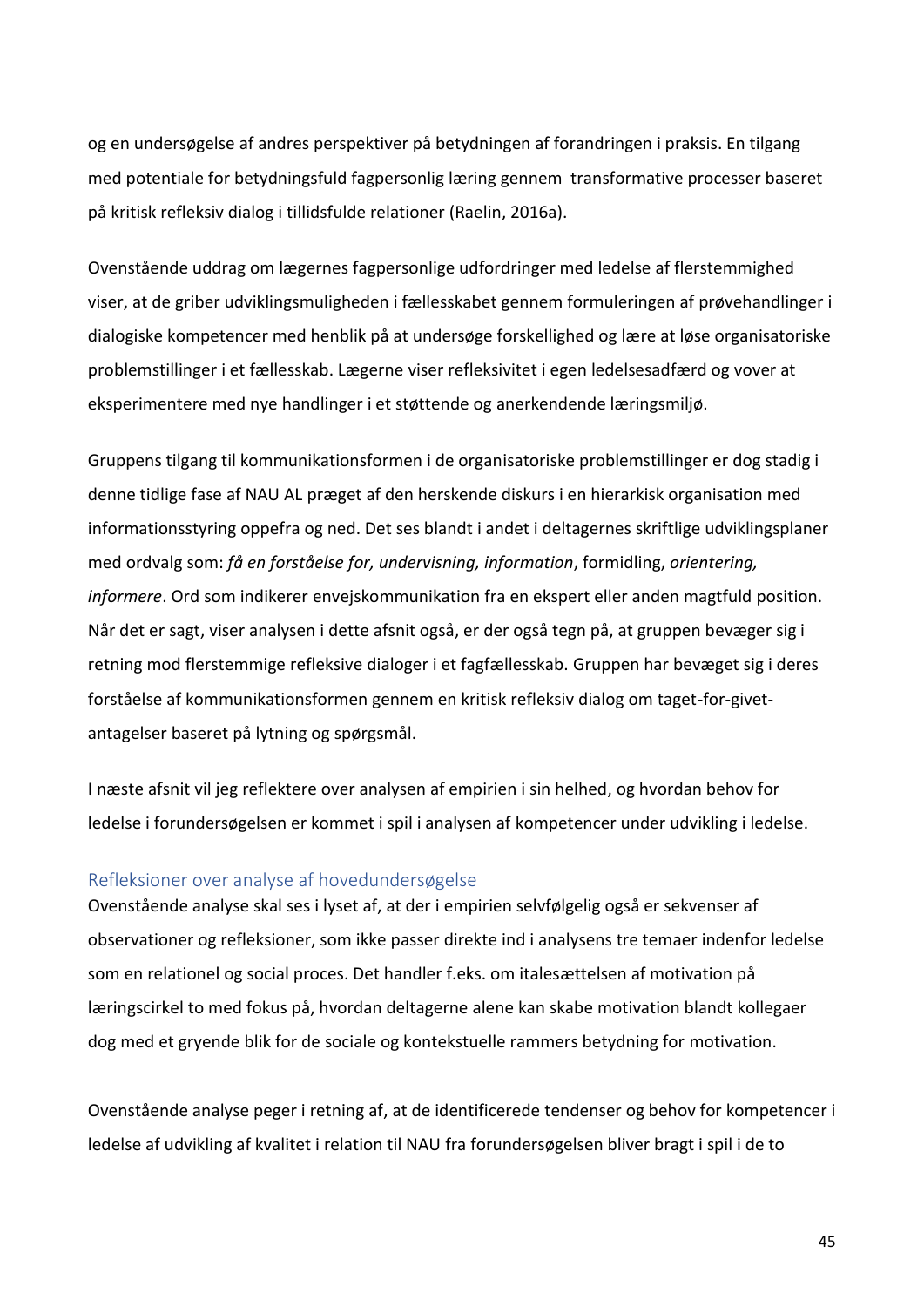sessioner på læringscirklerne. Det er baseret på tegn på udvikling af kompetencer i fælles ledelse gennem en spørgende og lyttende tilgang til rutiner og taget-for-givet-antagelser i et fællesskab baseret på sociale interaktioner og kritiske refleksive dialoger samt prøvehandlinger. På den anden side er der også noget, der tyder på, at støtten fra formel leder til fælles ledelse af udvikling af kvalitet i et teamsamarbejde er et opmærksomhedsområde fremadrettet i NAU AL. Derudover er læringsrummet for koordinerede prøvehandlinger i et team i praksis også under pres og et opmærksomhedsområde fremadrettet.

I næste kapitel vil jeg på baggrund af analysen konkludere, hvordan AL fungerer som tilgang til udvikling af kompetencer i ledelse af udvikling af kvalitet, herunder styrker og svagheder. På baggrund af analysen vil jeg udlede, hvilke kompetencer deltagerne og gruppen er i gang med at udvikle i ledelse.

# <span id="page-50-0"></span>Konklusion

På baggrund af analysen vil jeg nu svare på undersøgelsens problemformulering og arbejdsspørgsmål:

Hvordan fungerer aktionslæring som tilgang til udvikling af kompetencer i ledelse af udvikling af kvalitet i relation til ibrugtagningen af supersygehuset Nyt Aalborg Universitetshospital?

Aktionslæring er en anvendelig tilgang med et stort potentiale for udvikling af kompetencer i ledelse af udvikling af kvalitet baseret på sociale relationer, kritisk refleksiv dialog og prøvehandling i et tillidsfuldt fællesskab støttet af ekstern facilitator. Aktionslæring giver mulighed for at integrere kompetenceudvikling i ledelse i organisatorisk problemløsning i relation til ibrugtagningen af NAU. Undersøgelsen peger i retning af, at følgende forståelse af ledelse er under udvikling hos deltagerne og gruppen indenfor tre aspekter, som tilsammen udgør en helhedsforståelse af ledelse indenfor en kollektiv ontologi:

- 1. Ledelse som en relationel og social proces gennem sociale relationer og kritisk refleksiv dialog.
- 2. En kommunikationsform i flerstemmig dialog i et indefra og nedefra perspektiv i et fagfællesskab.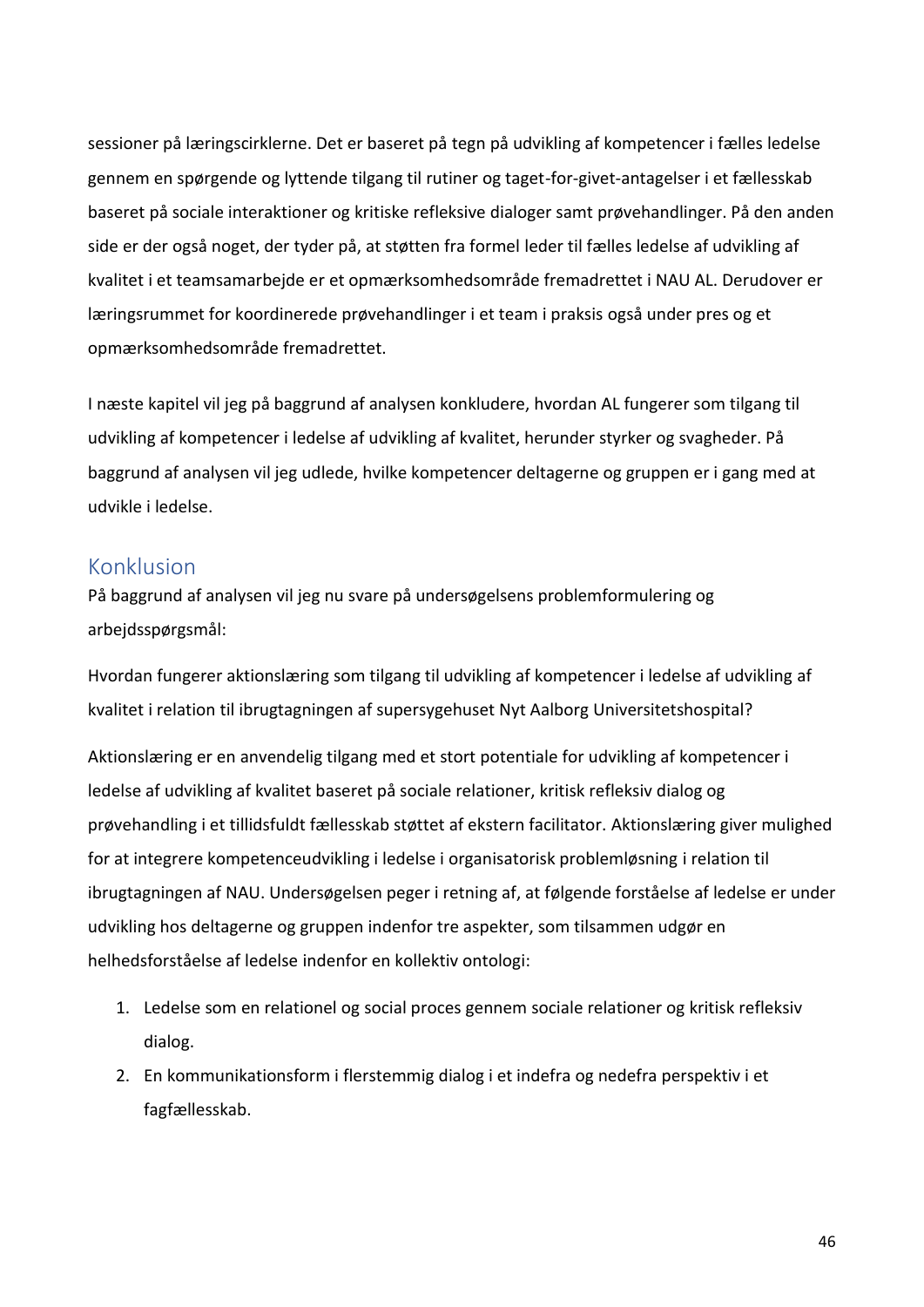3. En fælles ansvars- og arbejdsdeling gennem koordinerede prøvehandlinger i fælles retning i et team.

Hovedundersøgelsen peger også i retning af, at følgende kompetencer i ledelse er under udvikling hos deltagerne og gruppen i relation til udvikling af kvalitet på universitetshospitalet:

- ❖ Sociale relationer og kritisk refleksiv dialog til at navigere i kompleksiteten i ledelse af organisatorisk problemløsning i et fællesskab baseret på tillid.
- ❖ Et metaperspektiv på egen fagpersonlig udvikling i ledelse og organisationens udvikling gennem en spørgende og lyttende tilgang til rutiner og taget-for-givet-antagelser gennem kritisk refleksiv dialog i et tillidsfuldt fællesskab.
- ❖ At skabe læring og udvikling i fælles ledelse på et fagpersonligt- og gruppeniveau gennem engageret deltagelse i aktionslæring baseret på sociale relationer, kritisk refleksiv dialog og koordineret prøvehandling i praksis.
- A. Hvilke behov og tendenser opleves som væsentlige i ledelse af udvikling af kvalitet i relation til ibrugtagningen af NAU?

Forundersøgelsen peger i retning af, at følgende tendenser og behov i ledelse af udvikling af kvalitet opleves som væsentlige på Aalborg Universitetshospital i relation til ibrugtagningen af NAU:

- ❖ Organisatoriske rammer og sociale strukturer for samarbejde i et team.
- ❖ At skabe tillidsfulde relationer og tillid til udvikling af kvalitet gennem hyppige dialoger i sociale fællesskaber.
- ❖ En spørgende og lyttende tilgang til rutiner og taget-for-givet-antagelse samt idéer til prøvehandlinger fra flerstemmigheden i hele organisationen.
- ❖ Kontinuerlige dialoger om meningsskabelse med henblik på engagement og en social bevægelse i fælles retning.<br>Bevægelse i fælles retning.
	- ❖ Fælles ledelse i et samarbejde mellem formel og uformel leder i et tværfagligt team baseret på tillid.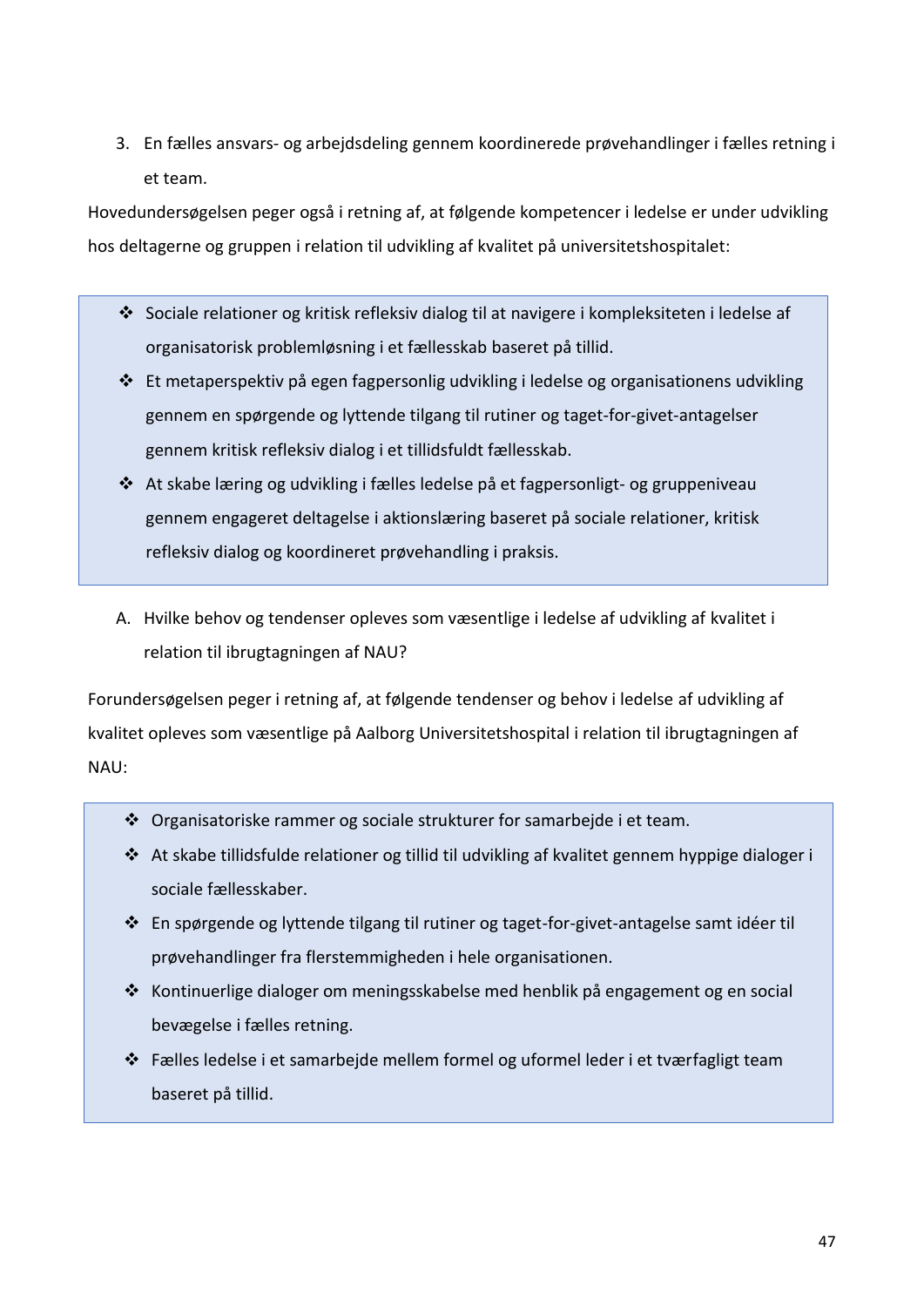Ovenstående tendenser og behov i fremtidens ledelse af kvalitet i NAU peger i retning af en kollektiv ledelsesontologi baseret på relationelle og dialogiske kompetencer, der er under udvikling hos deltagerne og gruppen med AL som tilgang. Kompetence om fælles ledelse i et tværfagligt team understøttet af formel ledelse i praksis kræver dog fortsat fokus og udvikling i NAU AL. Det udfolder jeg nærmere i besvarelsen af andet arbejdsspørgsmål under svaghed ved AL:

B. Hvilke styrker og svagheder rummer aktionslæring som tilgang til udvikling af kompetencer i ledelse af udvikling af kvalitet i relation til ibrugtagningen af NAU?

Aktionslæring giver mulighed for at integrere kompetenceudvikling i ledelse i relation til en organisatorisk problemstilling i et socialt fællesskab baseret på kritisk refleksiv dialog og prøvehandling med mulighed for tidstro feedback på udviklede kompetencer i ledelse. En spørgende og lyttende tilgang til rutiner og taget-for-givet-antagelser i et trygt og refleksivt læringsrum støttet af en ekstern facilitator giver muligheder for et metaperspektiv på organisationens og egne rutiner og taget-for-givet-antagelser i det daglige arbejde og i ledelse af organisatorisk problemløsningen i relation til NAU.

Undersøgelsen peger i retning af, at en svaghed ved AL er, at det kan opleves som en frustrerende og tidskrævende proces af deltagerne. På den anden side er det netop gennem de sociale interaktioner og dialog i et fællesskab, at deltagerne kan navigere i kompleksiteten i et trygt miljø støttet af ekstern facilitator ifølge analysen. En anden svaghed ved AL er, at kompetenceudvikling i fælles ledelse i et team til organisatorisk problemløsning kræver støtte af formel leder og strukturel adgang til teamet i praksis. Analysen peger i retning af, at de sociale strukturer og organisatoriske rammer for fælles ledelse og teamsamarbejde i arbejdet er et opmærksomhedspunkt fremadrettet i NAU AL.

I næste kapitel vil jeg diskutere undersøgelsens resultater, styrker og svagheder ved AL og en metode i et kritisk teoretisk perspektiv.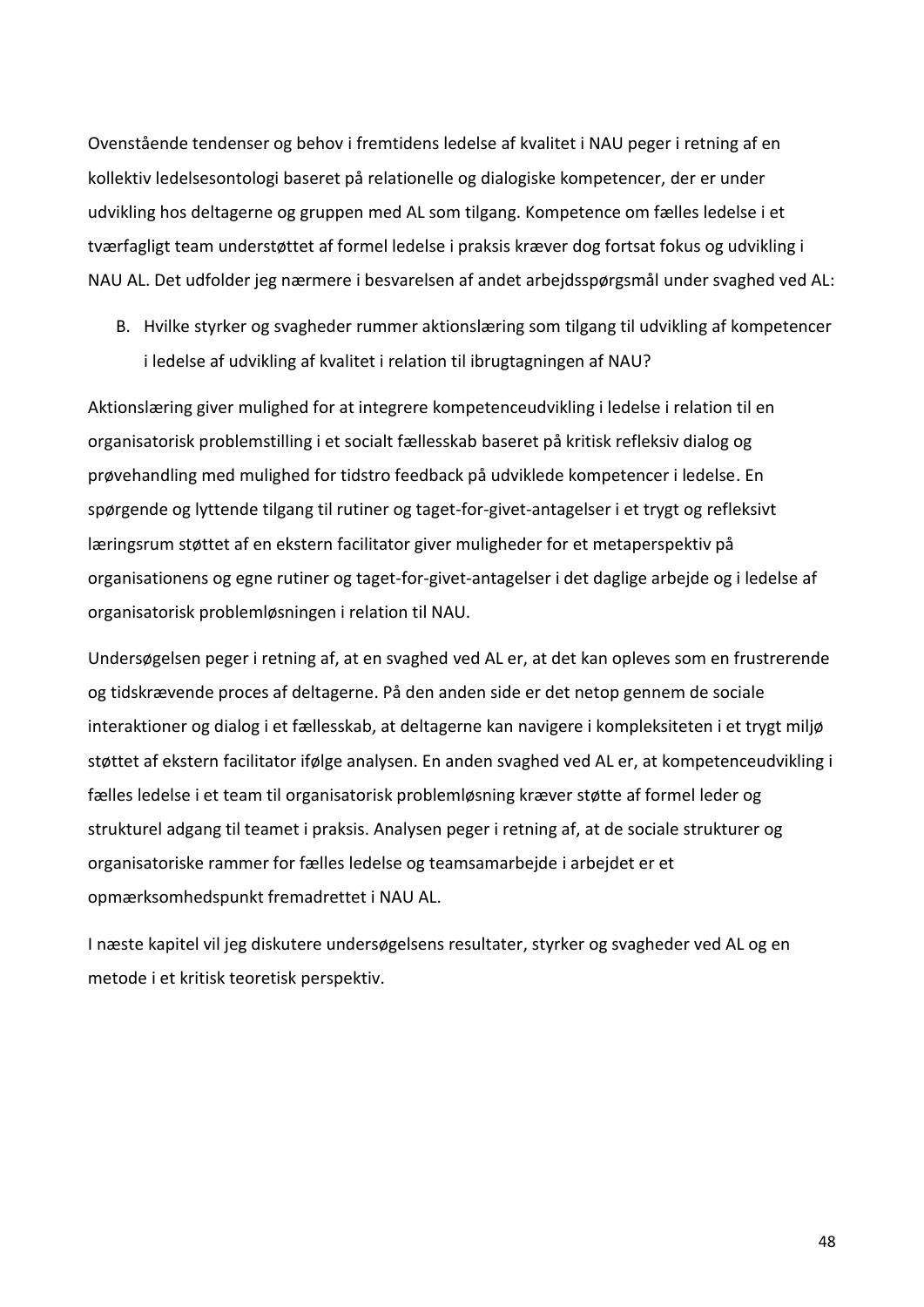# <span id="page-53-0"></span>Diskussion af undersøgelsens resultater og metode

Undersøgelsen viser, at nye kompetencer i ledelse af kvalitet er under udvikling hos de enkelte deltagere og i gruppen gennem aktionslæring baseret på deltagelse, prøvehandling og kritisk refleksiv dialog i et socialt fællesskab baseret på tillid. Perspektivet på ledelse peger i retning af en relationel og social proces indenfor en kollektiv ledelsesontologi. Undersøgelsens resultater om AL som potentiale til udvikling af kompetencer i ledelse bør ses i lyset de rette sociale og kontekstuelle forhold. De sociale og kontekstuelle forhold i casen om NAU AL handler netop om at sikre en balance mellem læring og handling gennem selvvalgte udviklingsønsker indenfor ledelse i relation til organisatorisk problemstilling, et refleksivt kritisk læringsrum baseret på åbne spørgsmål og lytning i sociale interaktioner i et trygt læringsmiljø støttet af ekstern facilitator, prøvehandling i ledelse på coaching-sessionen og i aktionsperioder samt mulighed for at anvende nye kompetencer i ledelse i arbejdet. Samlet set sociale og kontekstuelle forhold som feltundersøgelsens pegede på var signifikante i en omkostningseffektiv udvikling af ledelse og organisation baseret på AL (Cho & Egan, 2010, Volz-Peacock et al., 2016).

Undersøgelsens lovende resultat skal i sammenhæng med, at det er i en tidlig fase i NAU ALforløbet og deltagerne har mange læringsmuligheder endnu i det næste halve år, hvor det kunne være nyttigt at følge deltagernes og gruppens lære- og udviklingsprocesser indenfor ledelse af udvikling af kvalitet. Det vil kræve yderligere undersøgelse af NAU AL i sin helhed baseret på et længerevarende casestudie med etnografiske deltagerobservationer og refleksioner i logbøger. Derudover er deltagerne en del af en stor organisation og en dominerende diskurs med en klassisk individuel tilgang til ledelse, hvorfor en fuldstændig transformation til fælles ledelse af udvikling af kvalitet vil tage mange år set i lyset af historiske paradigmeskift indenfor ledelse (Western, 2013).

På den anden sider er der håb om, at AL som tilgang til udvikling af kompetencer i ledelse i relation til organisatoriske problemstillinger skaber en mini-lærende organisation ifølge Frimann (2021) med en struktur for kritiske refleksive dialoger. En mini-lærende organisation kan netop være et modsvar til de eksisterende ledelsesdiskurser i organisationen, og fælles tilgang til ledelse af kompleksitet og situeret problemløsning gennem AL kan sprede sig som ringe i vandet ved hjælp af tidligere deltagere på NAU AL og i nye forløb med NAU AL (Volz-Peacock et al., 2016). En vision er, at ledelses- og organisationsudvikling går hånd-i-hånd i et kontinuerligt lærende og effektivt nyt universitetshospital i samarbejde med patienter, pårørende og øvrige samarbejdspartnere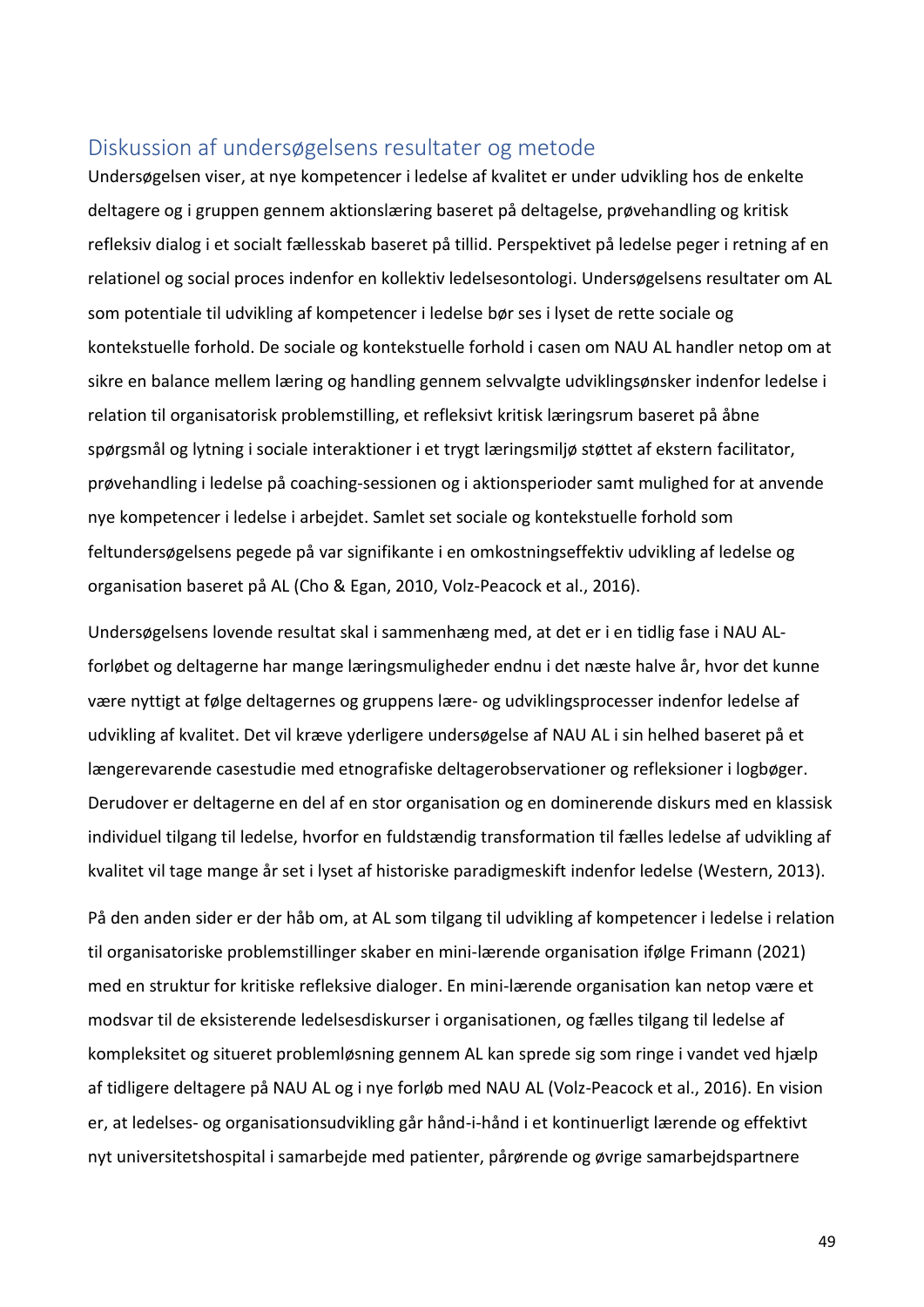udenfor organisationen. Jeg har som ekstern facilitator repræsenteret et udefra perspektiv i organisationen, hvilket med fordel kan styrkes gennem deltagelse af slutbrugere og samarbejdspartnere i fremtidens NAU AL for at sikre organisationens forbindelse til sin omverden og relevant på sigt indenfor kvalitetsudvikling.

### <span id="page-54-0"></span>Styrker og svagheder ved aktionslæring som tilgang til kompetenceudvikling

På baggrund af analysen vil jeg diskutere styrker og svagheder ved AL som tilgang til kompetenceudvikling i ledelse i et teoretisk perspektiv. For det første er det en styrke i aktionslæring, at deltagerne arbejder med konkrete organisatoriske problemstillinger fra deres egen praksis samtidig med, at deltagerne har et kritisk refleksivt læringsrum på sessionerne om coaching i selvvalgte udfordringer i ledelse i relation til den konkrete problemløsning i praksis. Aktionslæring giver mulighed for at integrere kompetenceudvikling i ledelse i relation til organisatorisk læring og udvikling af nye løsninger på en organisatorisk problemstilling baseret på deltagelse, dialog, kritisk refleksion og prøvehandling i fagfællesskaber i en balance mellem læring og handling i (Cho & Egan, 2010).

Et kritisk refleksivt læringsrum i AL giver mulighed for at deltagerne kan tage et kritisk metaperspektiv på organisationens rutiner og taget-for-givet-antagelser med mulighed for transformation eller reproduktion afhængig af interessen i og villigheden til at forandre sig (Raelin, 2016a). Analysen peger i retning af, at det er muligt at udfordre taget-for-givet-antagelser og skabe alternative prøvehandlinger i et trygt læringsrum faciliteret af en ekstern coach. Det forudsætter dog, at deltagerne har en oprigtig interesse i og en villighed til at lade sig forandre jf. Raelins pointe om frisættelse af den samarbejdende handlekraft i fagfællesskabet (2016a). Den amerikanske forsker i aktionslæring Boshyk er enig i, at overskridende læring kræver et engagement hos deltagerne, hvor hans perspektiv er, at deltagerne må være tilpas erfarne, modige og have forudsætninger for samarbejde. Raelin mener, at der er en risiko for, at novicer i AL er underlagt et socialiserings pres, hvilket kan påvirke novicernes risikovillighed (Raelin, 1994). Raelin og Boshyk er således enige i, at transformative lære- og udviklingsprocesser i AL kræver en vis grad af erfaring, interesse og mod til at udfordre det eksisterende i organisationer.

Det er også en styrke, at deltagerne på sessionerne med coaching har mulighed for at modtage tidstro feedback på deres nyudviklede kompetencer i gruppen. Deltagerne har mulighed for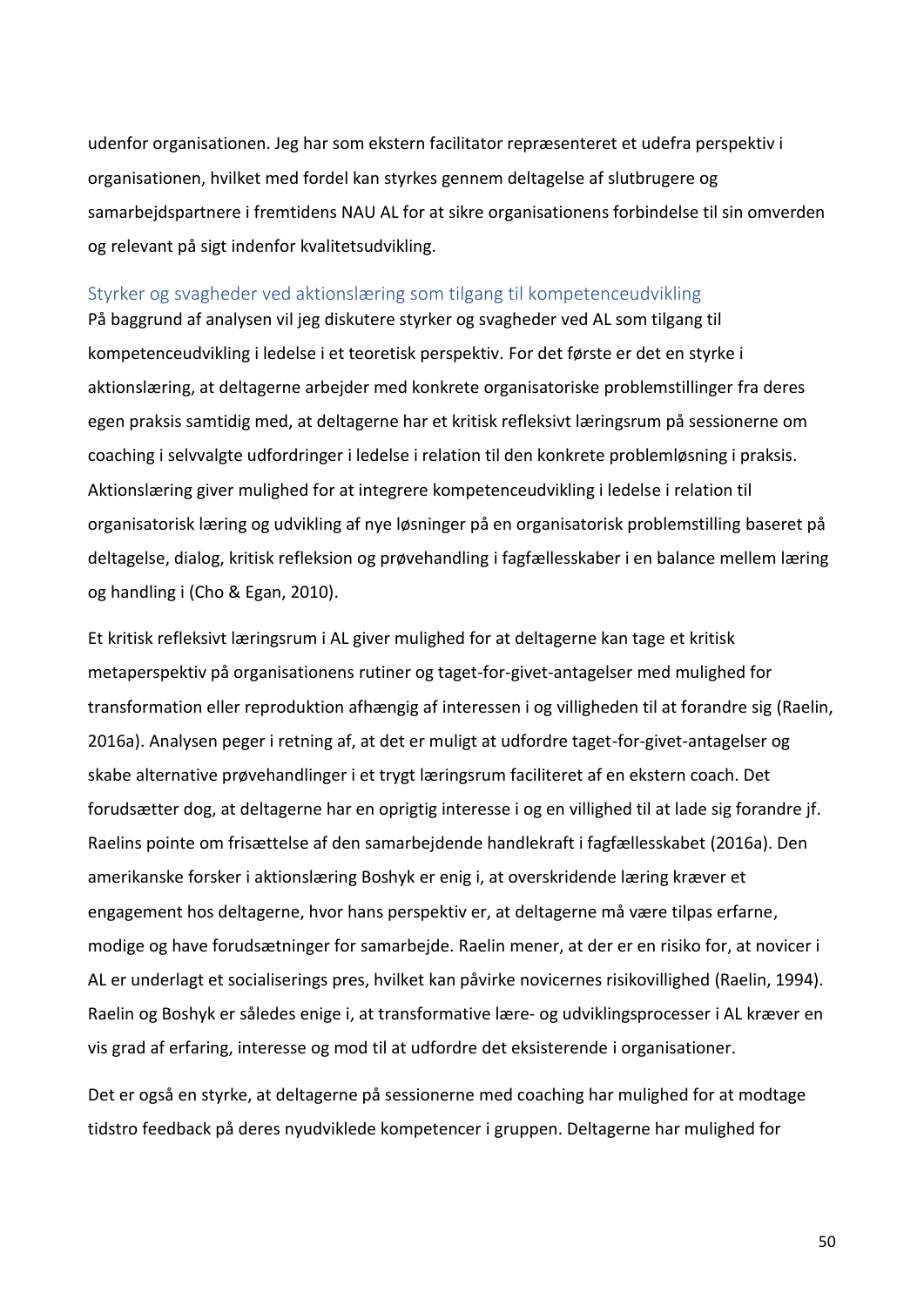umiddelbart at anvende de nye dialogiske ledelseskompetencer i aktionsperioder og i det daglige arbejde (Volz-Peacock et al., 2016) og overkomme klassiske udfordringer med transfer.

Sluttelig indebærer aktionslæring som tilgang til kompetenceudvikling i ledelse også, at rammerne kan fungere som en mini-lærende organisation i organisationen (Frimann, 2021) med mulighed for at skabe kontinuerlig læring på alle tre niveauer i organisationen: person-, gruppe- og organisations niveau jf. Watkins, K. E. & Marsick´s model over læringsniveauer i en organisation (2019).

En svaghed ved AL er, at det kan opleves som en frustrerende og tidskrævende proces af deltagerne, hvilket stiller krav til deltagernes motivation til at håndtere flertydighed og usikkerhed i et trygt socialt fællesskab (Raelin, 2016a). En anden svaghed ved AL er, at kompetenceudvikling i fælles ledelse i et team forudsætter støtte af formel leder og adgang til teamet i praksis med et mulighedsrum for koordination af handlinger i fælles retning. Aktionslæring er afhængig af de rette sociale og kontekstuelle rammer for at kunne skabe varig læring, udvikling og resultater (Boshyk, 2011, Volz-Peacock et al., 2016), hvilket stiller krav til, at organisationen prioriterer rammer til læring i teamet i aktionsperioderne i praksis.

#### <span id="page-55-0"></span>Metodekritik

Casestudiets resultater hviler på egen empirisk undersøgelse af, hvordan AL fungerer som tilgang til udvikling af kompetencer i ledelse i relation til ibrugtagningen af NAU. Resultater fra undersøgelser indenfor det sociale og psykologiske område vil altid være situerede, hvorfor den specifikke kontekst med deltagerne har en afgørende betydning for resultatet, og tolkninger kan være flertydige. Det stiller krav til transparens med en gennemsigtighed i alle undersøgelsens trin og valg, hvilket kapitlet "Metodedesign af undersøgelsen" er et udtryk for. Det stiller også krav til troværdigheden af undersøgelsens resultat gennem genkendelighed og gyldighed (Brinkmann S & Tanggaard L, 2020). Jeg har løbende drøftet genkendeligheden af temaer i analysen med deltagerne på læringscirklerne, og jeg har fået skriftlig feedback på genkendeligheden i analysen af behovsundersøgelsen fra to af deltagerne. De øvrige tre deltagere i behovsundersøgelsen er ledere i sundhedsvæsenet i en tid med pandemi, hvorfor jeg tillader mig at antage, at de ville reagere, såfremt de ikke kunne genkende analysens behov og tendenser. Undersøgelsens resultater bør også ses i lyset af andre lignende forskningsundersøgelser indenfor AL i kompetenceudvikling i ledelse med casestudiet som metode f.eks. ledelsesudvikling i relation til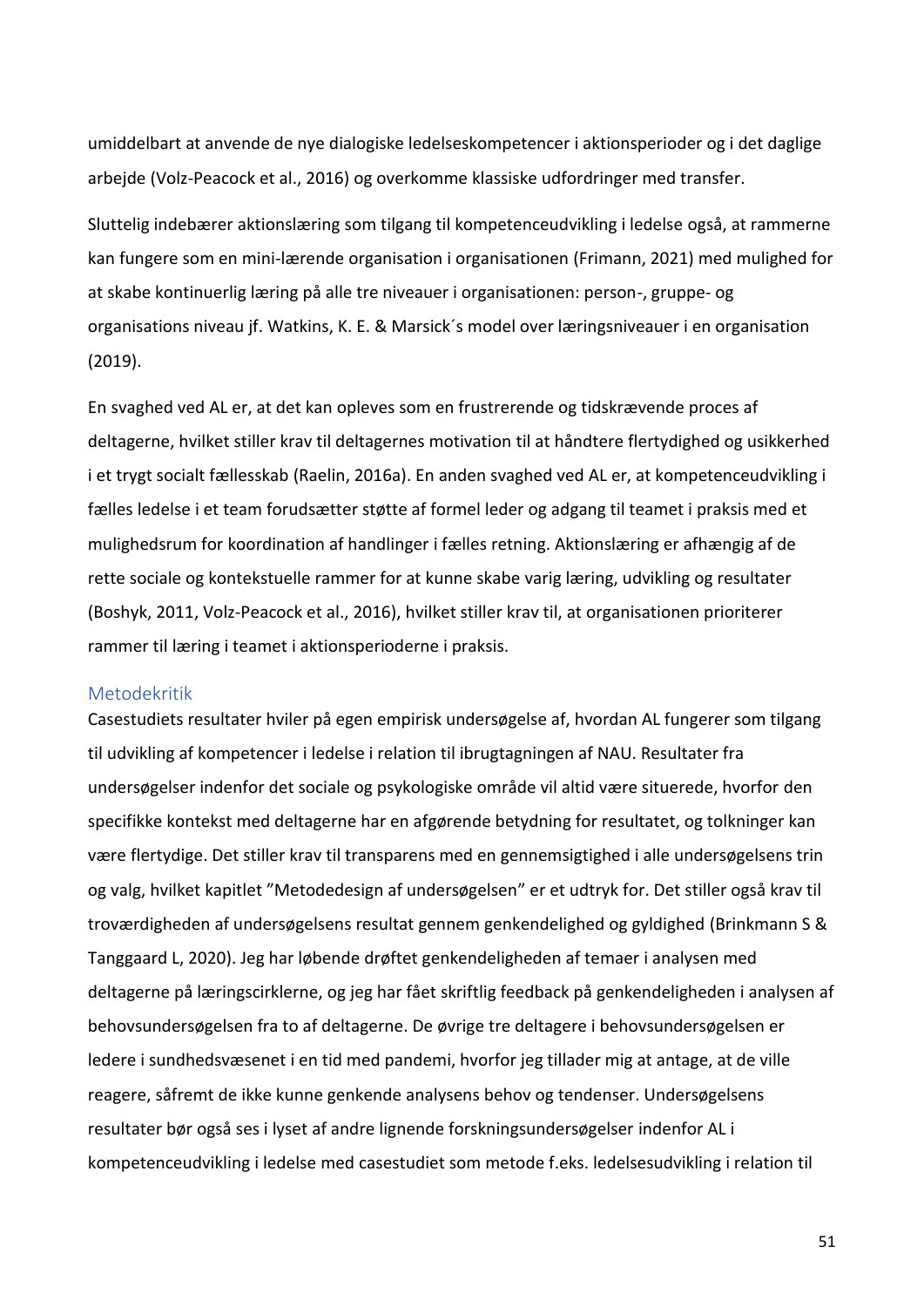ibrugtagningen af et nybygget gymnasium i en dansk sammenhæng (Frimann, 2021) og feltundersøgelsens systematiske reviews af AL som en omkostningseffektiv tilgang til ledelsesudvikling, herunder hospitaler (Cho & Egan, 2010, Volz-Peacock et al., 2016). Samlet set har analyserne stået sin prøve i en commonsense, teoretisk og forskningsperspektiv gennem drøftelser med deltagere, medstuderende og vejleder og gennem resultater fra forskning i AL som tilgang til udvikling af kompetencer i ledelse qua Kvales tre niveauer for validering: interviewede, offentligheden og forskermiljøet (Kvale, 1997).

Eftersom casestudiet er en pålidelig metode til at undersøge komplekse genstandsområder indenfor det samfunds-, sociale og psykologiske videnskabelige område, hvor konteksten har en afgørende betydning for resultatet (Flyvbjerg, 2020) er casestudiet velegnet til at undersøge et eksperiment med AL som tilgang til kompetenceudvikling i ledelse af kvalitet i relation til ibrugtagningen af NAU. Resultatet fra casestudiet er baseret på et empirisk grundlag med 10 timers deltagerobservationer og fagpersonlige skriftlige refleksioner fra alle deltagere i logbøger. Styrken ved casestudiet er netop, at det giver en dyb kontekstafhængig viden om et komplekst problemområde med muligheder for at informere, vække interesse, inspirere og incitere (Brinkmann S & Tanggaard L, 2020, s. 575) til læring f.eks. indenfor kompetenceudvikling i ledelse. Derudover giver kapitlet om metodedesign mulighed for at følge mine metodiske refleksioner og valg i designet af den kvalitative undersøgelse.

På den anden side rummer gennemførslen af casestudiets kvalitative metode en ændring i forhold til planen, fordi deltagerobservationerne i læringscirkel to blev gennemført virtuelt på Microsoft Teams på grund af Corona-restriktioner. Det lykkedes at gennemføre syv coaching-seancer med dynamiske refleksive dialoger selvom deltageraktiviteten dalede efter frokost. Med hyppige pauser lykkedes det dog at gennemføre coaching for alle baseret på spørgsmål og lytning fra gruppen, og de skriftlige refleksioner i logbøger supplerer data på en god måde. På den baggrund vurderer jeg, at de empiriske data er af en god kvalitet.

En metodisk faldgrube i et casestudie er risikoen for, at jeg har selekteret data fra empirien, som passer til mine forudfattede meninger og teoriske viden. Jeg har forsøgt at imødegå denne metodiske fælde ved at lytte til empirien og få den under huden uden tanke på analysen. Udelukkende for at forstå hvad empirien handler om i sin helhed. Først derefter begyndte jeg at

52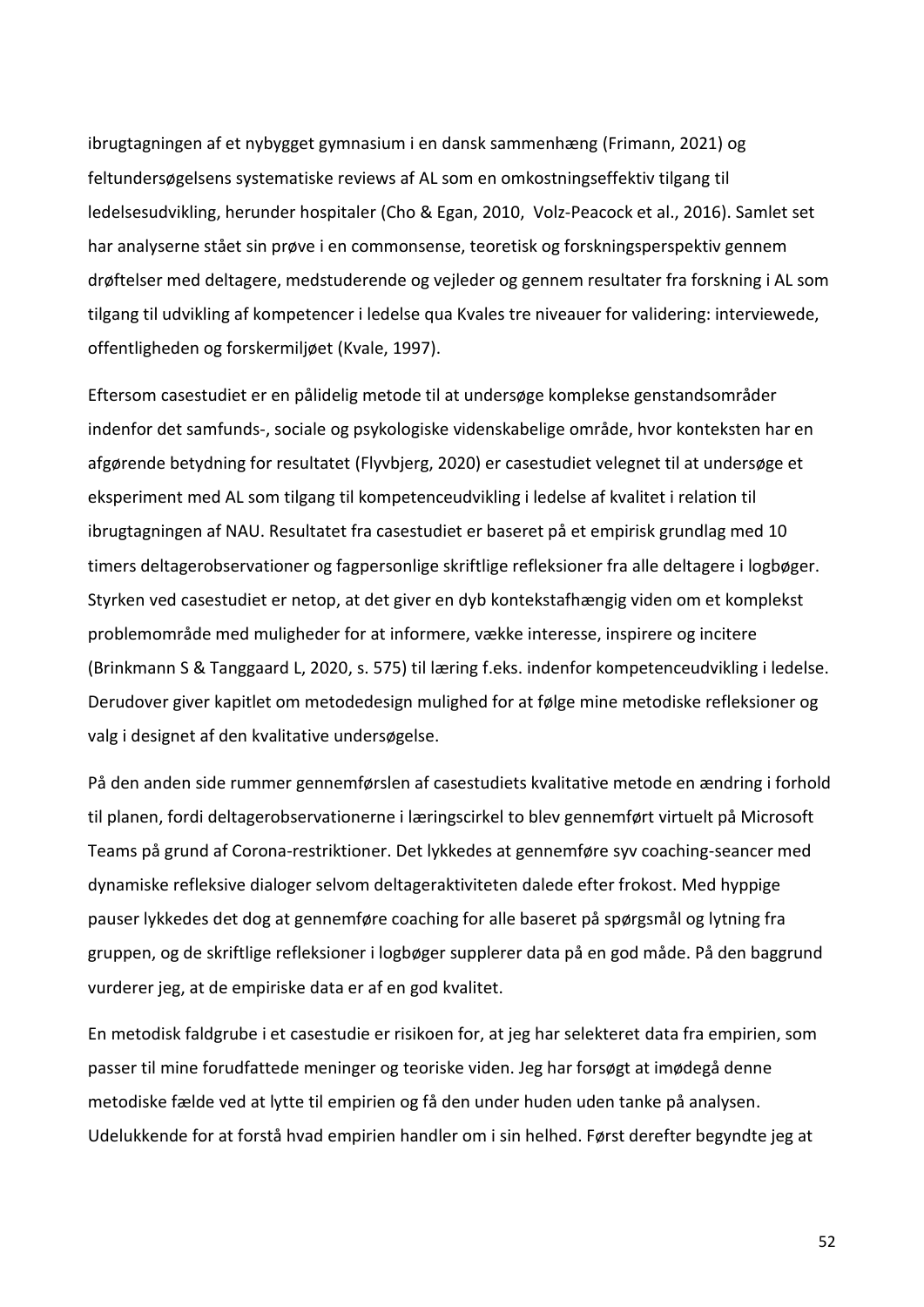meningskondensere teksten i klumper, skrive overskrifter og knytte illustrative uddrag til temaerne og stille spørgsmål med teorien. Genkendeligheden af temaer har jeg forsøgt at validere efter Kvales tre niveauer: Interviewede, offentligheden og forskersamfundet. På det grundlag mener jeg, at jeg har imødegået den klassiske verifikations bias i gennemførslen af casestudiet (Flyvbjerg, 2020). Derudover har jeg drøftet mine forskellige roller i casestudiet som deltagende forsker, facilitator og konsulent med min vejleder, kollegaer og chef løbende i processen for at undgå "blinde pletter" fra de herskende diskurser i de forskellige læringsrum.

Samlet set kan jeg med en vis sikkerhed konkludere, at resultaterne fra casestudiet er troværdige og viser, at AL fungerede efter hensigten og var en nyttig tilgang til at udvikle kompetencer i ledelse indenfor kvalitetsudvikling i relation til ibrugtagningen af NAU.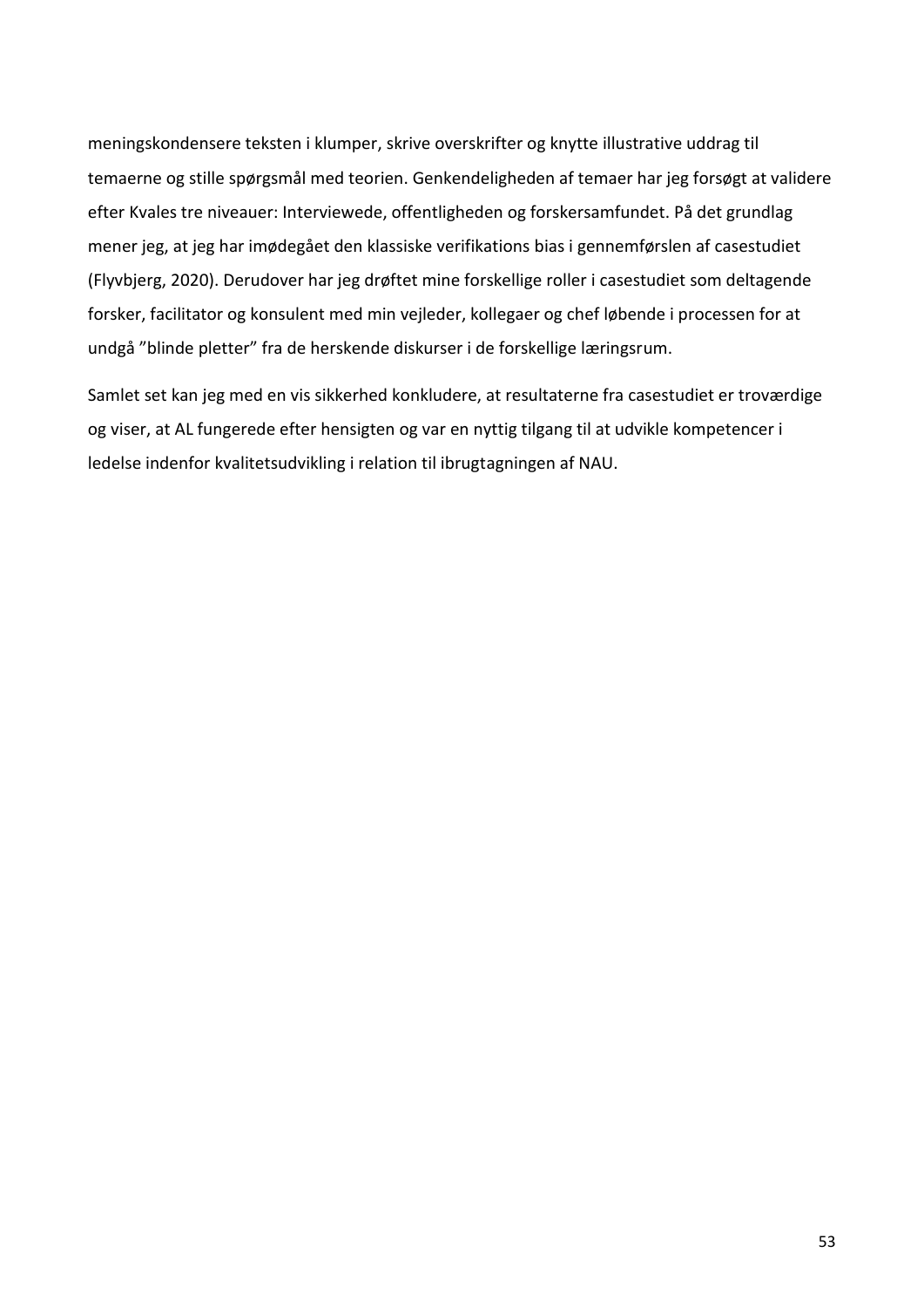# <span id="page-58-0"></span>Litteraturliste

Håndbog Nyt Aalborg Universitetshospital Fellowship program.

- Bennis, W. G., & Nanus, B. (1985). *Leaders: the strategies for taking charge*. Harper & Row.
- Boshyk, Y. (2011). Business-Driven Action Learning Today. I. *Action Learning in Practice* (M. Pedler (Ed.); 4. ed., pp. xxvii, 449 s.). Gower Pub.
- Brinkmann S, & Tanggaard L. (2020). *Kvalitative metoder: En grundbog* (3. udgave). Hans Reitzel.
- Cho, Y., & Egan, T. M. (2010). The state of the art of action learning research. *Advances in Developing Human Resources*, *12*(2), 163–180.
- Deci, E. L., Olafsen, A. H., & Ryan, R. M. (2017). Self-Determination Theory in Work Organizations: The State of a Science. *Annual Review of Organizational Psychology and Organizational Behavior*, *4* (March),19–43.
- Drath, W. H., McCauley, C. D., Palus, C. J., Van Velsor, E., O'Connor, P. M. G., & McGuire, J. B. (2008). Direction, alignment, commitment: Toward a more integrative ontology of leadership. *Leadership Quarterly*, *19*(6), 635–653.
- Egholm, L. (2014). *Videnskabsteori : perspektiver på organisationer og samfund*. Hans Reitzel.
- Elmholdt, C., Keller, H. D., & Tanggaard, L. (2019). *Ledelsespsykologi*. Samfundslitteratur.
- Flyvbjerg B. (2020). Fem misforståelser om casestudiet. I. Brinkmann S, & Tanggaard L. (2020). *Kvalitative metoder: En grundbog* (3. udgave). Hans Reitzel
- Frimann, S. (2021). Ledelsesudvikling gennem aktionslæring i teams. I Hersted L. (2021). *Ledelse i sociale processer: relationer, resonans og responsivitet*. Dansk Psykologisk Forlag.
- Frimann, S., Borup Jensen, J., & Kaa Sunesen Annette m. fl. (2020). *Aktionsforskning - et læringsperspektiv*. Hans Reitzel.
- Godt Sygehusbyggeri. (2021). *Godtsygehusbyggeri.dk*. https://godtsygehusbyggeri.dk/maal-ogstyring/oekonomisk-styring/effektivisering
- Hersted, L., & Frimann, S. (2020). *Lederen som aktionsforsker*. Samfundslitteratur.
- Hildebrandt, S. m. fl. (2015). *Ledelse - hele historien*. Systime.
- Kvale, S. (1997). *Interview: En introduktion til det kvalitative forskningsinterview*. Hans Reitzel.
- Pedler, M., Burgoyne, J., & Brook, C. (2005). What has action learning learned to become? *Action Learning: Research and Practice*, *2*(1), 49–68.
- Raelin, J. A. (1994). Whither Management Education?: Professional Education, Action Learning and Beyond. *Management Learning*, *25*(2), 301–317.
- Raelin, J. A. (2016a). Imagine there are no leaders: Reframing leadership as collaborative agency. *Leadership*, *12*(2), 131–158.
- Raelin, J. A. (2016b). *Leadership-as-practice: theory and applicationb*. Routledge.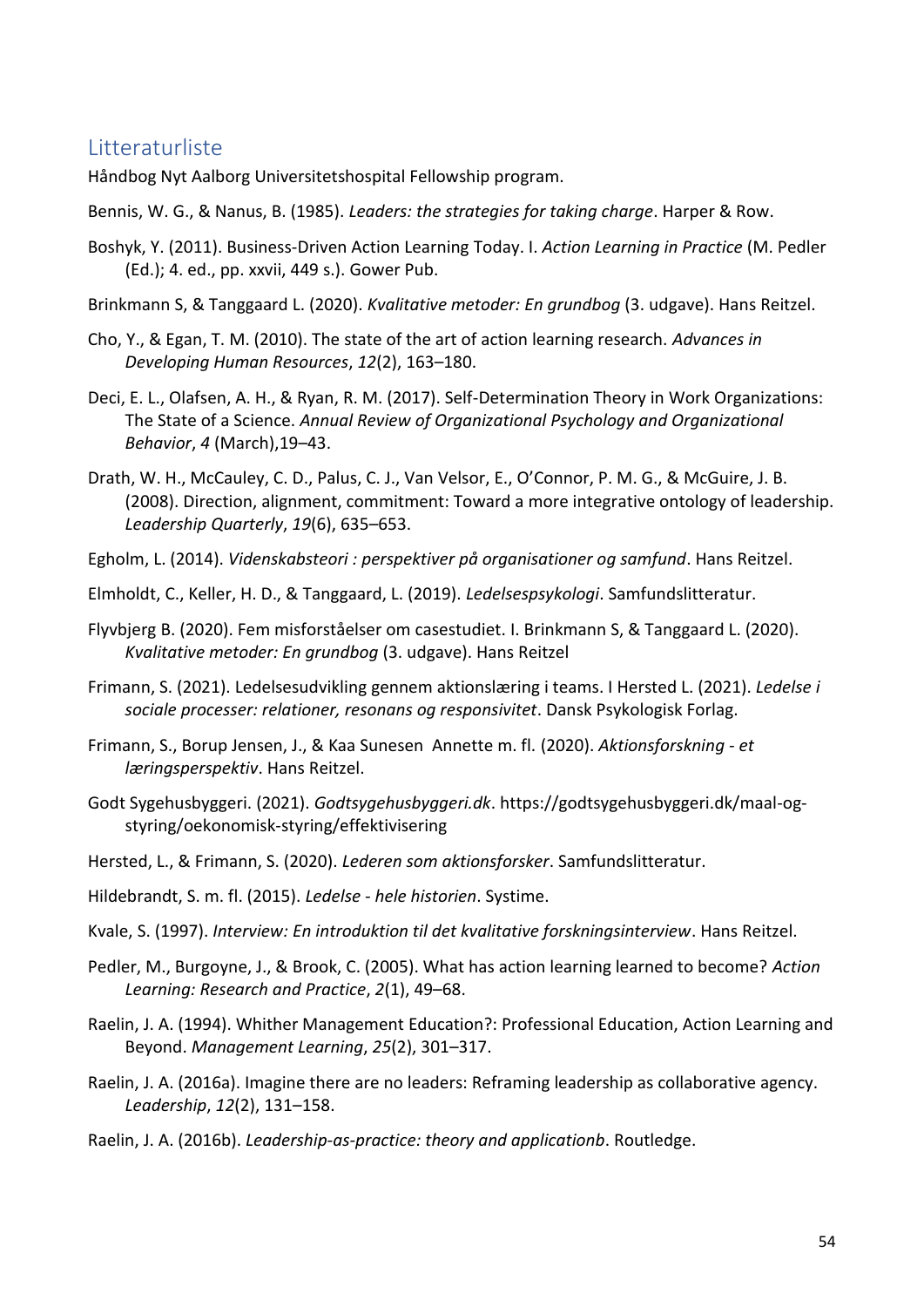- Raelin, J. A. (2017). Leadership-as-practice: Theory and application—An editor's reflection. *Leadership*, *13*(2), 215–221.
- Revans, R. W. (2011). *ABC of action learning* (pp. xii, 138 s.). Gower.
- Volz-Peacock, M., Carson, B., & Marquardt, M. (2016). Action Learning and Leadership Development. *Advances in Developing Human Resources*, *18*(3), 318–333.
- Watkins, K. E. & Marsick, V. J. (2019). *Conceptualizing an Organization that Learns*.
- Western, S. (2013). *Leadership: A critical text.* SAGE Publications Ltd.
- Yukl, G. (2013). *Leadership in Organizations, 8th edition*.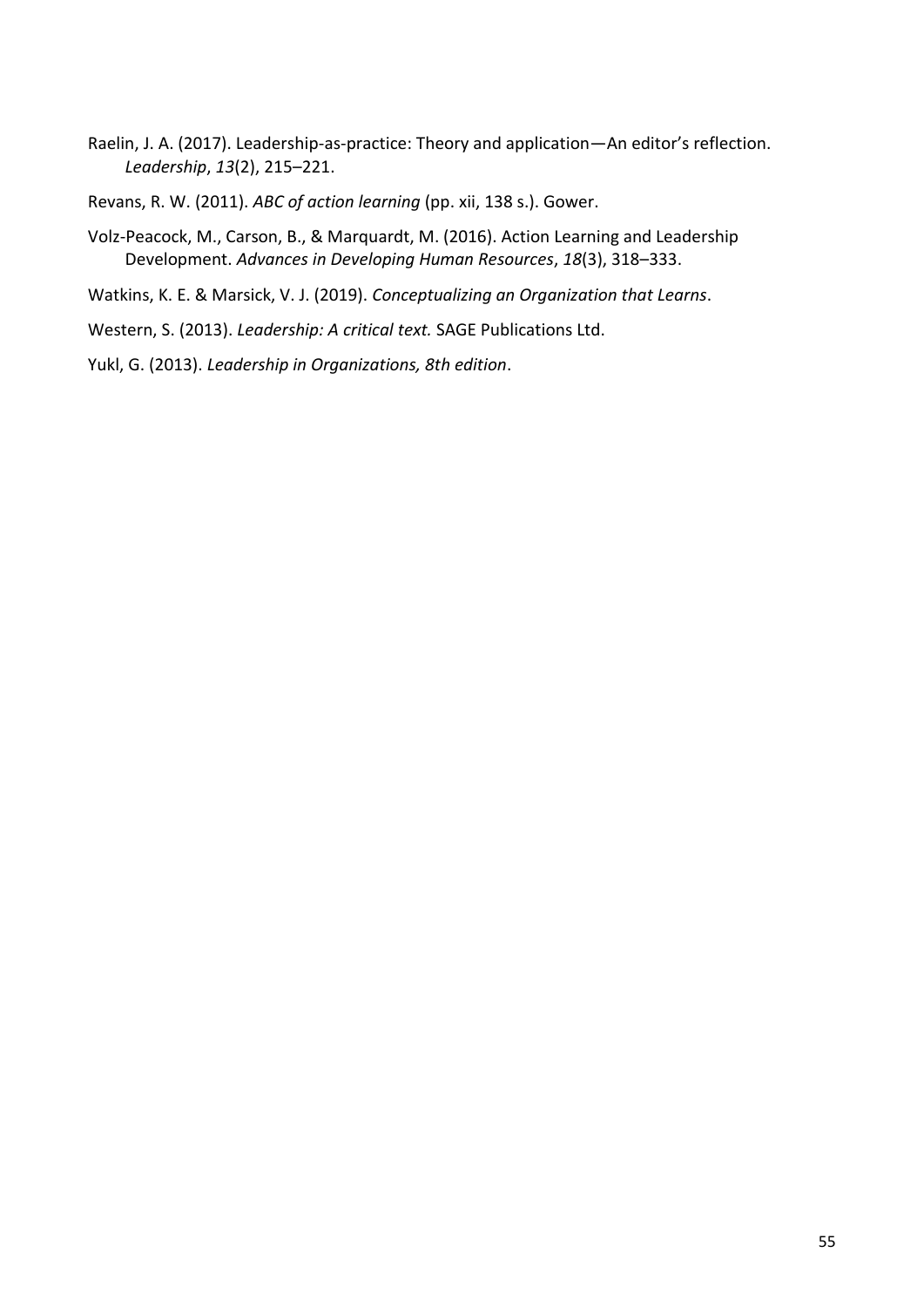# <span id="page-60-0"></span>Bilag 1: Semistruktureret interviewguide om ledelse af udvikling af kvalitet

Semistruktureret interviewguide om udvikling af kompetencer i ledelse i et organisatorisk aktionslæringsprogram om kvalitetsudvikling i relation til ibrugtagningen af et nyt supersygehus (NAU)

Rammesætning af interview om ledelse af udvikling af kvalitet

| Formål:       | Formålet med interviewet er at undersøge, hvilke behov et forløb om<br>ledelse af faglig kvalitetsudvikling indebærer i relation til en<br>organisatorisk problemstilling relation til NAU.                                                                                                                                         |  |
|---------------|-------------------------------------------------------------------------------------------------------------------------------------------------------------------------------------------------------------------------------------------------------------------------------------------------------------------------------------|--|
| Introduktion: | Tak for at du stiller dig til rådighed med din viden og erfaring om ledelse<br>af kvalitetsudvikling på NAU aktionslæring (Fellowship Programme).                                                                                                                                                                                   |  |
| Samtykke:     | Jeg beder om dit samtykke til at jeg må bruge interviewet i forbindelse<br>med mit masterprojekt, som netop handler om ledelsesudvikling i<br>organisatorisk aktionslæring i relation til NAU.                                                                                                                                      |  |
| Anonymitet:   | Navne vil blive anonymiseret.                                                                                                                                                                                                                                                                                                       |  |
| Optagelse:    | Fokusgruppeinterviewet vil blive optaget og dele af samtalen bliver<br>transskriberet. Optagelsen bliver slettet efter opgavens vurdering i<br>begyndelsen af 2022.                                                                                                                                                                 |  |
| Tid:          | Interviewet vil tage ca. 1/2 time.                                                                                                                                                                                                                                                                                                  |  |
| Introduktion: | Vil du kort fortælle lidt om hvem du er med navn, afdeling, stilling og<br>uddannelsesmæssige baggrund. Derudover lidt om din baggrund som<br>leder i sundhedsvæsenet f.eks. antal år, roller, kvalitetsudvikling, NAU<br>Fellowship Programmet osv. Eller vil du fortælle hvilket hold på NAU<br>Fellowship, som du var en del af. |  |

### **Semistruktureret interviewguide**

| Temaer fra praksis og<br>teori<br>Forskningsmæssige<br>temaer | Interviewspørgsmål                                                                                                                                                                                                                                                                                         |  |
|---------------------------------------------------------------|------------------------------------------------------------------------------------------------------------------------------------------------------------------------------------------------------------------------------------------------------------------------------------------------------------|--|
| Ledelse i praksis<br>(Raelin)                                 | Set i lyset af din erfaring som leder/deltager på NAU Fellowship<br>Programmet hvordan vil du så beskrive ledelse af<br>forbedringsarbejdet i afdelingen?<br>På baggrund af din viden og erfaring som leder, hvordan lærer<br>deltagernebedst at praktisere ledelse af forbedringsarbejde i<br>afdelingen? |  |
|                                                               |                                                                                                                                                                                                                                                                                                            |  |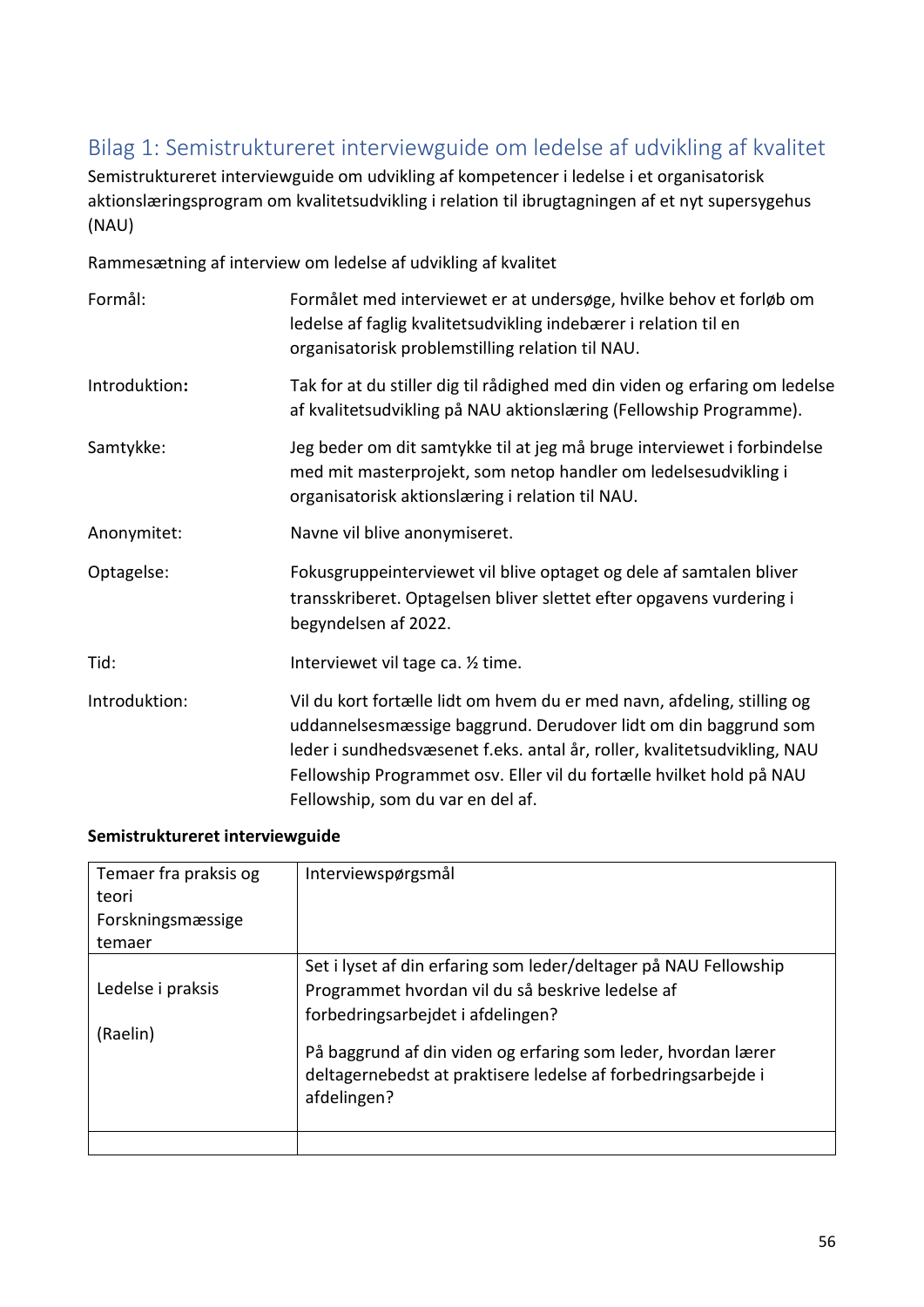| Fælles kurs<br>(DAC)                                         | Hvilken betydning har en fælles retning i relation til<br>forbedringsarbejdet i afdelingen?<br>Hvordan sættes en fælles kurs i afdelingen om<br>forbedringsinitiativet?                                                                                                                                                                                                                                              |  |  |
|--------------------------------------------------------------|----------------------------------------------------------------------------------------------------------------------------------------------------------------------------------------------------------------------------------------------------------------------------------------------------------------------------------------------------------------------------------------------------------------------|--|--|
| Samarbejde og<br>koordination<br>(DAC)                       | Hvilken betydning har samarbejde og koordination mellem<br>deltager/leder og dig som leder i forbedringsinitiativet i afdelingen?<br>Hvilken betydning har samarbejdet og koordinationen mellem<br>deltager og læringsteamet i afdelingen for forbedringsinitiativet i<br>afdelingen?<br>Hvordan koordinerer og samarbejder deltager med dig som leder i<br>forbedringsinitiativet?  Med læringsteamet i afdelingen? |  |  |
| Engagement og ejerskab<br>(DAC)                              | Hvilken betydning har engagement i teamet og hos kollager i det<br>lokale forbedringsinitiativ?<br>Hvordan skabes engagement hos deltager? I læringsteamet? I<br>afdelingen?                                                                                                                                                                                                                                         |  |  |
| Tillidsfulde relationer<br>(Raelin, Volz-Peacock<br>$m.f.$ ) | Hvilken betydning har relationer forbedringsinitiativet i afdelingen?<br>Mellem deltager og leder? Mellem deltager og læringsteam? Mellem<br>Læringsteam og kollegaer?<br>Hvordan arbejdes med relationer i relation til forbedringsinitiativet<br>lokalt i afdelingen?                                                                                                                                              |  |  |
| Nysgerrighed<br>(Elkjær B.)                                  | Hvordan er nysgerrighed relevant i forbedringsinitiativet?<br>Hvordan stimuleres Fellows og læringsteamet nysgerrighed i praksis<br>i relation til forbedringsarbejdet?                                                                                                                                                                                                                                              |  |  |
| Rammer og ressourcer<br>(Raelin, Volz-Peacock<br>$m.f.$ )    | Hvilke rammer og ressourcer er væsentlige for muligheden for at<br>udføre forbedringsarbejde i afdelingen med læringsteam og Fellow?                                                                                                                                                                                                                                                                                 |  |  |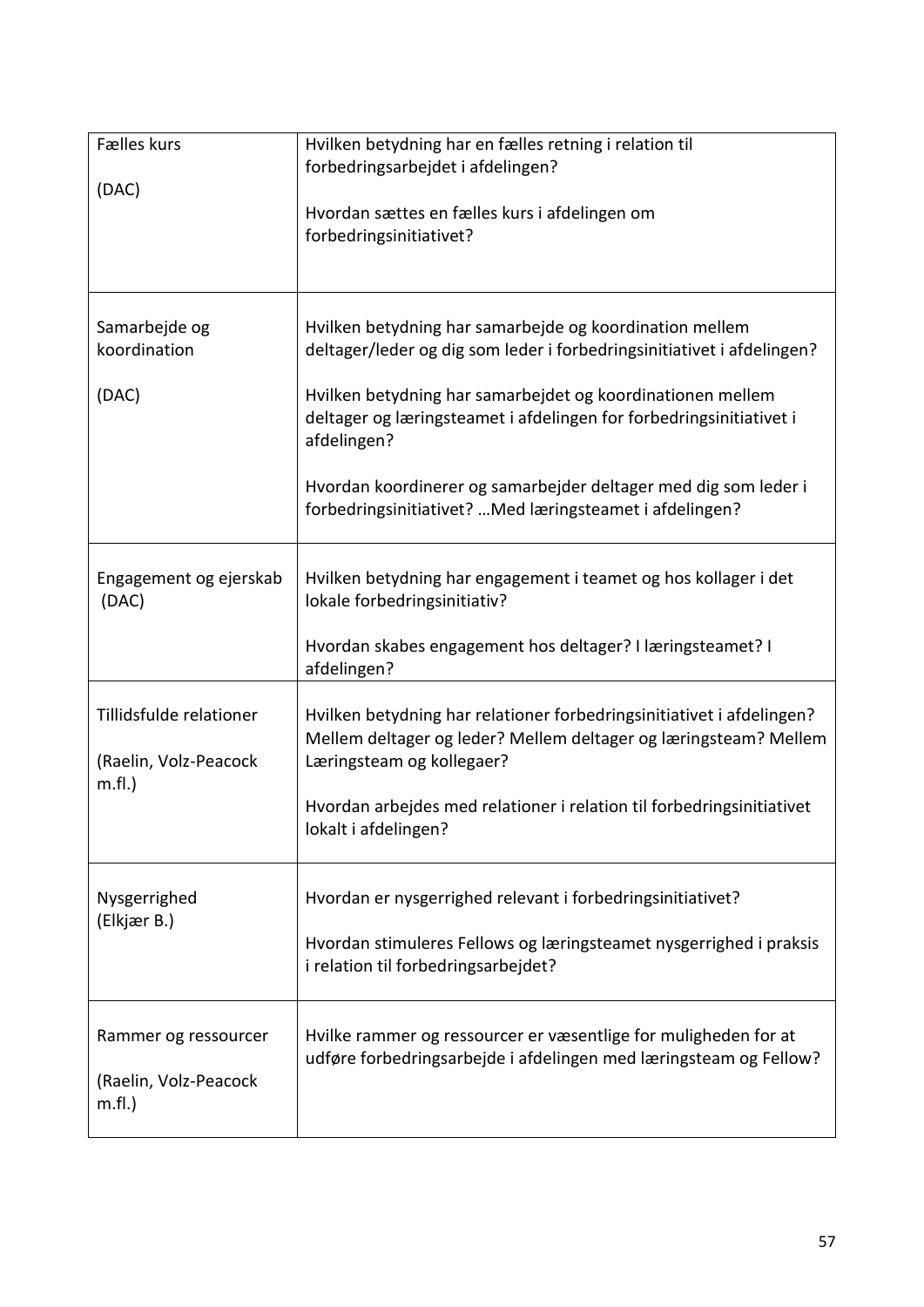|                                      | Set i lyset at vores samtale:                         |
|--------------------------------------|-------------------------------------------------------|
| Ledelse i Praksis (Raelin)           | Hvad mener du er de vigtigste elementer i ledelse af  |
|                                      | forbedringsarbejde for Fellows at lære i relation til |
| forbedringsinitiativet i afdelingen? |                                                       |
|                                      |                                                       |